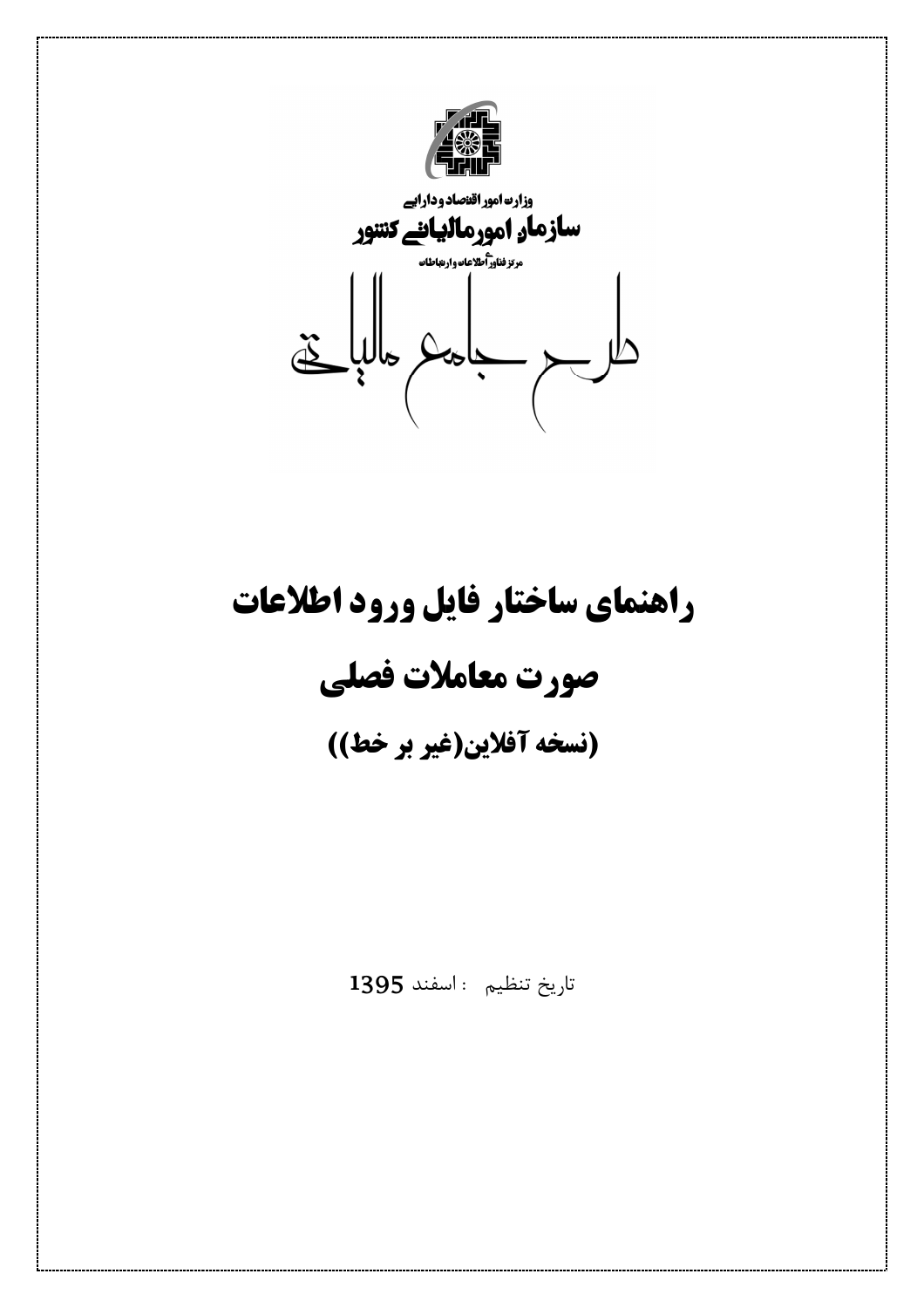

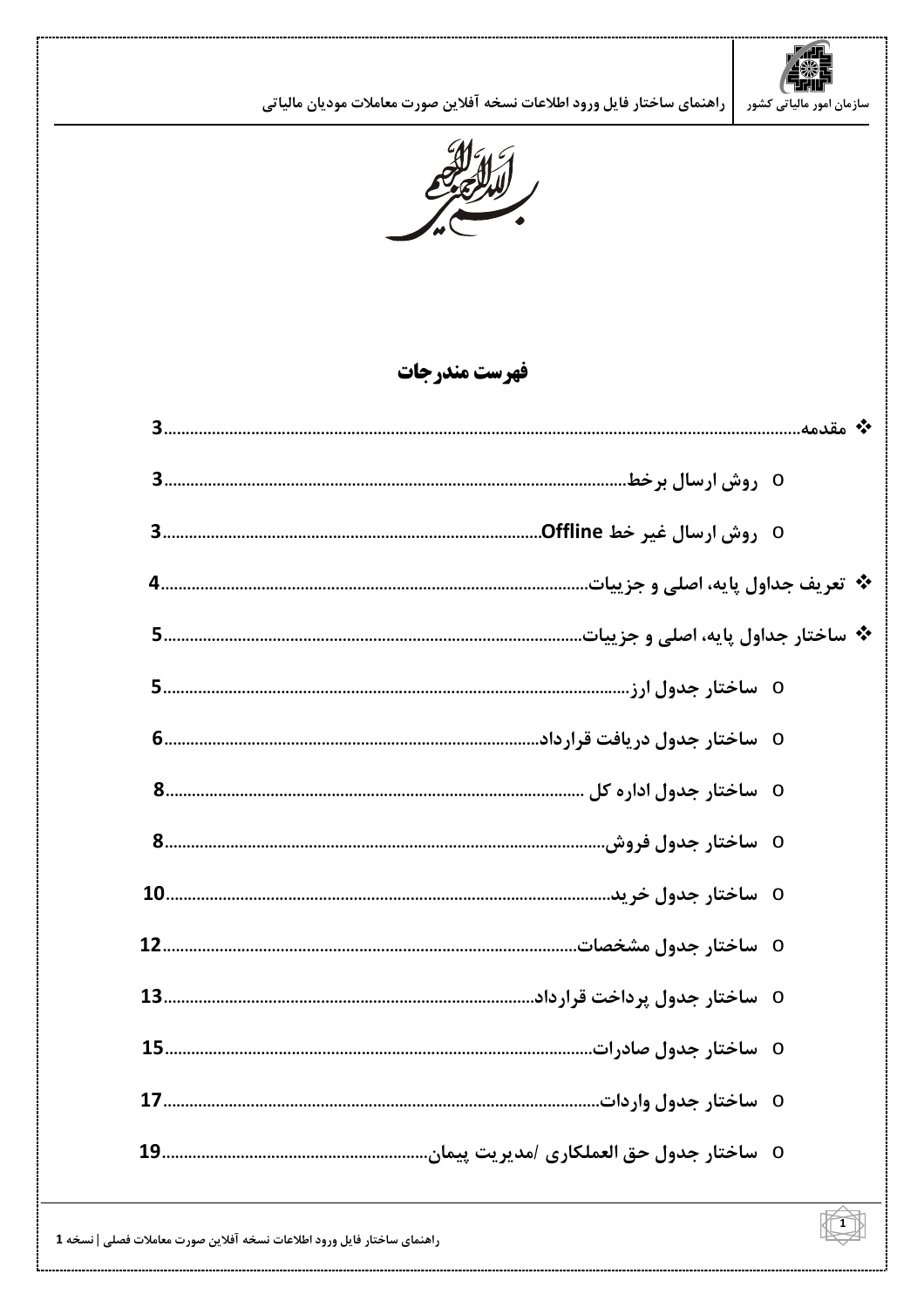

۔۔۔۔۔۔۔۔۔۔۔۔۔۔۔۔۔۔۔۔۔۔۔۔۔۔۔۔۔۔۔<br>سازمان امور مالیاتی کشور ۔۔۔ اراهنمای ساختار فایل ورود اطلاعات نسخه آفلاین صورت معاملات مودیان مالیاتی

|     | ○ ساختار جدول حمل و نقل بار         |
|-----|-------------------------------------|
|     | ○ ساختار جدول حمل و نقل مسافر       |
| 30. | ⊙۔ ساختار جدول بیمه.                |
| 34  | o   ساختار جدول قرارداد اجاره.      |
| 36. | ○ ساختار جدول کشورها،استانها،شهرها. |

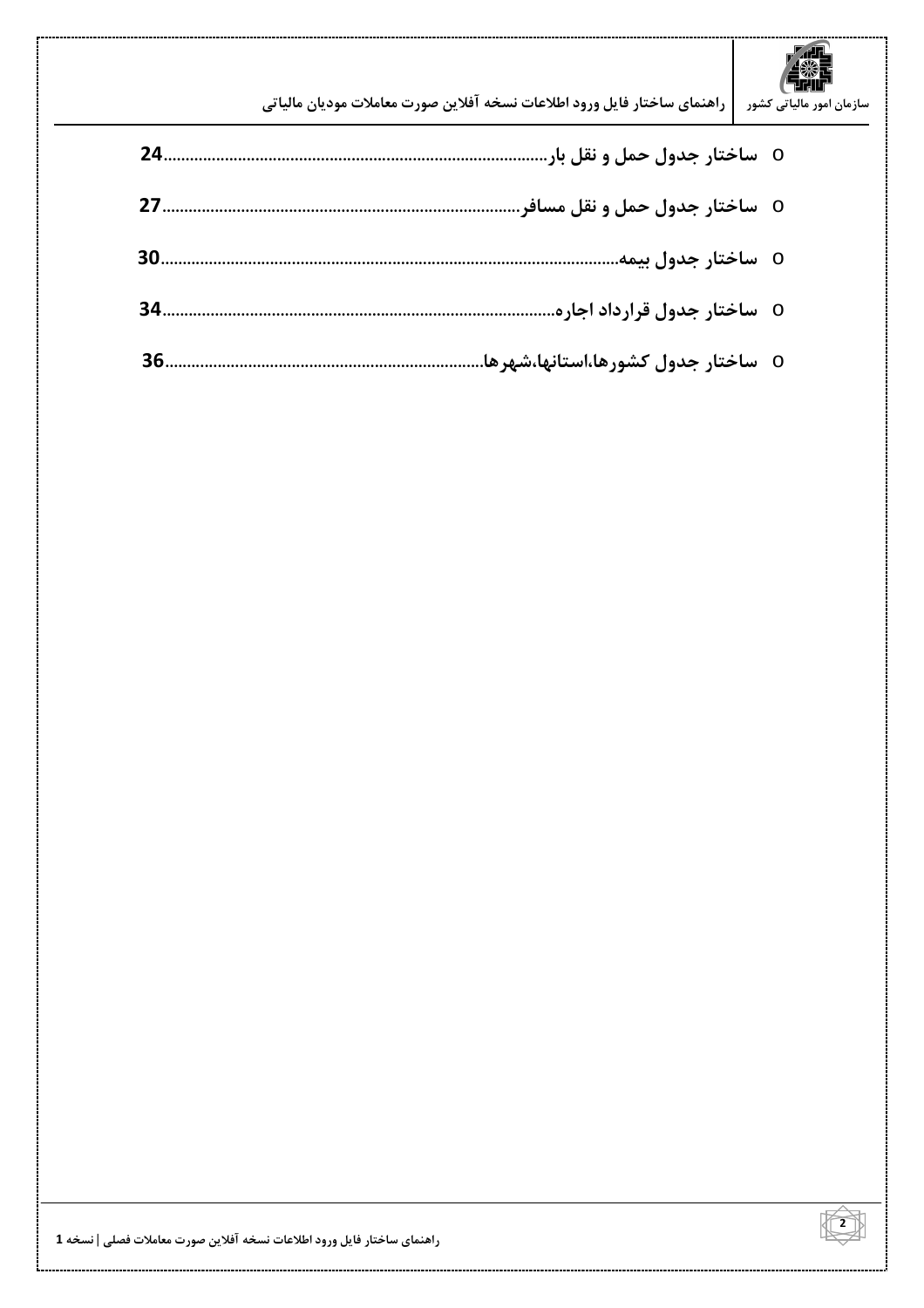

راهنماي ساختار فايل ورود اطلاعات نسخه آفلاين صورت معاملات موديان مالياتي سازمان امور مالیاتی کشور

#### مقدمه :

سامانه صورت معاملات فصلی، در راستای ارائه خدمات الکترونیکی دستورالعمل اجرایی موضوع ماده 169 ق.م.م ایجاد گردیده و توسط آن، مودیان محترم مالیاتی می توانند نسبت به ثبت و ارسال اطلاعات خرید و فروش، صادرات و واردات، همچنین دریافت و پرداخت بابت قراردادها اقدام نمایند..

دوره ارسال اطلاعات سه ماهه بوده و می بایست تا یک ماه و نیم پس از پایان هر فصل نسبت به ارسال آن اقدام نمود.

دو روش برای ثبت و ارسال اطلاعات معاملات در سامانه پیش بینی شده است. 1- روش برخط (online) : این روش برای آن دسته از مودیانی می باشد که در سامانه الکترونیکی ثبت نام مودیان ، حداقل مرحله پیش ثبت نام و اعتبار سنجی مربوطه را پشت سر گذاشته و کد کاربری و کلمه عبور مرحله دوم را از طریق پاکت های پستی مخصوص دریافت نموده اند. برای این دسته از مودیان گرامی با ورود به سامانه، امکان ثبت هر یک از فرم های زیر برحسب نوع اطلاعات فراهم می باشد. -ثبت گزارش خرید

> -ثبت گزارش فروش -ثبت اطلاعات دريافت قرار دادها -ثبت اطلاعات يرداخت قرار دادها -ثبت اطلاعات صادرات -ثبت اطلاعات واردات

معاملات چند وجهي شامل: -ثبت اطلاعات حق العملكاري / مديريت پيمان -ثبت اطلاعات حمل و نقل بار -ثبت اطلاعات حمل و نقل مسافر -ثىت اطلاعات ىىمە -ثبت اطلاعات قرار داد اجاره یس از تکمیل اطلاعات ضروری است اطلاعات ثبت نهایی شوند.

2- **روش غیر برخط (offline**) : مودیانی که از سیستم های رایانه ای خرید و فروش استفاده می نمایند، می توانند در سامانه اینترنتی سازمان امور مالیاتی قالب مورد نظر این سازمان را با هماهنگی متخصصین مربوطه به ویژه تولید کنندگان این گونه نرم افزارها به طور مستقیم از سیستم کامپیوتری خود دریافت و در قالب مذکور وارد ( Import) نمایند، و با استفاده از نرم افزار كنترلي و ارسال اطلاعات با اتصال به شبكه اينترنت مبادرت به ارسال اطلاعات نمايند. (<mark>در اين سند</mark> مشخصات و ساختار فایل مورد نظر به تفصیل آورده شده است.)

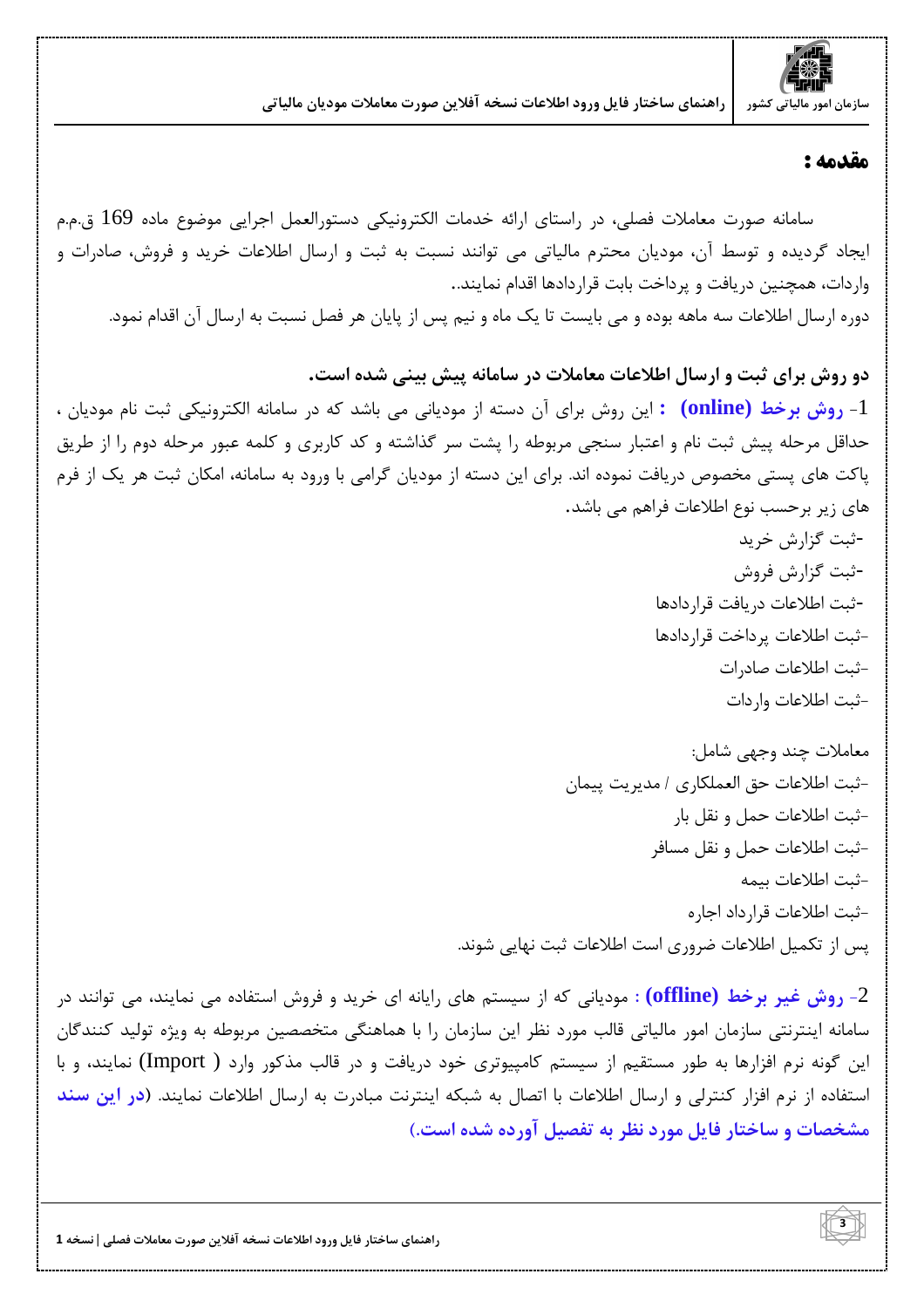

## **1-تعریف جداول پایه، اصلی و جزییات:**

| تعداد ركورد                                                             | توضيحات                             | نوع جدول    | نام جدول         | رديف           |
|-------------------------------------------------------------------------|-------------------------------------|-------------|------------------|----------------|
| 142                                                                     | حاوى اطلاعات ارزها                  | جدول پايه   | Arz              | 1              |
|                                                                         | (این اطلاعات ثابت است و نبایست      |             |                  |                |
|                                                                         | تغيير كند)                          |             |                  |                |
| چنانچه رکوردی در جدول جزییات حمل و نقل بار                              | حاوي سال و فصل حمل و نقل بار        | جدول اصلى   | Bar              | $\overline{2}$ |
| وجود دارد می بایست فقط یک رکورد در این جدول                             |                                     |             |                  |                |
| وارد شود                                                                |                                     |             |                  |                |
| نامحدود                                                                 | حاوی اطلاعات رکوردهای حمل و نقل     | جدول جزييات | Bar_Detail       | 3              |
|                                                                         |                                     |             |                  |                |
| چنانچه رکوردی در جدول جزییات بیمه وجود دارد                             | حاوي سال و فصل بيمه                 | جدول اصلى   | <b>Bime</b>      | 4              |
| می بایست فقط یک رکورد در این جدول وارد شود                              |                                     |             |                  |                |
| نامحدود                                                                 | حاوي اطلاعات ركوردهاي بيمه          | جدول جزييات | Bime_Detail      | 5              |
| چنانچه رکوردی در جدول جزییات دریافت قرارداد                             | حاوی سال و فصل دریافت قرارداد       | جدول اصلى   | Daryaft          | 6              |
| وجود دارد می بایست فقط یک رکورد در این جدول                             |                                     |             |                  |                |
| وارد شود                                                                |                                     |             |                  |                |
| نامحدود                                                                 | حاوى اطلاعات ركوردهاى دريافت        | جدول جزييات | Daryaft_Detail   | 7              |
|                                                                         | قرارداد                             |             |                  |                |
| 40                                                                      | حاوي اطلاعات ادارات كل امور مالياتي | جدول پايه   | EdareKol         | 8              |
|                                                                         | (این اطلاعات ثابت است و نبایست      |             |                  |                |
|                                                                         | تغيير كند)                          |             |                  |                |
| چنانچه رکوردی در جدول جزییات قرارداد اجاره                              | حاوی سال و فصل قرارداد اجاره        | جدول اصلى   | Ejare            | 9              |
| وجود دارد می بایست فقط یک رکورد در این جدول                             |                                     |             |                  |                |
| وارد شود                                                                |                                     |             |                  |                |
| نامحدود                                                                 | حاوى اطلاعات ركوردهاى قرارداد       | جدول جزييات | Ejare_Detail     | 10             |
|                                                                         | اجاره                               |             |                  |                |
| چنانچه رکوردی در جدول جزییات فروش وجود دارد                             | حاوی سال و فصل فروش                 | جدول اصلى   | Foroush          | 11             |
| می بایست فقط یک رکورد در این جدول وارد شود                              |                                     |             |                  |                |
| نامحدود                                                                 | حاوى اطلاعات ركوردهاى فروش          | جدول جزييات | Foroush_Detail   | 12             |
| چنانچه رکوردي در جدول جزييات حق العملكاري /                             | حاوى سال و فصل حق العملكاري         | جدول اصلى   | HagholAmalKari   | 13             |
| مدیریت پیمان وجود دارد می بایست فقط یک رکورد                            | مديريت پيمان                        |             |                  |                |
| در این جدول وارد شود                                                    |                                     |             |                  |                |
| نامحدود                                                                 | حاوى اطلاعات ركوردهاى               | جدول جزييات | HagholAmalKari_D | 14             |
|                                                                         | حق العملكاري / مديريت پيمان         |             | etail            |                |
| چنانچه رکوردی در جدول جزییات خرید وجود دارد                             | حاوي سال و فصل خريد                 | جدول اصلى   | Kharid           | 15             |
| می بایست فقط یک رکورد در این جدول وارد شود                              |                                     |             |                  |                |
| نامحدود                                                                 | حاوى اطلاعات ركوردهاى خريد          | جدول جزييات | Kharid_Detail    | 16             |
|                                                                         |                                     |             |                  |                |
|                                                                         |                                     |             |                  |                |
| چنانچه رکوردی در جدول جزییات حمل و نقل                                  | حاوی سال و فصل حمل و نقل مسافر      | جدول اصلى   | Mosafer          |                |
| راهنمای ساختار فایل ورود اطلاعات نسخه آفلاین صورت معاملات فصلی   نسخه 1 |                                     |             |                  |                |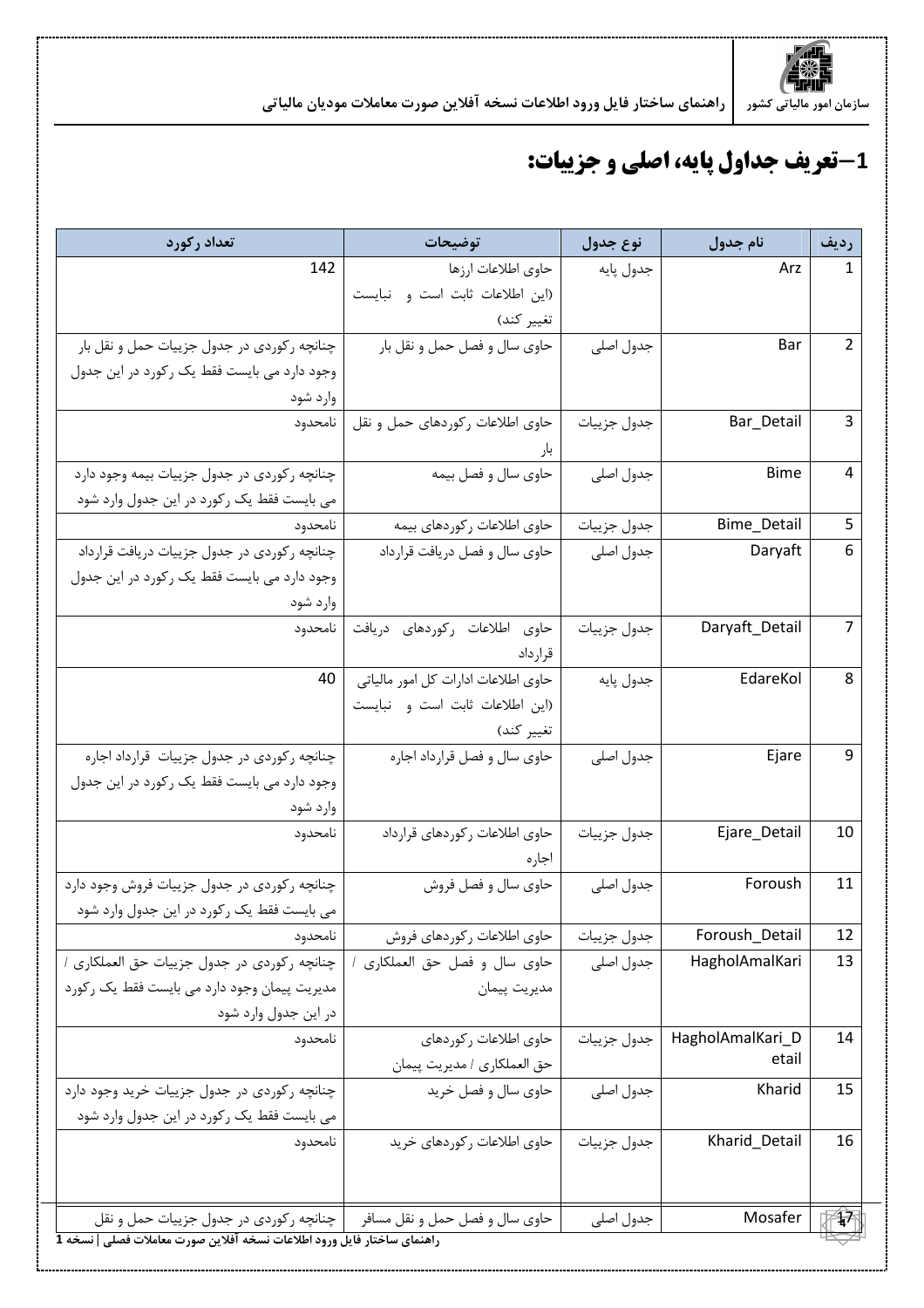

| مسافر وجود دارد می بایست فقط یک رکورد در این |                                  |             |                 |    |
|----------------------------------------------|----------------------------------|-------------|-----------------|----|
| جدول وارد شود                                |                                  |             |                 |    |
| نامحدود                                      | حاوی اطلاعات رکوردهای حمل و نقل  | جدول جزييات | Mosafer_Detail  | 18 |
|                                              | مسافر                            |             |                 |    |
| فقط يک رکورد                                 | حاوی مشخصات مودی- در این جدول    | جدول اصلى   | Moshakhasat     | 19 |
|                                              | باید فقط یک رکورد وارد شود       |             |                 |    |
| چنانچه رکوردی در جدول جزییات پرداخت قرارداد  | حاوی سال و فصل پرداخت قرارداد    | جدول اصلى   | Pardakht        | 20 |
| وجود دارد می بایست فقط یک رکورد در این جدول  |                                  |             |                 |    |
| وارد شود                                     |                                  |             |                 |    |
| نامحدود                                      | حاوی اطلاعات رکوردهای پرداخت     | جدول جزييات | Pardakht_Detail | 21 |
|                                              | قرار داد                         |             |                 |    |
| چنانچه رکوردی در جدول جزییات صادرات وجود     | حاوی سال و فصل صادرات یا فروش    | جدول اصلى   | Saderat         | 22 |
| دارد می بایست فقط یک رکورد در این جدول وارد  | به شخص خارجي                     |             |                 |    |
|                                              |                                  |             |                 |    |
| نامحدود                                      | حاوی اطلاعات رکوردهای صادرات یا  | جدول جزييات | Saderat_Detail  | 23 |
|                                              | فروش به شخص خارجي                |             |                 |    |
| چنانچه رکوردی در جدول جزییات واردات وجود     | حاوي سال و فصل واردات يا خريد از | جدول اصلى   | Varedat         | 24 |
| دارد می بایست فقط یک رکورد در این جدول وارد  | شخص خارجي                        |             |                 |    |
|                                              |                                  |             |                 |    |
| نامحدود                                      | حاوى اطلاعات ركوردهاى واردات يا  | جدول جزييات | Varedat_Detail  | 25 |
|                                              | خرید از شخص خارجی                |             |                 |    |
| 7401                                         | حاوى اطلاعات استانها ، شهرها و   | جدول پايه   | Zone            | 26 |
|                                              | كشورها (اين اطلاعات ثابت است و   |             |                 |    |
|                                              | نبايست تغيير كند)                |             |                 |    |

## 2-ساختار جداول پایه، اصلی و جزییات:

#### **/#)2 :2-1**

|      |         | انام جدول |                                |          |
|------|---------|-----------|--------------------------------|----------|
| كليد | سايز    | نوع       | نام                            | نام فیلد |
| ☑    | Integer | Number    | ىد<br>ا د د                    | Code     |
|      | 40      | Text      | نام<br>$\cdot$ $\cdot$<br>از ز | Name     |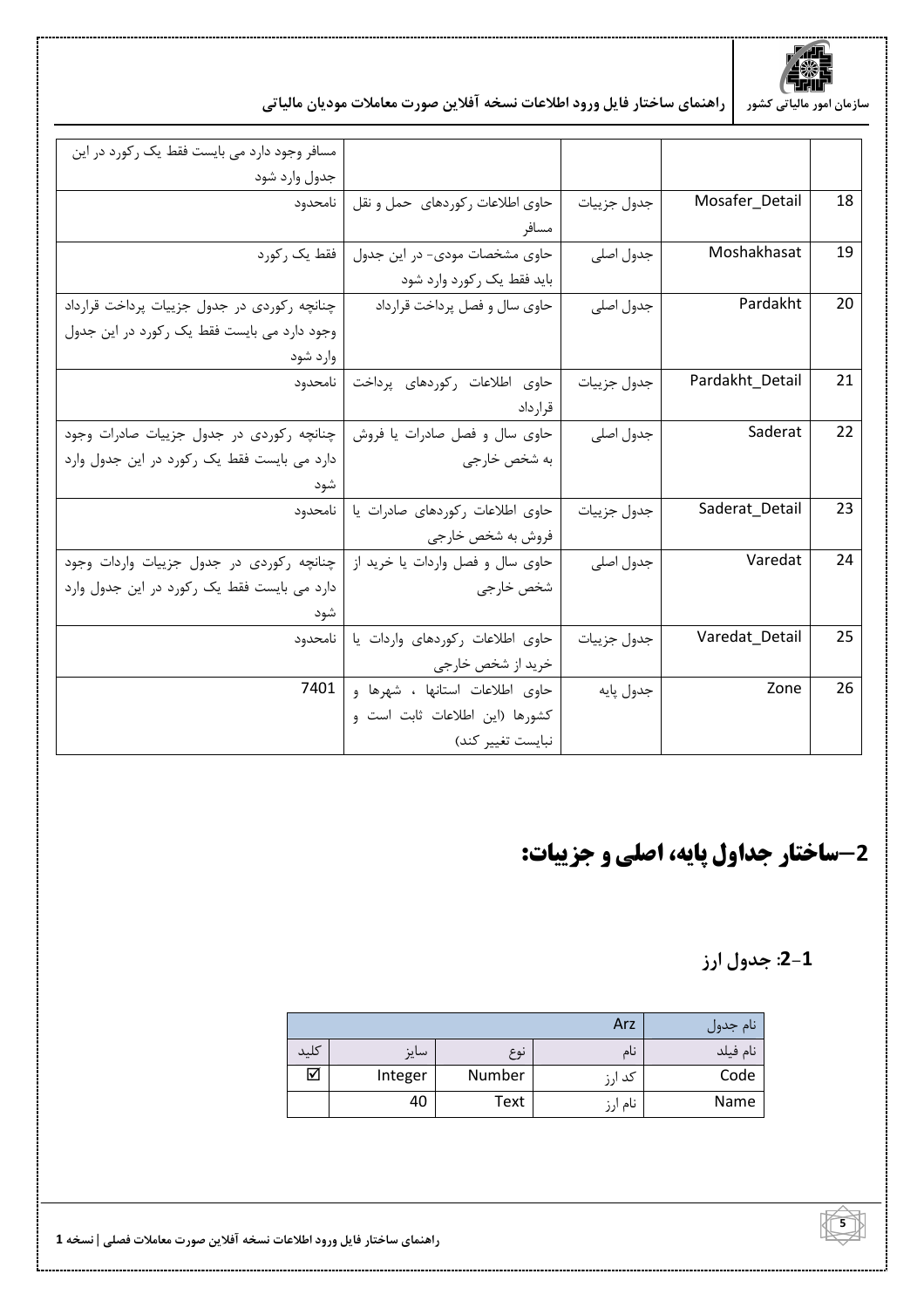

#### 2-2: جدول دريافت قرارداد:

| Daryaft |                                            |                    |                       |        |      | نام جدول          |
|---------|--------------------------------------------|--------------------|-----------------------|--------|------|-------------------|
| اجبارى  |                                            | توضيحات            |                       | نوع    | نام  | نام فيلد          |
| 区       | برای هر بار ارسال اطلاعات کلید جدیدی تولید |                    | <b>Replication ID</b> | Number | کلید | Code              |
|         |                                            | نماييد             |                       |        |      |                   |
|         | 2 : تابستان                                | 1 : بهار           | Byte                  | Number | فصل  | HCFasITypeCode    |
| 区       | 4 : زمستان                                 | 3 :پاييز           |                       |        |      |                   |
| 区       |                                            | 1396 <= HCYearCode | Long Integer          | Number | سال  | <b>HCYearCode</b> |

|        |                                                    | نام جدول     |            |                            |                       |
|--------|----------------------------------------------------|--------------|------------|----------------------------|-----------------------|
| اجبارى | توضيحات                                            | سايز         | نوع        | نام                        | نام فيلد              |
| 区      | Increment                                          | Long Integer | AutoNumber | رديف                       | Radif                 |
|        | 1= دریافت مبلغ قرارداد پیمانکاری                   | Byte         | Number     | نوع گزارش                  | ReportType            |
|        | 2= دريافت مبلغ قرارداد صادرات                      |              |            |                            |                       |
|        | خدمات پیمانکاری                                    |              |            |                            |                       |
| 区      | 1=حقيقى      2=حقوقى                               |              | Number     | نوع شخص كارفرما            | K_TypeCode            |
|        |                                                    | 100          | Text       | نام كارفرما (شخص           | K_Name                |
|        |                                                    |              |            | حقيقى)                     |                       |
| 区      |                                                    | 100          | Text       | نام خانوادگی / نام         | K_LastNameSherkatName |
|        |                                                    |              |            | شركت كارفرما               |                       |
|        | 1⊧يرانى 2=خارجى                                    | Byte         | Number     | تابعيت كارفرما             | K_Tabeiat             |
|        | كدملى 10 رقمى                                      | 11           | Text       | كدملى / شناسه              | K_NationalCode        |
|        | شناسه ملی 11 رقمی                                  |              |            | ملی/ کد فراگیر             |                       |
|        |                                                    |              |            | اتباع خارجي                |                       |
|        |                                                    |              |            | كارفرما                    |                       |
|        |                                                    | 12           | Text       | کد اقتصادی                 | K_EconomicNO          |
|        |                                                    |              |            | كارفرما                    |                       |
|        |                                                    | 10           | Text       | کدپستی ده <sub>ر</sub> قمی | K_PostCode            |
|        |                                                    | 10           | Text       | ييش كد تلفن شهر            | K_TellPishCode        |
|        |                                                    | 50           | Text       | تلفن كارفرما               | K_Tell                |
| 区      |                                                    | 80           | Text       | أدرس كارفرما               | K_Address             |
| 区      | 2 رقمی موجود در جدول Zone                          | <b>Byte</b>  | Number     | كداستان                    | StateCode             |
| 区      | 7 , قمی زیرمجموعه هراستان بااستفاده<br>ازجدول Zone | Long Integer | Number     | كدشهر                      | CityCode              |



راهنمای ساختار فایل ورود اطلاعات نسخه آفلاین صورت معاملات فصلی | نسخه 1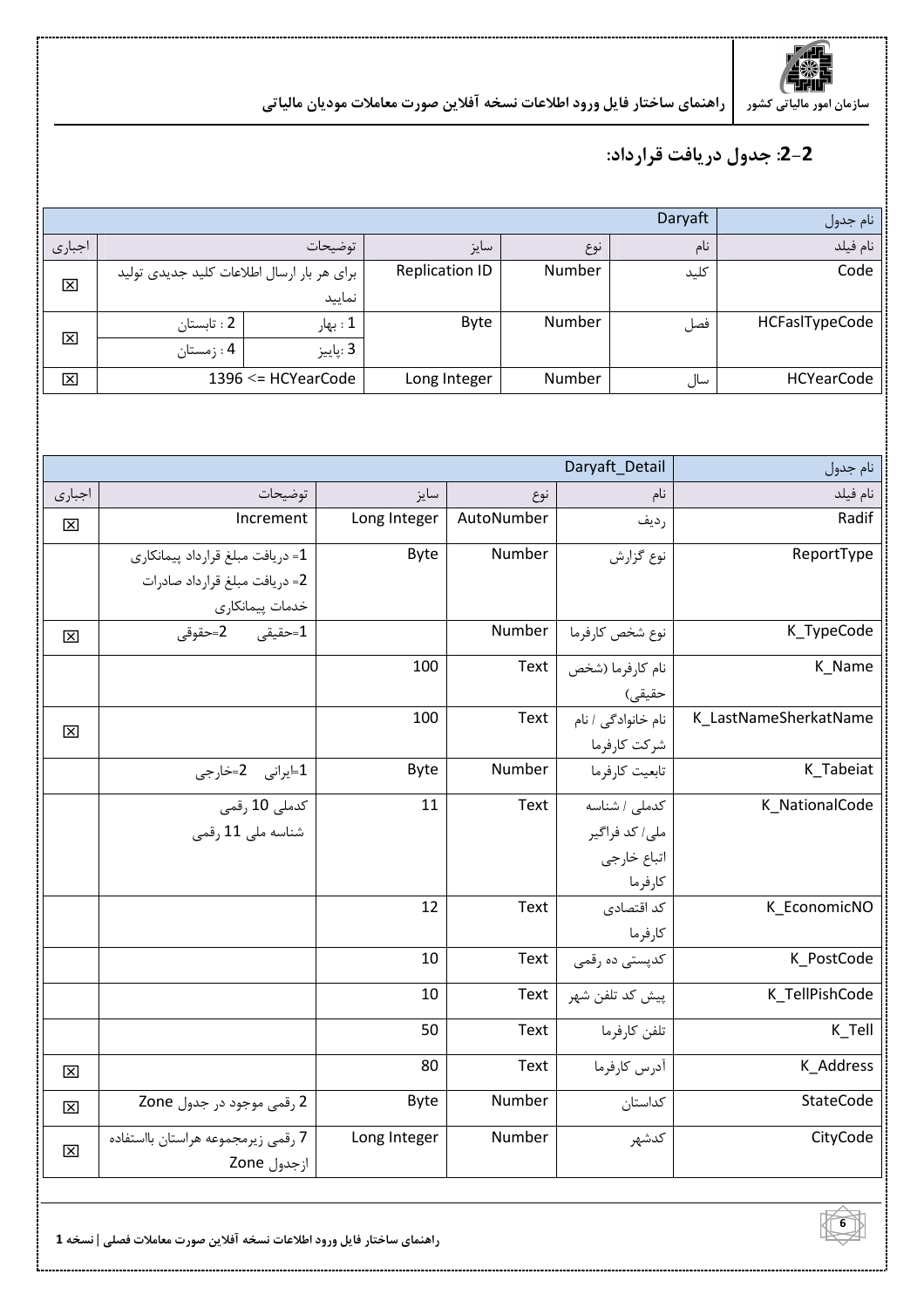

| 区                       | تاريخ به صورت YYYY/MM/DD         | 10          | Text   | تاريخ قرارداد    | GharardadDate            |
|-------------------------|----------------------------------|-------------|--------|------------------|--------------------------|
|                         |                                  | 50          | Text   | شماره قرارداد    | GharardadNumber          |
| $\boxtimes$             |                                  | 23          | Text   | مبلغ كل قرارداد  | <b>TotalPrice</b>        |
|                         | 1= پیش پرداخت                    | <b>Byte</b> | Number | موضوع پرداختی    | MozuPardakhti            |
|                         | 2= پرداخت على الحساب             |             |        |                  |                          |
|                         | 3=پرداخت بابت صورت وضعيت تاييد   |             |        |                  |                          |
|                         | شده                              |             |        |                  |                          |
|                         | 4= على الحساب تبصره 81 در طرح    |             |        |                  |                          |
|                         | های عمرانی به عنوان تنخواه گردان |             |        |                  |                          |
|                         | (على الحساب بدون صورت وضعيت)     |             |        |                  |                          |
|                         |                                  | 50          | Text   | شماره صورت       | SuratVaziatNumber        |
|                         |                                  |             |        | وضعيت            |                          |
|                         |                                  | 10          | Text   | تاريخ صورت       | SuratVaziatDate          |
|                         |                                  |             |        | وضعيت            |                          |
| $\overline{\mathsf{x}}$ |                                  | 23          | Text   | مبلغ ناخالص      | Nakhales                 |
|                         |                                  |             |        | پرداخت           |                          |
| 区                       |                                  | 23          | Text   | مبلغ خالص        | Khales                   |
| $\overline{\mathsf{x}}$ |                                  | 23          | Text   | ارزش افزوده      | MaliatArzeshAfzoodeh     |
| 区                       |                                  | 23          | Text   | عوارض            | AvarezArzeshAfzoodeh     |
|                         |                                  | 23          | Text   | جمع كل دريافتي   | JamKolDaryafti           |
|                         | کد نوع ارز از جدول Arz           | Integer     | Number | نوع ارز          | ArzType                  |
|                         | حداكثر 5 رقم صحيح                | Decimal     | Number | نرخ برابري ارز   | ArzBarabari              |
|                         | و حداکثر 5 رقم اعشار             |             |        |                  |                          |
|                         |                                  | 23          | Text   | مبلغ ارزي كل     | Arz_TotalPrice           |
|                         |                                  |             |        | قرارداد          |                          |
|                         |                                  | 23          | Text   | مبلغ ارزى ناخالص | Arz_Nakhales             |
|                         |                                  | 23          | Text   | مبلغ ارزي خالص   | Arz_Khales               |
|                         |                                  | 23          | Text   | مبلغ ارزي ارزش   | Arz_MaliatArzeshAfzoodeh |
|                         |                                  |             |        | افزوده           |                          |
|                         |                                  | 23          | Text   | مبلغ ارزى عوارض  | Arz_AvarezArzeshAfzoodeh |
|                         |                                  | 23          | Text   | جمع كل ارزي      | Arz_JamKolDaryafti       |
|                         |                                  |             |        | دريافتى          |                          |
|                         | خالی بماند                       |             | Yes/No | وضعيت ارسال      | IsSent                   |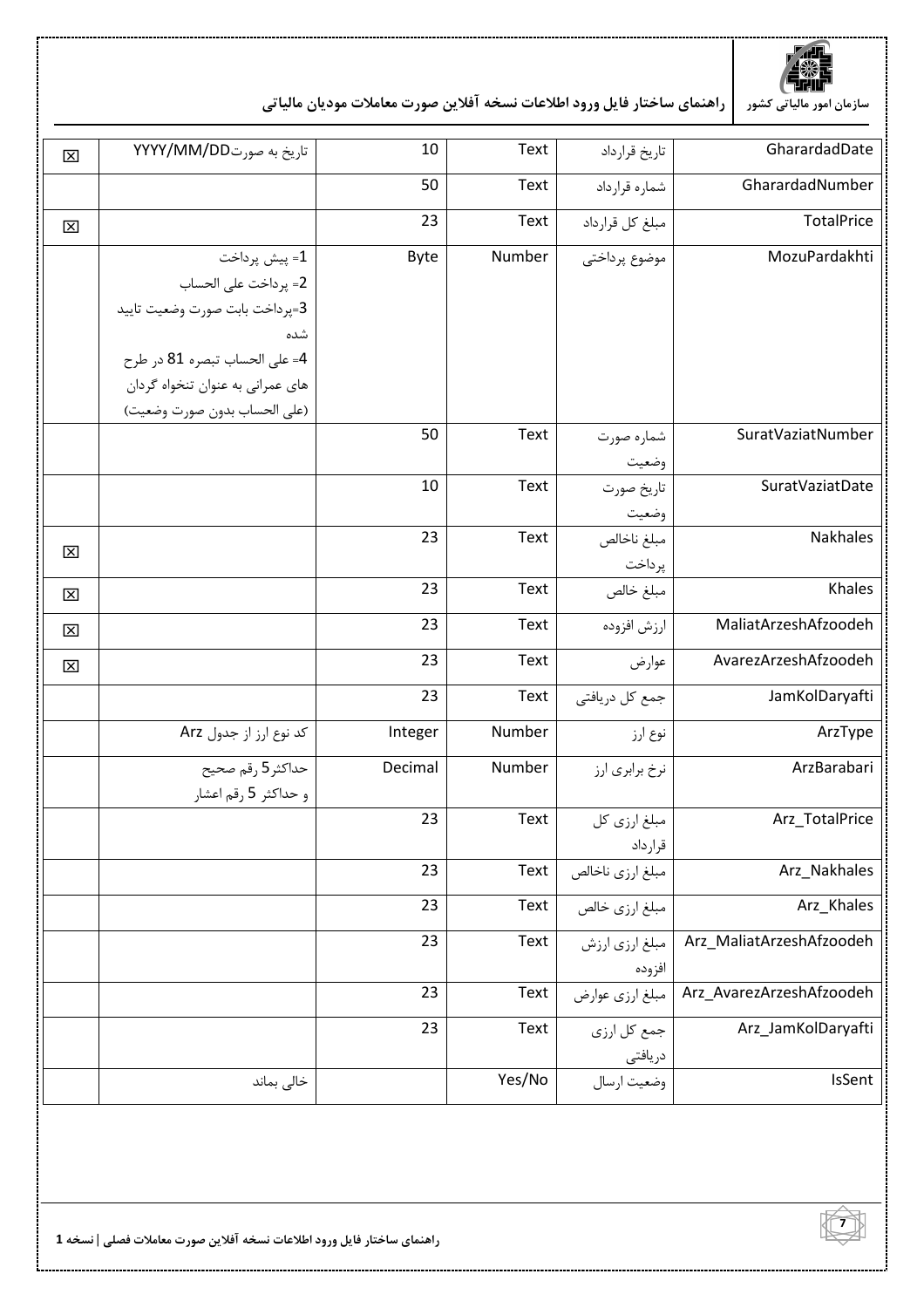

## **: \$ 9 /#)2 :2-3**

|      |              | انام جدول |              |              |
|------|--------------|-----------|--------------|--------------|
| كليد | سايز         | نوع       | نام          | نام فيلد     |
| ☑    | <b>Byte</b>  | Number    | کد ادارہ کل  | EdareKolCode |
|      | 200          | Text      | نام ادارہ کل | EdareKolName |
|      | Long Integer | Number    | کد استان     | OstanCode    |

### **:0#- /#)2 :2-4**

|        | نام جدول                                   |          |                       |        |             |                   |
|--------|--------------------------------------------|----------|-----------------------|--------|-------------|-------------------|
| اجبارى |                                            | توضيحات  | سايز                  | نوع    | نام         | نام فيلد          |
| 図      | برای هر بار ارسال اطلاعات کلید جدیدی تولید |          | <b>Replication ID</b> | Number | كليد واحد   | Code              |
|        |                                            | نماييد   |                       |        |             |                   |
|        | ، 2 : تابستان                              | 1 : بهار | Byte                  | Number | فصل         | HCFaslTypeCode    |
| 区      | 4 : زمستان                                 | 3 :پاييز |                       |        |             |                   |
| 図      | 1396 <= HCYearCode                         |          | Long Integer          | Number | َ سال       | <b>HCYearCode</b> |
|        | خالی باشد                                  |          |                       | Yes/No | وضعيت ارسال | IsSent            |

|                         |                                      | نام جدول     |            |                    |                         |
|-------------------------|--------------------------------------|--------------|------------|--------------------|-------------------------|
| اجبارى                  | توضيحات                              | سايز         | نوع        | نام                | نام فيلد                |
| $\mathbf{\Sigma}$       | Increment                            | Long Integer | AutoNumber | رديف               | Radif                   |
| 区                       |                                      | 100          | Text       | نام كالا يا خدمات  | KalaKhadamatName        |
|                         | 1000000000> KalaCode                 | Long Integer | Number     | شناسه کالا         | KalaCode                |
| 区                       | $\pm$ : برگشتی $-1$                  |              | Yes/No     | برگشتی             | BargashtType            |
|                         | در غير اينصورت صفر                   |              |            |                    |                         |
|                         |                                      | 23           | Text       | مبلغ خالص          | Price                   |
| $\overline{\mathbf{x}}$ | فقط رقم                              | 23           | Text       | ماليات ارزش افزوده | MaliatArzeshAfzoodeh    |
|                         | بدون جداكننده و علامت منفى و<br>مميز | 23           | Text       | عوارض شهرداري      | AvarezArzeshAfzoodeh    |
|                         |                                      | 23           | Text       | مبلغ تخفيف         | <b>TakhfifPrice</b>     |
| 図                       | 1 :حقيقى                             | <b>Byte</b>  | Number     | نوع شخص            | HCKharidarTypeCode      |
|                         | 2 :حقوقى                             |              |            |                    |                         |
|                         |                                      | 10           | Text       | کد پستی            | <b>KharidarPostCode</b> |



راهنمای ساختار فایل ورود اطلاعات نسخه آفلاین صورت معاملات فصلی | نسخه 1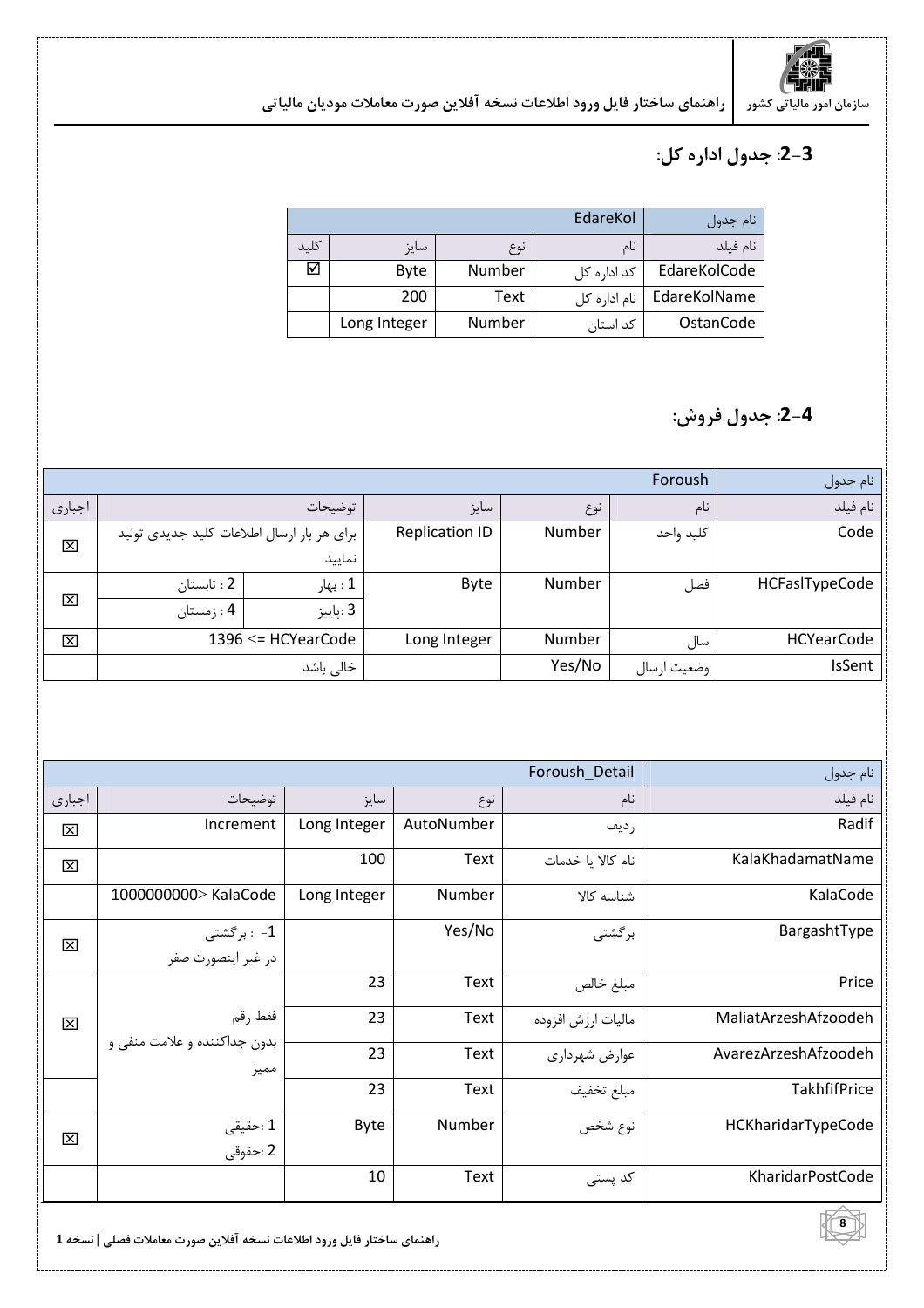

|               |                                                              | 10                   | Text   | پیش کد شهرستان        | KharidarPerCityCode         |
|---------------|--------------------------------------------------------------|----------------------|--------|-----------------------|-----------------------------|
|               |                                                              | 50                   | Text   | تلفن                  | KharidarTell                |
| 図             |                                                              | 70                   | Text   | آدرس خريدار           | KharidarAddress             |
|               | برای اشخاص حقیقی حتما پر                                     | 50                   | Text   | نام خريدار            | KharidarName                |
| 区             | شود                                                          |                      |        |                       |                             |
|               | برای اشخاص حقوقی خالی بماند<br>نام شر کت/نام خانوادگی خریدار | 100                  | Text   | نام شركت/نام خانوادگى | KharidarLastNameSherkatName |
| 区             |                                                              |                      |        | خريدار                |                             |
| $\frac{1}{2}$ |                                                              | 12 رقم               | Text   | كد اقتصادى#*          | KharidarEconomicNO          |
| *X            | كدملى 10 رقمى                                                | 11 رقم               | Text   | كد ملى / شناسه        | KharidarNationalCode        |
|               | شناسه ملی 11 رقمی                                            |                      |        | ملى##                 |                             |
|               | 5=مودی مشمول ثبت نام در                                      | <b>Byte</b>          | Number | نوع خريدار            | HCKharidarType1Code         |
|               | نظام مالیاتی                                                 |                      |        |                       |                             |
| 囟             | 6=مشمولين حقيقى ماده 81                                      |                      |        |                       |                             |
|               | 7=اشخاصی که مشمول ثبت نام                                    |                      |        |                       |                             |
|               | در نظام مالیاتی نیستند                                       |                      |        |                       |                             |
|               | 8=مصرف كننده نهايي                                           |                      |        |                       |                             |
| 区             | از جدول Zone                                                 | <b>Byte</b><br>2 رقم | Number | کد استان              | StateCode                   |
|               | زیرمجموعه هراستان از جدول                                    | Long Integer         | Number | كد شهر                | CityCode                    |
| 区             | Zone                                                         | 7 رقم                |        |                       |                             |
|               |                                                              | Integer              | Number | کد نوع ارز از جدول    | ArzType                     |
|               |                                                              |                      |        | Arz                   |                             |
|               | حداكثر 5رقم صحيح                                             | Decimal              | Number | نرخ برابري ارز        | ArzBarabari                 |
|               | حداكثر 5 رقم اعشار                                           | 10 رقم               |        |                       |                             |
|               |                                                              | 23                   | Text   | مبلغ ارزي كالا يا     | Arz_Price                   |
|               |                                                              |                      |        | خدمت                  |                             |
|               |                                                              | 23                   | Text   | مبلغ ارزي ارزش افزوده | Arz_MaliatArzeshAfzoodeh    |
|               |                                                              | 23                   | Text   | مبلغ ارزى عوارض       | Arz_AvarezArzeshAfzoodeh    |
|               |                                                              | 23                   | Text   | مبلغ ارزي تخفيف       | Arz TakhfifPrice            |
|               |                                                              | 23                   | Text   | شماره فاكتور          | FactorNo                    |
|               |                                                              | 10                   | Text   | تاریخ فاکتور به شمسی  | FactorDate                  |
|               | 1=نقد                                                        |                      | Number | نحوه دريافت وجه       | DaryaftVajhType             |
|               | 2=چک بانکی                                                   |                      |        |                       |                             |
|               | 3=تھاتر                                                      |                      |        |                       |                             |
|               | 4=حسابهای دریافتنی                                           |                      |        |                       |                             |
|               | 5=ساير                                                       |                      |        |                       |                             |

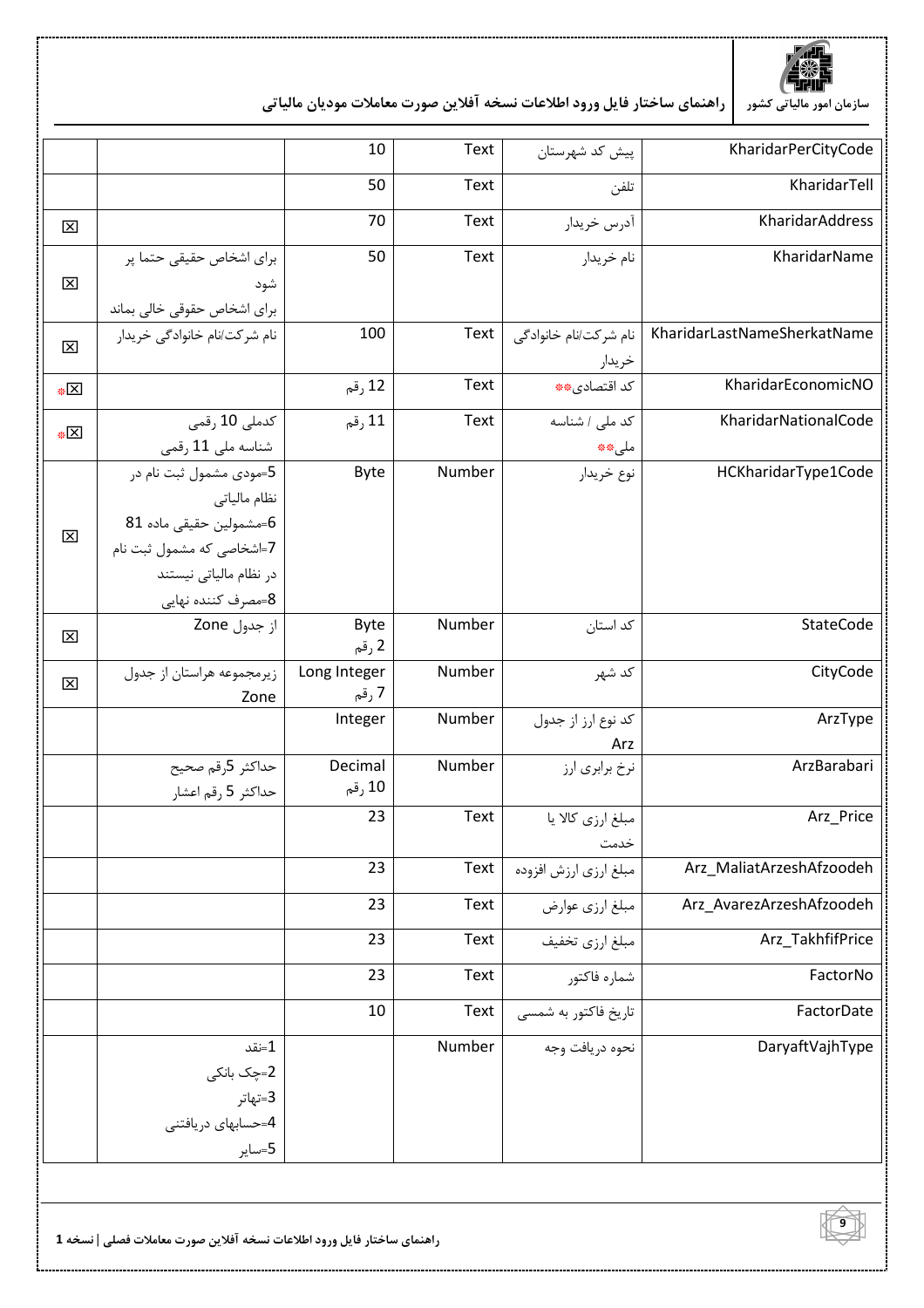

|  | 1=مواد اوليه   2= دارايي  | Number | سرفصل حسابرسی | SarFasIType   |
|--|---------------------------|--------|---------------|---------------|
|  | 3=خدمت 4=ضابعات           |        |               |               |
|  | . 5= کالای تجاری          |        |               |               |
|  | 6= محصول توليدي<br>7=ساير |        |               |               |
|  | خالی باشد                 | Yes/No | وضعيت ارسال   | <b>IsSent</b> |
|  |                           |        |               |               |

#### **:)-& /#)2 :2-4**

|        | Kharid             |                                            |              |        |             |                   |  |  |
|--------|--------------------|--------------------------------------------|--------------|--------|-------------|-------------------|--|--|
| اجبارى |                    | توضيحات                                    | سايز         | نوع    | نام         | نام فيلد          |  |  |
| 区      |                    | برای هر بار ارسال اطلاعات کلید جدیدی تولید |              | Number | كليد واحد   | Code              |  |  |
|        | نماييد             |                                            |              |        |             |                   |  |  |
|        | 2 : تابستان        | 1 : بهار                                   | Byte         | Number | فصل         | HCFaslTypeCode    |  |  |
| 区      | : 4 خ مستان        | 3 :پاييز                                   |              |        |             |                   |  |  |
| 図      | 1396 <= HCYearCode |                                            | Long Integer | Number | سال         | <b>HCYearCode</b> |  |  |
|        |                    | خالی باشد                                  |              | Yes/No | وضعيت ارسال | <b>IsSent</b>     |  |  |

|             |                            | Kharid_Detail | نام جدول    |                |                        |
|-------------|----------------------------|---------------|-------------|----------------|------------------------|
| اجبارى      | توضيحات                    | سايز          | نوع         | نام            | نام فيلد               |
| $\boxtimes$ | Increment                  | Long Integer  | AutoNumber  | رديف           | Radif                  |
| 区           |                            | 100           | <b>Text</b> | شرح كالا يا    | KalaKhadamatName       |
|             |                            |               |             | خدمات          |                        |
|             | KalaCode<br>1000000000>    | Long Integer  | Number      | شناسه كالا     | KalaCode               |
| ⊠           | 1- : برگشتى                |               | Yes/No      | برگشتی         | BargashtType           |
|             | در غير اينصورت صفر         |               |             |                |                        |
|             |                            | 23            | Text        | مبلغ كالا يا   | Price                  |
|             |                            |               |             | خدمت           |                        |
|             | فقط رقم                    | 23            | Text        | ماليات ارزش    | MaliatArzeshAfzoodeh   |
| $\boxtimes$ | بدون جداكننده و علامت منفى |               |             | افزوده         |                        |
|             | و مميز                     | 23            | Text        | عوارض          | AvarezArzeshAfzoodeh   |
|             |                            | 23            | Text        | مبلغ تخفيف     | TakhfifPrice           |
|             |                            | 10رقم         | Text        | کد پستی        | ForoushandePostCode    |
|             |                            |               |             | فروشنده        |                        |
|             |                            | 10            | Text        | پيش شماره تلفن | ForoushandePerCityCode |
|             |                            | 50            | Text        | تلفن فروشنده   | ForoushandeTell        |
| 区           |                            | 70            | Text        | آدرس فروشنده   | ForoushandeAddress     |



راهنمای ساختار فایل ورود اطلاعات نسخه آفلاین صورت معاملات فصلی | نسخه 1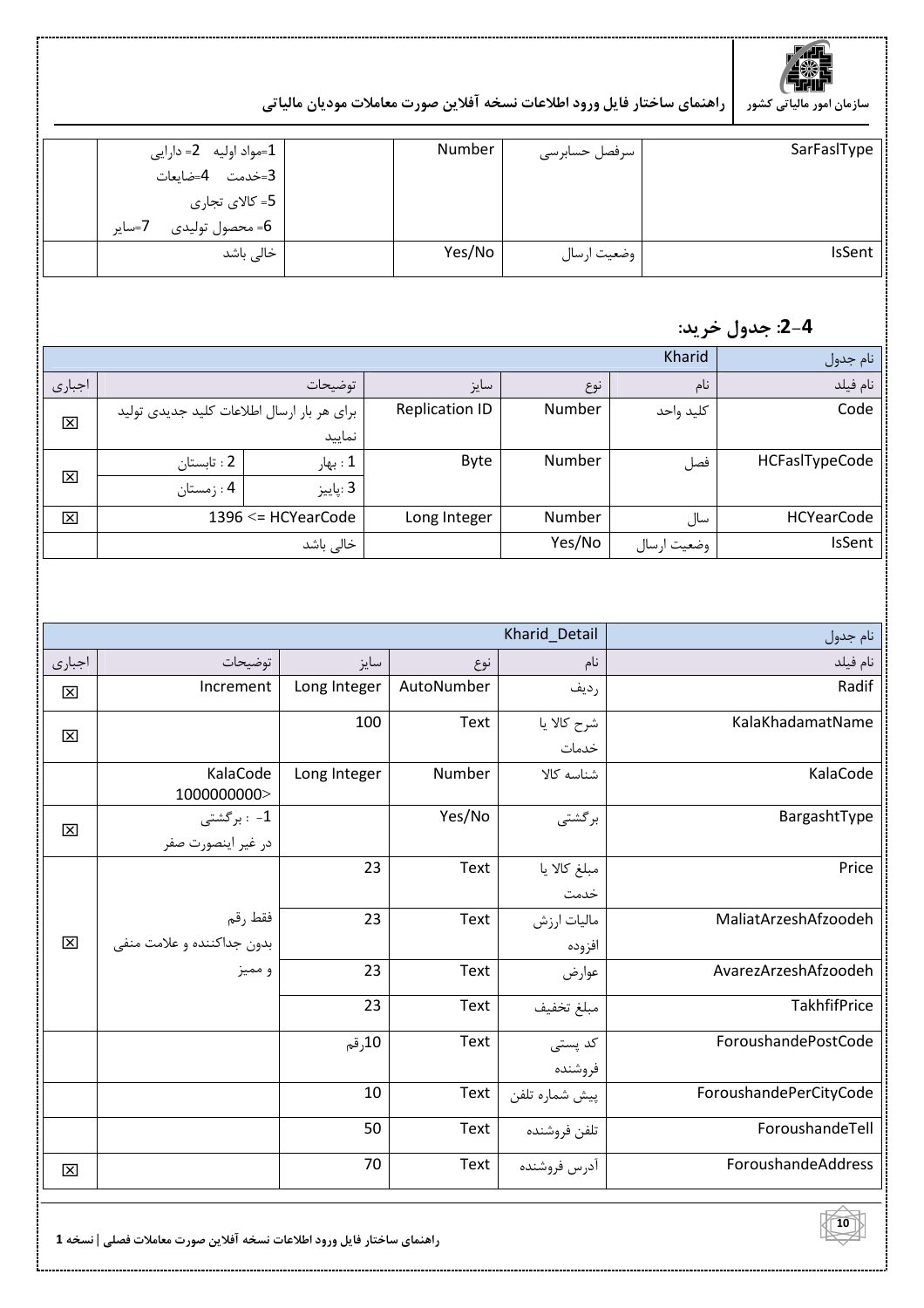

|                           | برای اشخاص حقیقی حتما پر    | 50           | Text        | نام فروشنده       | ForoushandeName                |
|---------------------------|-----------------------------|--------------|-------------|-------------------|--------------------------------|
| 囟                         | شود                         |              |             |                   |                                |
|                           | برای اشخاص حقوقی خالی       |              |             |                   |                                |
|                           | بماند                       |              |             |                   |                                |
|                           | نام شركت/نام خانوادگى       | 100          | Text        | نام شركت/نام      |                                |
| 区                         | فروشنده                     |              |             | خانوادگی          | ForoushandeLastNameSherkatName |
|                           |                             |              |             | فروشنده           |                                |
|                           | 12 رقم                      | 12           | Text        | شماره اقتصادى     | ForoushandeEconomicNO          |
| $* \overline{\mathbf{X}}$ |                             |              |             | فروشنده **        |                                |
|                           | كدملى 10 رقمى               | 11           | Text        | كد ملي /شناسه     | ForoushandeNationalCode        |
| $* \boxed{\times}$        | شناسه ملی 11 رقمی           |              |             | ملي فروشنده،*     |                                |
|                           | 1 : حقيقى                   | Byte         | Number      |                   | HCForoushandeTypeCode          |
| 図                         |                             |              |             | نوع شخص           |                                |
|                           | 2 : حقوقى                   |              |             | فروشنده           |                                |
| 図                         | از جدول Zone                | <b>Byte</b>  | Number      | کد استان          | StateCode                      |
|                           |                             | 2 رقم        |             |                   |                                |
| 区                         | زیرمجموعه هراستان از جدول   | Long Integer | Number      | كد شهر            | CityCode                       |
|                           | Zone                        | 7 رقم        |             |                   |                                |
|                           | 5=مودی مشمول ثبت نام در     | Byte         | Number      | نوع فروشنده       | HCForoushandeType1Code         |
|                           | نظام مالیاتی                |              |             |                   |                                |
|                           | 6=مشمولين حقيقى ماده 81     |              |             |                   |                                |
| 図                         | ق.م.م                       |              |             |                   |                                |
|                           | 7=اشخاصی که ملزم به ثبت نام |              |             |                   |                                |
|                           | در نظام مالیاتی نیستند      |              |             |                   |                                |
|                           | 8=کمتر از 5٪ حد نصاب        |              |             |                   |                                |
|                           | معاملات                     |              |             |                   |                                |
|                           |                             | Integer      | Number      | کد نوع ارز از     | ArzType                        |
|                           |                             |              |             | جدول Arz          |                                |
|                           | حداكثر 5رقم صحيح            | Decimal      | Number      | نرخ برابري ارز    | ArzBarabari                    |
|                           | حداكثر 5 رقم اعشار          | 10 رقم       |             |                   |                                |
|                           |                             | 23           | Text        | مبلغ ارزي كالا يا | Arz_Price                      |
|                           |                             |              |             | خدمت              |                                |
|                           |                             | 23           | Text        | مبلغ ارزي ارزش    | Arz_MaliatArzeshAfzoodeh       |
|                           |                             |              |             | افزوده            |                                |
|                           |                             | 23           | <b>Text</b> |                   | Arz_AvarezArzeshAfzoodeh       |
|                           |                             |              |             | مبلغ ارزي         |                                |
|                           |                             |              |             | عوارض             |                                |
|                           |                             | 23           | Text        | مبلغ ارزي         | Arz_TakhfifPrice               |
|                           |                             |              |             | تخفيف             |                                |
|                           |                             | 50           | Text        | شماره فاكتور      | FactorNo                       |
|                           |                             | 10           | <b>Text</b> | تاريخ فاكتور به   | FactorDate                     |
|                           |                             |              |             | شمسى              |                                |
|                           |                             |              |             |                   |                                |

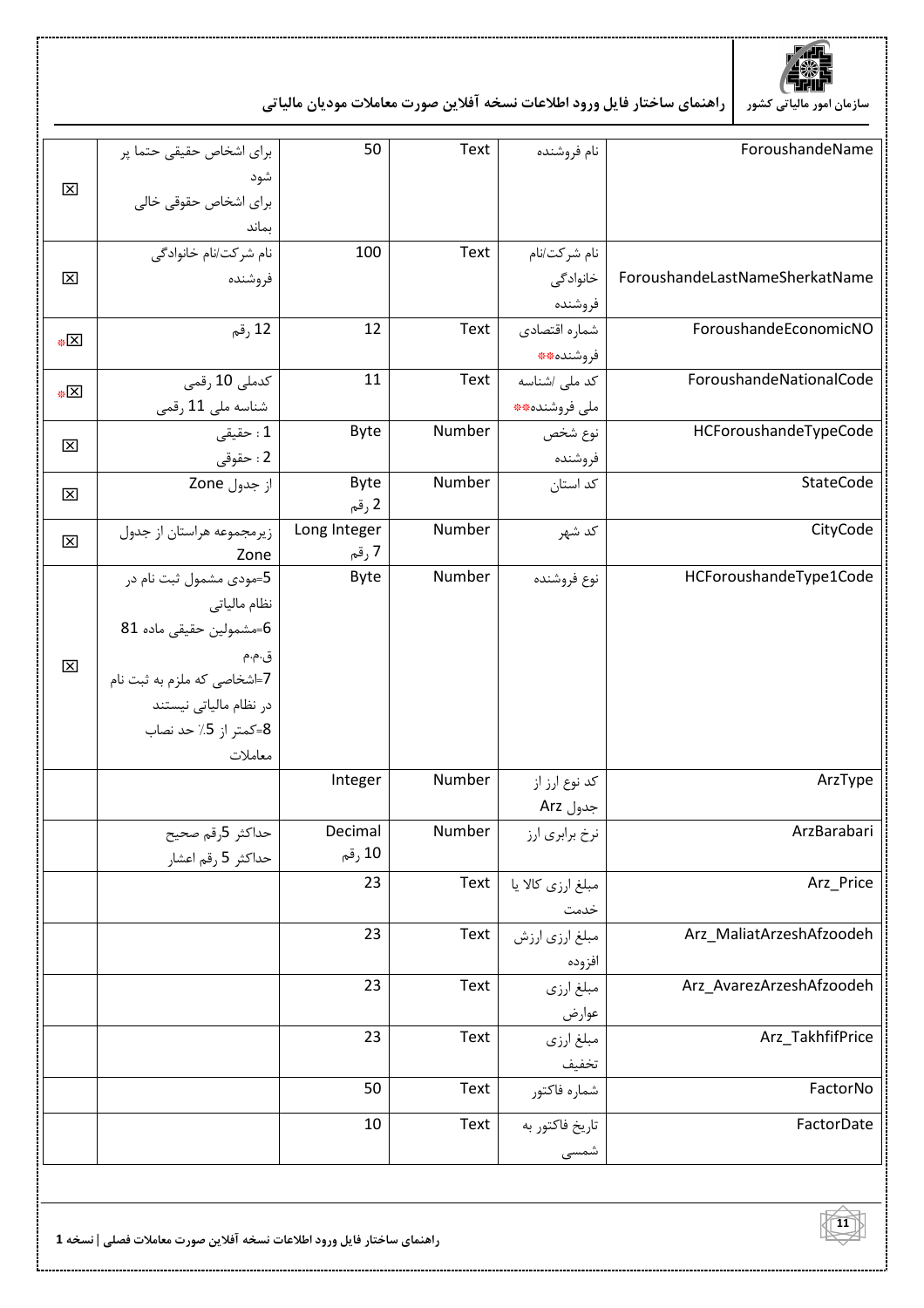

| DaryaftVajhType | نحوه دريافت وجه | Number | Byte | 1=نقد                        |  |
|-----------------|-----------------|--------|------|------------------------------|--|
|                 |                 |        |      | 2=چک بانکی                   |  |
|                 |                 |        |      | 3=تھاتر                      |  |
|                 |                 |        |      | 4=حسابهای دریافتنی           |  |
|                 |                 |        |      | 5=ساير                       |  |
| SarFasIType     | سرفصل           | Number | Byte | 1=مواد اوليه     2=دارايي ها |  |
|                 | حسابرسى         |        |      | 3=خدمات 4=هزينه جارى         |  |
|                 |                 |        |      | 5=کالای تجاری ۔ 6=سایر       |  |
| <b>IsSent</b>   | وضعيت ارسال     | Yes/No |      | خالی باشد                    |  |
|                 |                 |        |      |                              |  |

#### 5-2: جدول مشخصات:

|             |                                     |      |              |            | Moshakhasat    | نام جدول            |
|-------------|-------------------------------------|------|--------------|------------|----------------|---------------------|
| اجبارى      | توضيحات                             | كليد | سايز         | نوع        | نام            | نام فيلد            |
| 図           | Increment                           | ☑    | Long Integer | AutoNumber | كليد           | ID                  |
|             | نام شخص حقوقي(شركت ) /نام بنگاه     |      | 255          | Text       | نام مودی       | companyNameField    |
| 区           | اقتصادي(مغازه)                      |      |              |            |                |                     |
| **区         |                                     |      | 12           | Text       | كد اقتصادى     | oldEconomicNoField  |
|             | خالی بماند                          |      | 20           | Text       |                | newEconomicNoField  |
| **区         | كدملى 10 ,قمى                       |      | 11           | Text       | كدملي/ شناسه   | nationalCodeField   |
|             | شناسه ملی 11 رقمی                   |      |              |            | ملی            |                     |
| 区           | $=$ = حقيقى $=$ : $\mathbf 1$       |      | $\mathbf{1}$ | Text       | نوع مودي       | taxPayerTypeField   |
|             | 2 : حقوقى                           |      |              |            |                |                     |
| 囟           |                                     |      | 10           | Text       | کد پستی        | postalCodeField     |
|             |                                     |      | 10           | Text       | پيش شماره تلفن | telCodeField        |
| $\boxtimes$ |                                     |      | 50           | Text       | تلفن           | telNoField          |
|             |                                     |      | 50           | Text       | دورنگار        | faxNoField          |
| 区           |                                     |      | 13           | Text       | شماره          | registrationNoField |
|             |                                     |      |              |            | ثبت /شناسنامه  |                     |
| 区           |                                     |      | 70           | Text       | آدرس           | Address             |
| 区           | زیرمجموعه هراستان از جدول Zone      |      | Decimal      | Number     | كد شهر         | ShahrCode           |
| 区           | از جدول EdareKol                    |      | <b>Byte</b>  | Number     | كد اداره كل    | EdareKolCode        |
|             |                                     |      |              |            | امورمالياتي    |                     |
| 区           |                                     |      | 20           | Text       | نام كاربرى     | <b>UserName</b>     |
|             | 0 : نام كاربرى دارم                 |      | <b>Byte</b>  | Number     | وضعيت ثبت نام  | SabteNam            |
| 区           | 1 : كد رهگيري دارم                  |      |              |            | كد اقتصادى     |                     |
|             | 2 : پیش ثبت نام کد اقتصادی نکرده ام |      |              |            |                |                     |

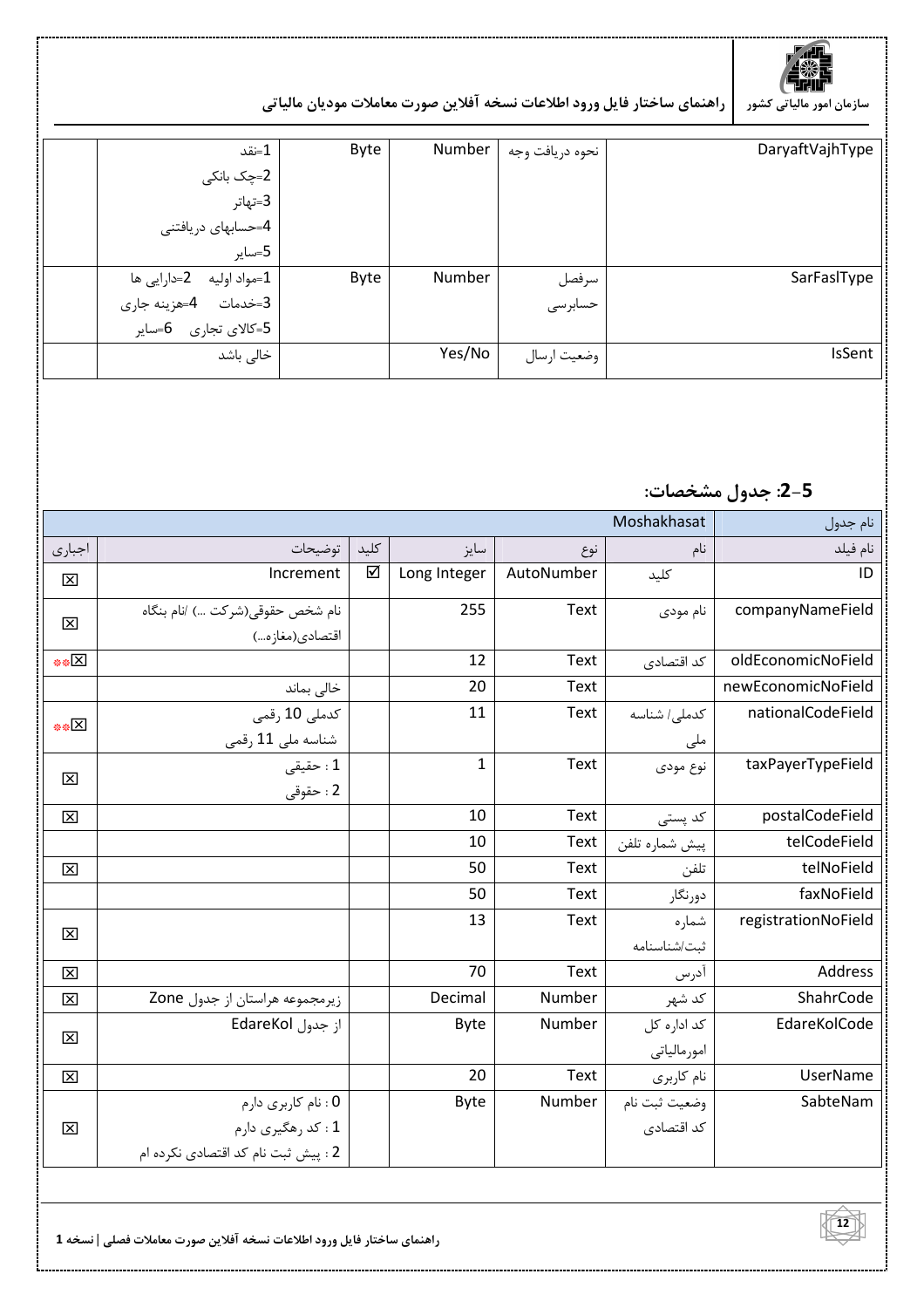

|   | نام و نام خانوادگی مدیر عامل(اشخاص |             |        |            |           |
|---|------------------------------------|-------------|--------|------------|-----------|
| 区 | حقوقي) ا                           | 250         | Text   | نام مودی   | MoadyName |
|   | نام و نام خانوادگی مودی اصلی(اشخاص |             |        |            |           |
|   | حقيقى)                             |             |        |            |           |
|   | 0 : شركت ايراني                    | <b>Byte</b> | Number |            | Tabeiat   |
| 区 | 1 : شركت خارجى                     |             |        |            |           |
|   | 0 : مودي اصلي حقيقي ايراني         |             |        |            |           |
|   | 1 :مودي اصلي حقيقي خارجي           |             |        |            |           |
|   |                                    | 11          | Text   | شماره تلفن | MobileNo  |
|   |                                    |             |        | همراه      |           |

#### 6–2: جدول پرداخت قرارداد:

|        | نام جدول                                   |                          |                       |        |      |                   |
|--------|--------------------------------------------|--------------------------|-----------------------|--------|------|-------------------|
| اجبارى |                                            | توضيحات                  | سايز                  | نوع    | نام  | نام فيلد          |
| 区      | برای هر بار ارسال اطلاعات کلید جدیدی تولید |                          | <b>Replication ID</b> | Number | كليد | Code              |
|        |                                            | نماييد                   |                       |        |      |                   |
|        | 2 : تابستان                                | 1 : بهار                 | Byte                  | Number | فصل  | HCFaslTypeCode    |
| 区      | 3 :پاييز<br>4 : زمستان                     |                          |                       |        |      |                   |
| 区      |                                            | 1396 $\leq$ = HCYearCode | Long Integer          | Number | سال  | <b>HCYearCode</b> |

|                         |                    | Pardakht Detail | نام جدول   |                    |                       |
|-------------------------|--------------------|-----------------|------------|--------------------|-----------------------|
| اجبارى                  | توضيحات            | سايز            | نوع        | نام                | نام فيلد              |
| $\overline{\mathbf{x}}$ | Increment          | Long Integer    | AutoNumber | رديف               | Radif                 |
| 区                       | 1=حقيقى<br>2=حقوقى |                 | Number     | نوع شخص پيمانكار   | P_TypeCode            |
|                         |                    | 100             | Text       | نام پیمانکار (شخص  | P_Name                |
|                         |                    |                 |            | حقيقى)             |                       |
| ⊠                       |                    | 100             | Text       | نام خانوادگی / نام | P_LastNameSherkatName |
|                         |                    |                 |            | شركت پيمانكار      |                       |
|                         | 1⊧يرانى 2=خارجى    | Byte            | Number     | تابعيت ييمانكار    | P_Tabeiat             |
|                         | كدملي 10 رقمي      | 11              | Text       | كدملى / شناسه      | P_NationalCode        |
|                         | شناسه ملي 11 رقمي  |                 |            | ملي/ كد فراگير     |                       |
|                         |                    |                 |            | اتباع خارجي        |                       |
|                         |                    |                 |            | پیمانکار           |                       |
|                         |                    | 12              | Text       | كد اقتصادى         | P_EconomicNO          |
|                         |                    |                 |            | پیمانکار           |                       |
|                         |                    | 10              | Text       | كدپستى دە رقمى     | P_PostCode            |

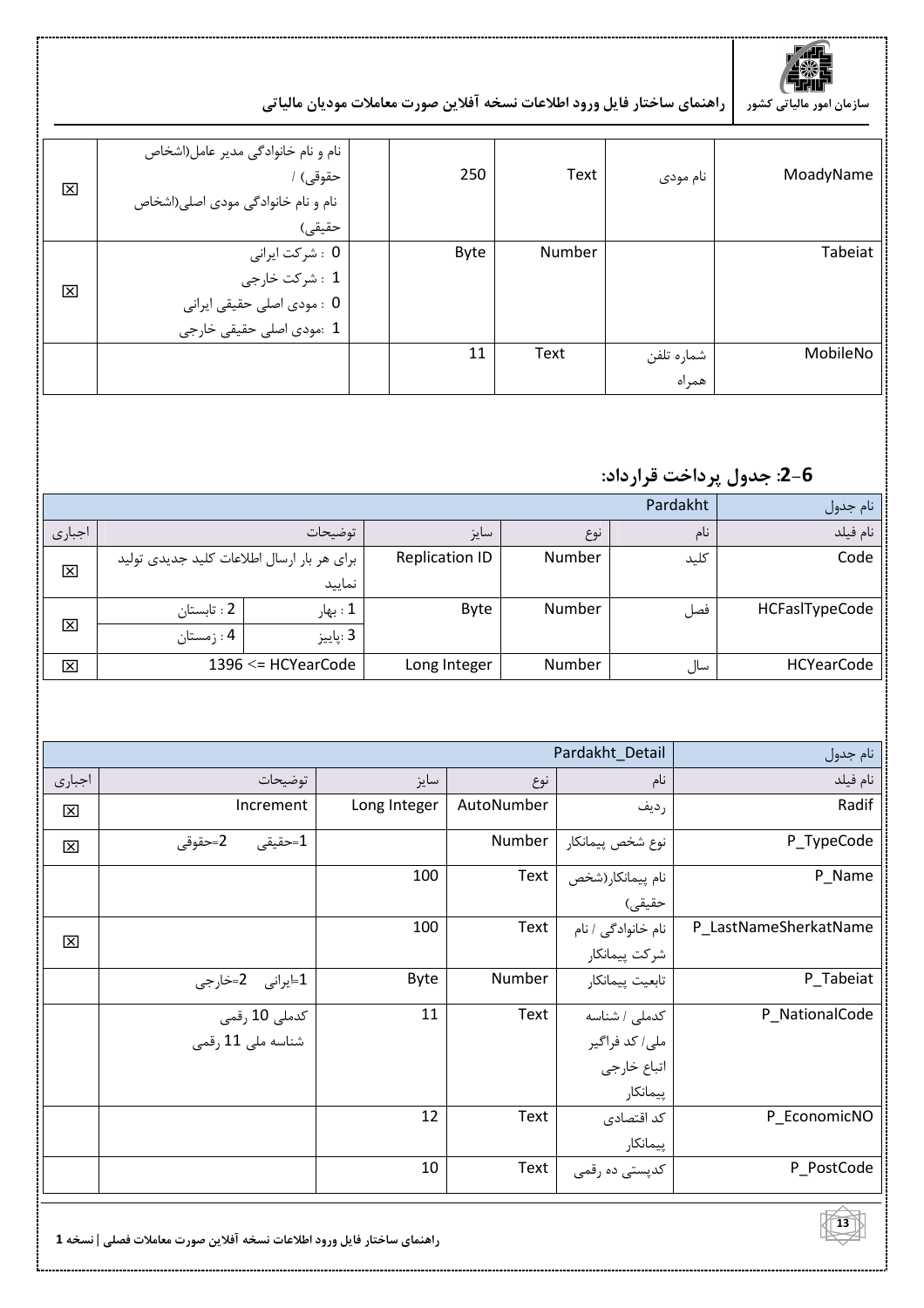

|                         |                                                                                                                                                                                     | 10           | Text   | پیش کد تلفن شهر          | P_TellPishCode           |
|-------------------------|-------------------------------------------------------------------------------------------------------------------------------------------------------------------------------------|--------------|--------|--------------------------|--------------------------|
|                         |                                                                                                                                                                                     | 50           | Text   | تلفن پيمانكار            | P_Tell                   |
| 区                       |                                                                                                                                                                                     | 80           | Text   | آدرس پيمانكار            | P_Address                |
| 区                       | 2 رقمي موجود در جدول Zone                                                                                                                                                           | <b>Byte</b>  | Number | كداستان                  | StateCode                |
| 区                       | 7 رقمی زیرمجموعه هراستان بااستفاده<br>ازجدول Zone                                                                                                                                   | Long Integer | Number | كدشهر                    | CityCode                 |
| $\boxtimes$             | تاريخ به صورتYYYY/MM/DD                                                                                                                                                             | 10           | Text   | تاريخ قرارداد            | GharardadDate            |
|                         |                                                                                                                                                                                     | 50           | Text   | شماره قرارداد            | GharardadNumber          |
| $\boxed{\mathbf{X}}$    |                                                                                                                                                                                     | 50           | Text   | موضوع قرارداد            | GharardadSubject         |
| 区                       |                                                                                                                                                                                     | 23           | Text   | مبلغ كل قرارداد          | TotalPrice               |
|                         | 1= پیش پرداخت<br>2= پرداخت على الحساب<br>3=پرداخت بابت صورت وضعيت تاييد<br>شده<br>4= على الحساب تبصره 81 در طرح<br>های عمرانی به عنوان تنخواه گردان<br>(على الحساب بدون صورت وضعيت) | Byte         | Number | موضوع پرداختی            | MozuPardakhti            |
|                         |                                                                                                                                                                                     | 50           | Text   | شماره صورت<br>وضعيت      | SuratVaziatNumber        |
|                         |                                                                                                                                                                                     | 10           | Text   | تاريخ صورت<br>وضعيت      | SuratVaziatDate          |
| 囟                       |                                                                                                                                                                                     | 23           | Text   | مبلغ ناخالص<br>پرداخت    | Nakhales                 |
| $\overline{\mathsf{x}}$ |                                                                                                                                                                                     | 23           | Text   | مبلغ خالص                | Khales                   |
| 区                       |                                                                                                                                                                                     | 23           | Text   | ارزش افزوده              | MaliatArzeshAfzoodeh     |
| $\boxed{\mathbf{X}}$    |                                                                                                                                                                                     | 23           | Text   | عوارض                    | AvarezArzeshAfzoodeh     |
|                         | کد نوع ارز از جدول Arz                                                                                                                                                              | Integer      | Number | نوع ارز                  | ArzType                  |
|                         | حداكثر 5رقم صحيح<br>حداكثر 5 رقم اعشار                                                                                                                                              | Decimal      | Number | نرخ برابري ارز           | ArzBarabari              |
|                         |                                                                                                                                                                                     | 23           | Text   | مبلغ ارزي كل<br>قرارداد  | Arz_TotalPrice           |
|                         |                                                                                                                                                                                     | 23           | Text   | مبلغ ارزى ناخالص         | Arz_Nakhales             |
|                         |                                                                                                                                                                                     | 23           | Text   | مبلغ ارزي خالص           | Arz_Khales               |
|                         |                                                                                                                                                                                     | 23           | Text   | مبلغ ارزي ارزش<br>افزوده | Arz_MaliatArzeshAfzoodeh |

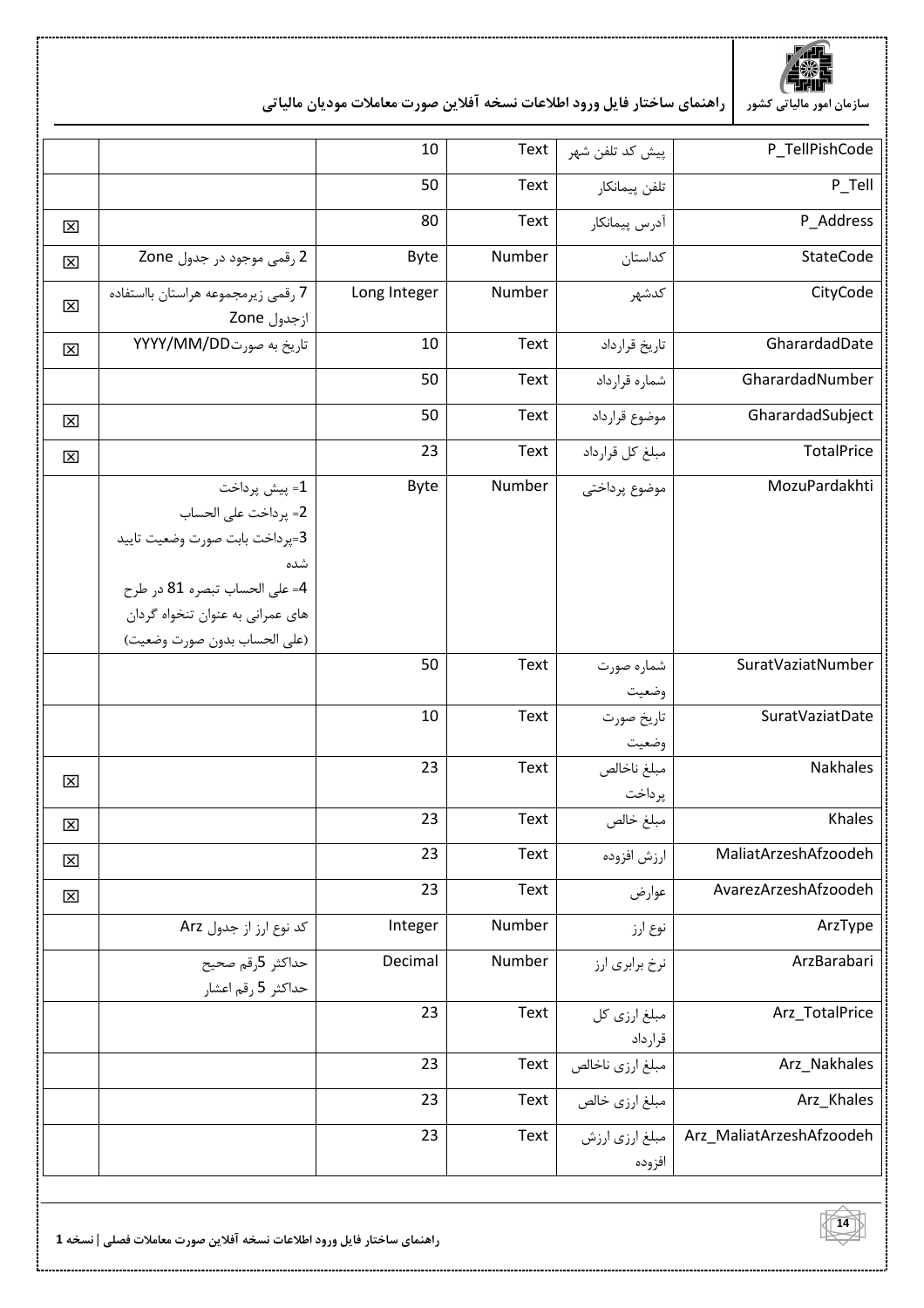

|            | 23 | Text   |             | <sub>،</sub> Arz_AvarezArzeshAfzoodeh     مبلغ ارزي عوارض |
|------------|----|--------|-------------|-----------------------------------------------------------|
| خالی بماند |    | Yes/No | وضعيت ارسال | IsSent                                                    |

### **:- /#)2 :2-7**

|                         | نام جدول                                   |                          |                       |        |           |                   |
|-------------------------|--------------------------------------------|--------------------------|-----------------------|--------|-----------|-------------------|
| اجبارى                  |                                            | توضيحات                  | سايز                  | نوع    | نام       | نام فيلد          |
| $\overline{\mathbf{x}}$ | برای هر بار ارسال اطلاعات کلید جدیدی تولید |                          | <b>Replication ID</b> | Number | كليد واحد | Code              |
|                         |                                            | نماييد                   |                       |        |           |                   |
|                         | 2 : تابستان                                | 1 : بهار                 | Byte                  | Number | فصل       | HCFasITypeCode    |
| 区                       | 3 :پاييز<br>: 4 زمستان                     |                          |                       |        |           |                   |
| 図                       |                                            | 1396 $\leq$ = HCYearCode | Long Integer          | Number | سال       | <b>HCYearCode</b> |

|        |                               |              |            | Saderat_Detail  | نام جدول                    |
|--------|-------------------------------|--------------|------------|-----------------|-----------------------------|
| اجباري | توضيحات                       | سايز         | نوع        | نام             | نام فيلد                    |
| ⊠      | Increment                     | Long Integer | AutoNumber | رديف            | Radif                       |
| ⊠      | 1- : برگشتی                   |              | Yes/No     | برگشتی          | BargashtType                |
|        | در غير اينصورت صفر            |              |            |                 |                             |
|        | $-1$ صاد, ات                  |              | Number     | نوع فروش        | ForoushType                 |
| 区      | 2= فروش به شخص خارجي بدون     |              |            |                 |                             |
|        | نیاز به اظهارنامه گمرکی       |              |            |                 |                             |
| 区      |                               |              | Number     | نوع شخص         | HCKharidarTypeCode          |
|        |                               |              |            | خريدار          |                             |
| 区      | برای اشخاص حقیقی حتما پر شود  | 50           | Text       | نام خريدار      | KharidarName                |
|        | برای اشخاص حقوقی خالی بماند   |              |            |                 |                             |
| 区      | نام شر کت/نام خانوادگی خریدار | 100          | Text       | نام شركت/نام    | KharidarLastNameSherkatName |
|        |                               |              |            | خانوادگی خریدار |                             |
|        |                               | 11           | Text       | شماره فراگير    | FaragirCode                 |
|        |                               |              |            | اتباع خارجي     |                             |
| 冈      |                               |              | Text       | نام كالا/خدمات  | KalaKhadamatName            |
|        | 1000000000> KalaCode          |              | Number     | شناسه كالا      | KalaCode                    |
| 区      |                               |              | Number     | کد کشور         | <b>KeshvarCode</b>          |
| 区      | فقط رقم                       | 23           | Text       | مبلغ كالا/خدمات | Price                       |
|        | بدون جداکننده و علامت منفی و  | 23           | Text       | مالیات بر ارزش  | MaliatArzeshAfzoodeh        |
| 区      | مميز                          |              |            | افزوده          |                             |
| 図      |                               | 23           | Text       | عوارض           | AvarezArzeshAfzoodeh        |

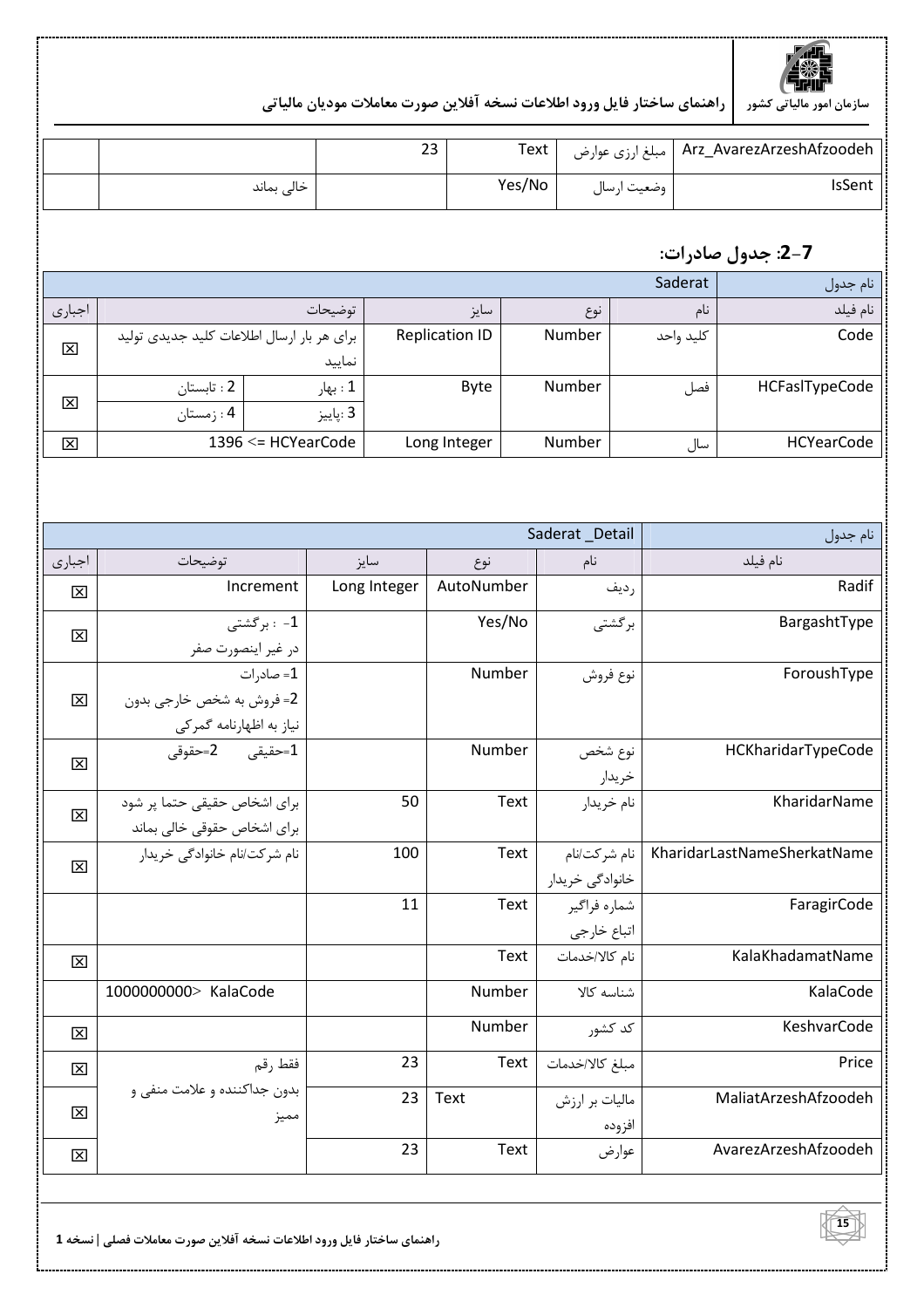

| 区 |                    | 23           | Text        | مبلغ تخفيف      | TakhfifPrice             |
|---|--------------------|--------------|-------------|-----------------|--------------------------|
|   |                    | Integer      | Number      | کد نوع ارز از   | ArzType                  |
|   |                    |              |             | جدول Arz        |                          |
|   | حداكثر 5رقم صحيح   | Decimal      | Number      | نرخ برابري ارز  | ArzBarabari              |
|   | حداكثر 5 رقم اعشار | 10 رقم       |             |                 |                          |
|   |                    | 23           | Text        | مبلغ ارزي كالا  | Arz_Price                |
|   |                    |              |             | يا خدمت         |                          |
|   |                    | 23           | Text        | مبلغ ارزي ارزش  | Arz_MaliatArzeshAfzoodeh |
|   |                    |              |             | افزوده          |                          |
|   |                    | 23           | Text        | مبلغ ارزي       | Arz_AvarezArzeshAfzoodeh |
|   |                    |              |             | عوارض           |                          |
|   |                    | 23           | Text        | مبلغ ارزي       | Arz_TakhfifPrice         |
|   |                    |              |             | تخفيف           |                          |
|   |                    | Long Integer | Number      | شماره كوتاژ     | Kotaj_No                 |
|   |                    |              |             | اظهارنامه گمرکی |                          |
|   |                    | 10           | Text        | تاريخ كوتاژ     | Kotaj_Date               |
|   |                    |              |             | اظهارنامه گمرکی |                          |
|   |                    | 14           | Text        | شماره اعتبار    | LC_No                    |
|   |                    |              |             | اسنادى          |                          |
|   |                    | 10           | <b>Text</b> | تاريخ اعتبار    | LC_Date                  |
|   |                    |              |             | اسنادى          |                          |
|   |                    | Long Integer | Number      | كد گمرک محل     | Gomrok_Arzyabi           |
|   |                    |              |             | ارزیابی         |                          |
|   |                    | Long Integer | Number      | کد گمرک         | Gomrok_khoruj            |
|   |                    |              |             | خروجى           |                          |
|   | خالی باشد          |              | Yes/No      |                 | IsSent                   |
|   |                    |              |             |                 |                          |

#### 8-2: جدول واردات:

|                         | نام جدول                                   |          |                       |        |           |                   |
|-------------------------|--------------------------------------------|----------|-----------------------|--------|-----------|-------------------|
| اجبارى                  |                                            | توضيحات  |                       | نوع    | نام       | نام فيلد          |
| 区                       | برای هر بار ارسال اطلاعات کلید جدیدی تولید |          | <b>Replication ID</b> | Number | كليد واحد | Code              |
|                         | نماييد                                     |          |                       |        |           |                   |
|                         | 2 : تابستان                                | 1 : بھار | Byte                  | Number | فصل       | HCFasITypeCode    |
| $\overline{\mathsf{x}}$ | . 4 : زمستان                               | 3 :پاييز |                       |        |           |                   |
| 区                       | 1396 <= HCYearCode                         |          | Long Integer          | Number | سال       | <b>HCYearCode</b> |

|        |           | نام جدول     |            |     |          |
|--------|-----------|--------------|------------|-----|----------|
| اجبارى | توضيحات   | سايز         | نەع        | نام | نام فیلد |
| 図      | Increment | Long Integer | AutoNumber | ديف | Radif    |



راهنمای ساختار فایل ورود اطلاعات نسخه آفلاین صورت معاملات فصلی | نسخه 1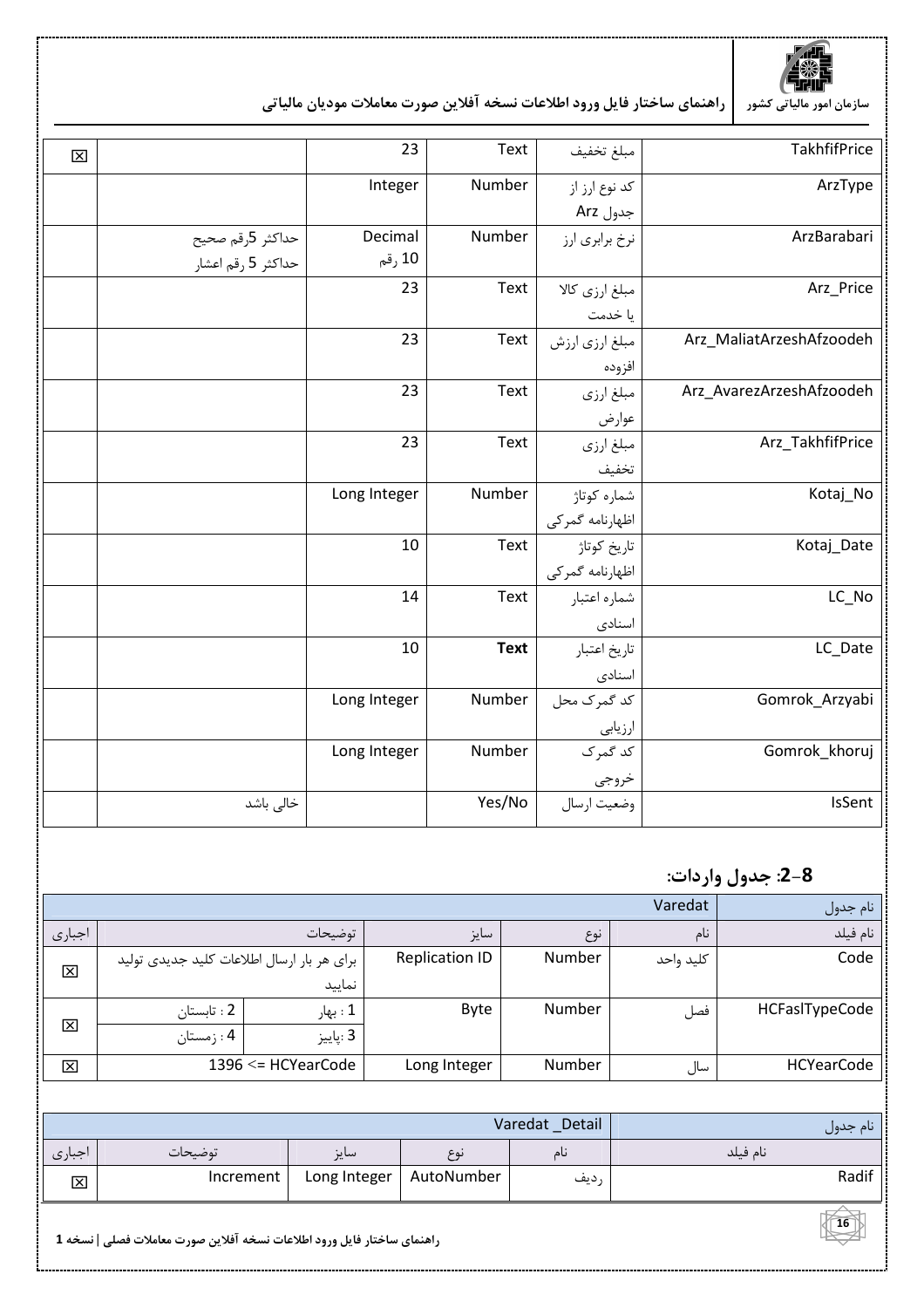

| 図                 | 1- : برگشتى<br>در غير اينصورت صفر |              | Yes/No      | برگشتی         | BargashtType                   |
|-------------------|-----------------------------------|--------------|-------------|----------------|--------------------------------|
|                   | 1= واردات                         |              | Number      | نوع خريد       | KharidType                     |
| 区                 | 2= خريد از شخص خارجي بدون         |              |             |                |                                |
|                   | نیاز به اظهارنامه گمرکی           |              |             |                |                                |
|                   | 1=حقيقى ___ 2=حقوقى               |              | Number      | نوع شخص        | HCForoushandeTypeCode          |
| 区                 |                                   |              |             | خريدار         |                                |
|                   | برای اشخاص حقیقی حتما پر          | 50           | Text        | نام فروشنده    | ForoushandeName                |
| 区                 | شود                               |              |             |                |                                |
|                   | برای اشخاص حقوقی خالی بماند       |              |             |                |                                |
|                   | نام شر کت/نام خانوادگی خریدار     | 100          | Text        | نام شركت/نام   | ForoushandeLastNameSherkatName |
| 区                 |                                   |              |             | خانوادگے       |                                |
|                   |                                   |              |             | خريدار         |                                |
|                   |                                   | 11           | Text        | شماره فراگیر   | FaragirCode                    |
|                   |                                   |              |             | اتباع خارجي    |                                |
| 図                 |                                   |              | Text        | نام كالا/خدمات | KalaKhadamatName               |
|                   | 1000000000> KalaCode              |              | Number      | شناسه كالا     | KalaCode                       |
| 区                 |                                   | 7 رقم        | Number      | كد كشور مبدا   | KeshvarCode                    |
|                   | فقط رقم                           | 23           | Text        | مبلغ           | Price                          |
| 区                 | بدون جداکننده و علامت منفی و      |              |             | كالا/خدمات     |                                |
|                   | مميز                              | 23           | Text        | مالیات بر ارزش | MaliatArzeshAfzoodeh           |
| 区                 |                                   |              |             | افزوده         |                                |
| 区                 |                                   | 23           | <b>Text</b> | عوارض          | AvarezArzeshAfzoodeh           |
| $\mathbf{\Sigma}$ |                                   | 23           | Text        | مبلغ تخفيف     | TakhfifPrice                   |
|                   |                                   | Integer      | Number      | کد نوع ارز از  | ArzType                        |
|                   |                                   |              |             | جدول Arz       |                                |
|                   | حداكثر 5رقم صحيح                  | Decimal      | Number      | نرخ برابري ارز | ArzBarabari                    |
|                   | حداكثر 5 رقم اعشار                | 10 رقم       |             |                |                                |
|                   | فقط رقم                           | 23           | Text        | مبلغ ارزى كالا | Arz_Price                      |
|                   | بدون جداكننده و علامت منفي و      |              |             | يا خدمت        |                                |
|                   | مميز                              | 23           | Text        | مبلغ ارزي      | Arz_MaliatArzeshAfzoodeh       |
|                   |                                   |              |             | ارزش افزوده    |                                |
|                   |                                   | 23           | Text        | مبلغ ارزي      | Arz_AvarezArzeshAfzoodeh       |
|                   |                                   |              |             | عوارض          |                                |
|                   |                                   | 23           | Text        | مبلغ ارزي      | Arz_TakhfifPrice               |
|                   |                                   |              |             | تخفيف          |                                |
|                   |                                   | Long Integer | Number      | شماره كوتاژ    | Kotaj_No                       |
|                   |                                   |              |             | اظهارنامه      |                                |
|                   |                                   |              |             | گمرکی          |                                |

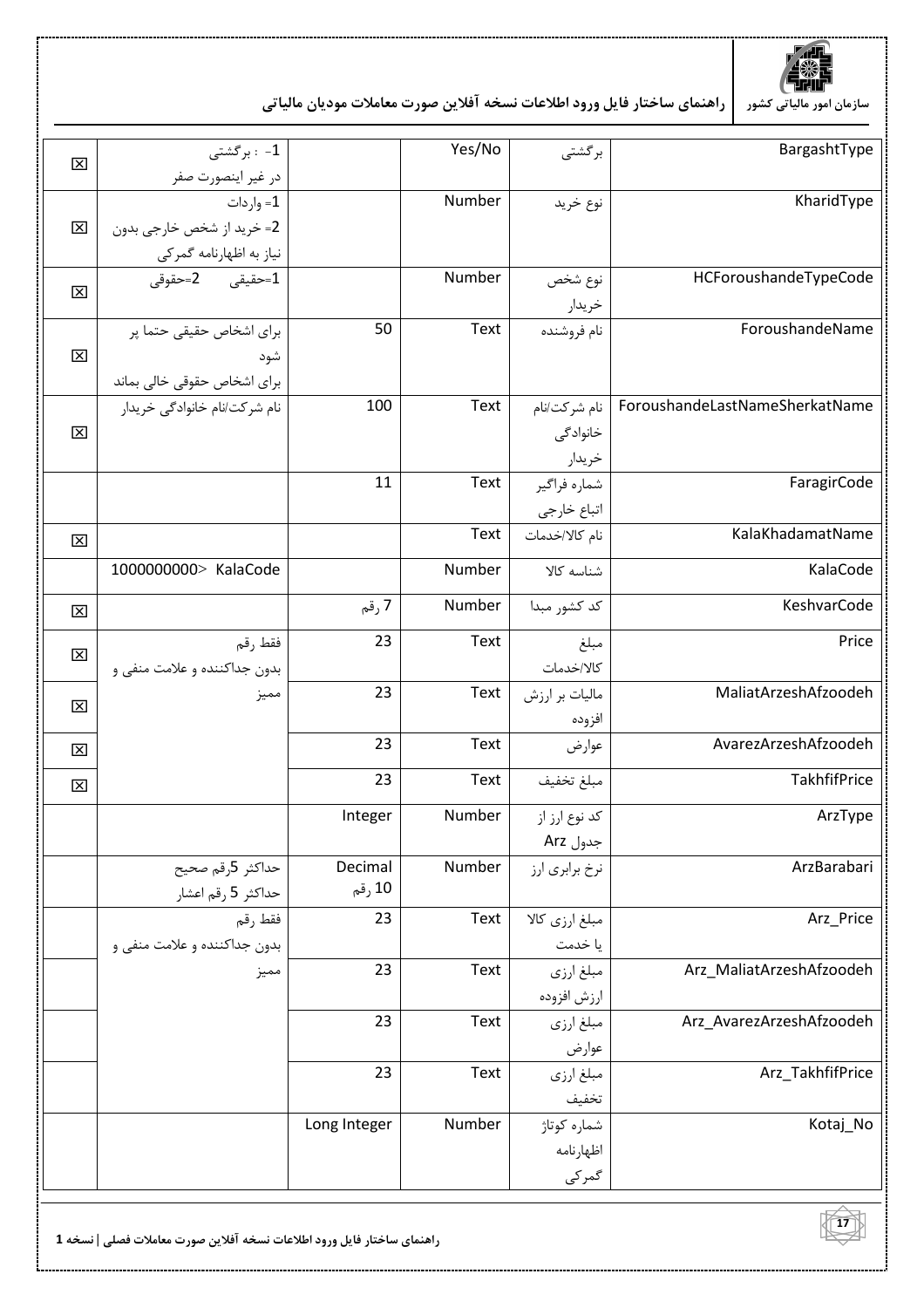

| Kotaj_Date         | تاريخ كوتاژ            | Text   | 10           |           |  |
|--------------------|------------------------|--------|--------------|-----------|--|
|                    | اظهارنامه              |        |              |           |  |
|                    | گمرکی                  |        |              |           |  |
| $LC$ <sub>No</sub> | شماره اعتبار<br>اسنادی | Text   | 14           |           |  |
|                    |                        |        |              |           |  |
| LC_Date            | تاريخ اعتبار           | Text   | 10           |           |  |
|                    | اسنادى                 |        |              |           |  |
| Gomrok_Arzyabi     | کد گمرک محل            | Number | Long Integer |           |  |
|                    | ارزيابي                |        |              |           |  |
| Gomrok_khoruj      | کد گمرک                | Number | Long Integer |           |  |
|                    | خروجى                  |        |              |           |  |
| IsSent             | وضعيت ارسال            | Yes/No |              | خالی باشد |  |
|                    |                        |        |              |           |  |

#### 9-2: جدول حق العملكاري / مديريت پيمان:

|                         | نام جدول                                   |          |                       |        |           |                   |
|-------------------------|--------------------------------------------|----------|-----------------------|--------|-----------|-------------------|
| اجبارى                  |                                            | توضيحات  |                       | نوع    | نام       | نام فيلد          |
| 区                       | برای هر بار ارسال اطلاعات کلید جدیدی تولید |          | <b>Replication ID</b> | Number | كليد واحد | Code              |
|                         |                                            | نماييد   |                       |        |           |                   |
|                         | 2 : تابستان                                | 1 : بھار | Byte                  | Number | فصل       | HCFasITypeCode    |
| 区                       | 4 : زمستان                                 | 3 :پاييز |                       |        |           |                   |
| $\overline{\mathbf{x}}$ | 1396 $\leq$ = HCYearCode                   |          | Long Integer          | Number | سال       | <b>HCYearCode</b> |

|        |                                 | نام جدول     |            |                     |              |
|--------|---------------------------------|--------------|------------|---------------------|--------------|
| اجبارى | توضيحات                         | سايز         | نوع        | نام                 | نام فيلد     |
| 区      | Increment                       | Long Integer | AutoNumber | رديف                | Radif        |
| 区      |                                 | True/False   | Yes/No     | برگشتی              | BargashtType |
| 図      | =حقیقی $\texttt{-1}$<br>2=حقوقى | <b>Byte</b>  | Number     | نوع شخص<br>فروشنده: | F_TypeCode   |
| 区      | 1⊧ایرانی 2=خارجی                | <b>Byte</b>  | Number     | تابعيت<br>فروشنده:  | F_Tabeiat    |

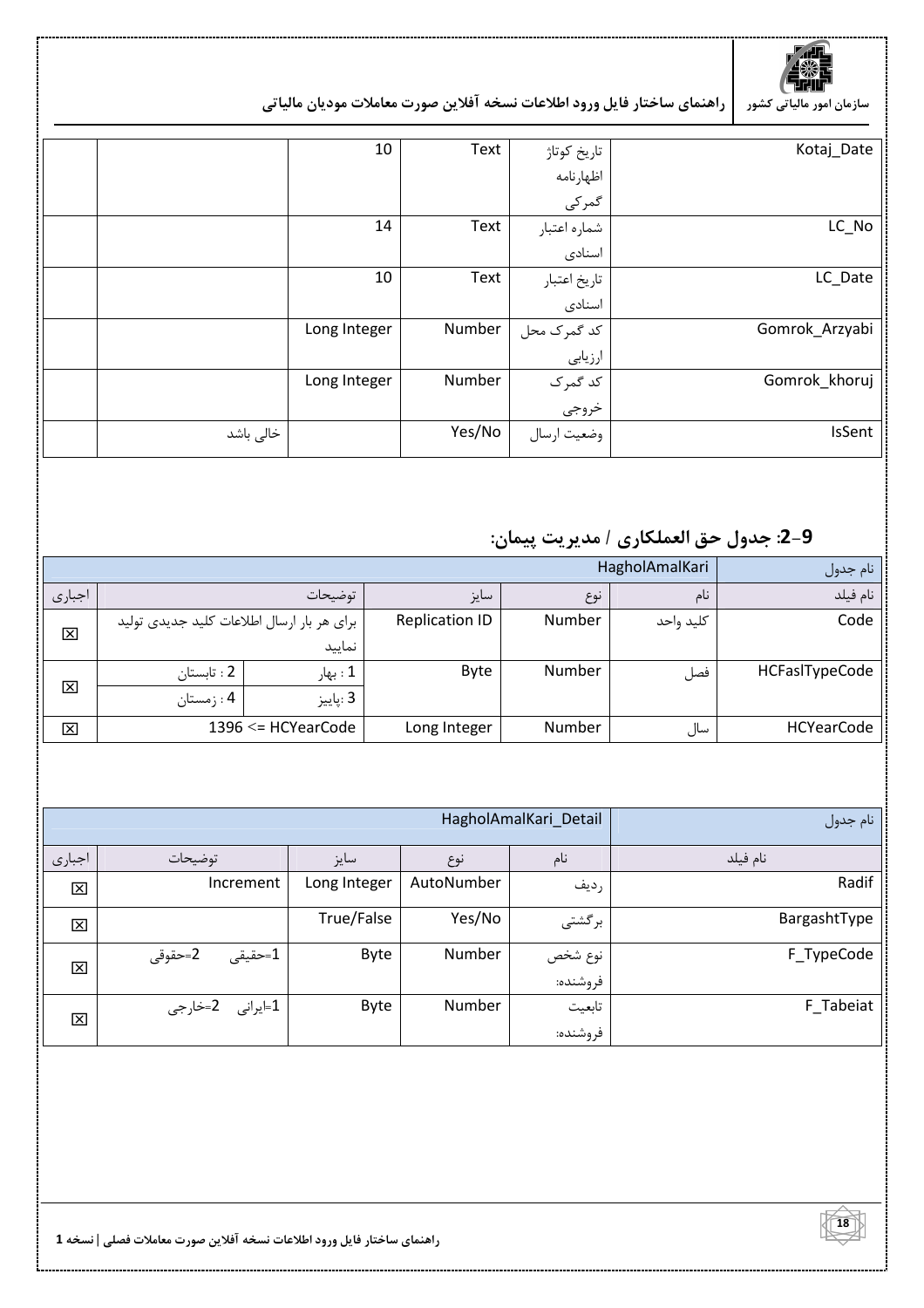

|                         | 5=مودی مشمول ثبت نام در نظام | <b>Byte</b>  | Number | نوع فروشنده   | F_Type1Code           |
|-------------------------|------------------------------|--------------|--------|---------------|-----------------------|
|                         | مالياتى                      |              |        |               |                       |
|                         | 6=مشمولين حقيقى ماده 81      |              |        |               |                       |
| 区                       | ق.م.م                        |              |        |               |                       |
|                         | 7=اشخاصی که ملزم به ثبت نام  |              |        |               |                       |
|                         | در نظام مالیاتی نیستند       |              |        |               |                       |
|                         | 8=كمتر از 5٪ حد نصاب معاملات |              |        |               |                       |
|                         | برای اشخاص حقیقی اجباری      | 50           | Text   | نام فروشنده:  | F_Name                |
|                         |                              | 100          | Text   | نام شركت/نام  | F_LastNameSherkatName |
| 区                       |                              |              |        | خانوادگی      |                       |
|                         |                              |              |        | فروشنده:      |                       |
|                         |                              | 12           | Text   | کد اقتصادی    | F_EconomicNO          |
|                         |                              |              |        | فروشنده:      |                       |
|                         | كدملى 10 رقمى                | 11           | Text   | كدملى/ شناسه  | F_NationalCode        |
|                         | شناسه ملى 11 رقمى            |              |        | ملى فروشنده:  |                       |
|                         |                              | 10           | Text   | پیش کد شهر    | F_TellPishCode        |
|                         |                              |              |        | فروشنده:      |                       |
|                         |                              | 50           | Text   | تلفن فروشنده: | F_Tell                |
| 区                       | 2 رقمی موجود در جدول Zone    | Byte         | Number | کد استان      | F_StateCode           |
|                         |                              |              |        | فروشنده:      |                       |
| 区                       | 7رقمی زیرمجموعه هر استان با  | Long Integer | Number | كدشهر         | F_CityCode            |
|                         | استفاده از جدول Zone         |              |        | فروشنده:      |                       |
| $\overline{\mathsf{x}}$ |                              | 80           | Text   | آدرس فروشنده: | F_Address             |
|                         |                              | 10           | Text   | کد پستی       | F_PostCode            |
|                         |                              |              |        | فروشنده:      |                       |
|                         | 1=حقیقی<br>2=حقوقى           | Byte         | Number | نوع شخص       | K_TypeCode            |
| 区                       |                              |              |        | خريدار        |                       |
| $\overline{\mathsf{x}}$ | 1=ايرانى 2=خارجى             | Byte         | Number | تابعيت خريدار | K_Tabeiat             |
|                         | 5=مودی مشمول ثبت نام در نظام | Byte         | Number | نوع خريدار    | K_Type1Code           |
|                         | مالیاتی                      |              |        |               |                       |
|                         | 6=مشمولين حقيقى ماده 81      |              |        |               |                       |
|                         | 7=اشخاصی که مشمول ثبت نام    |              |        |               |                       |
|                         | در نظام مالیاتی نیستند       |              |        |               |                       |
|                         | 8=مصرف كننده نهايي           |              |        |               |                       |
|                         | برای اشخاص حقیقی اجباری      | 50           | Text   | نام خريدار    | K_Name                |
|                         |                              | 100          | Text   | نام شركت/نام  | K_LastNameSherkatName |
| 区                       |                              |              |        | خانوادگی      |                       |
|                         |                              |              |        | خريدار        |                       |

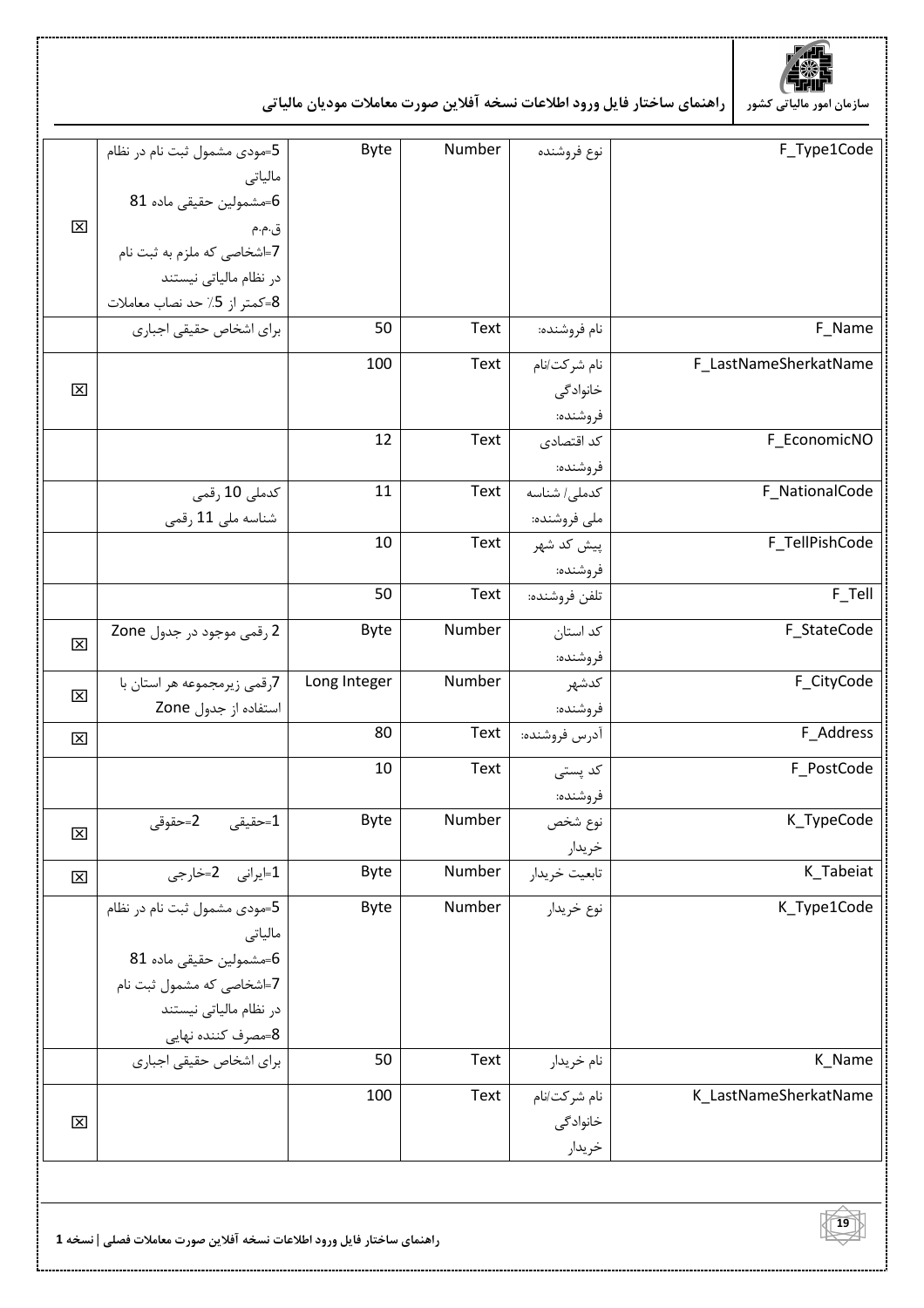

|                         |                              | 12           | Text   |                             | K_EconomicNO         |
|-------------------------|------------------------------|--------------|--------|-----------------------------|----------------------|
|                         |                              |              |        | کد اقتصادی                  |                      |
|                         |                              |              |        | خريدار                      |                      |
|                         | كدملى 10 رقمى                | 11           | Text   | كدملي/ شناسه                | K_NationalCode       |
|                         | شناسه ملی 11 رقمی            |              |        | ملي خريدار                  |                      |
|                         |                              | 10           | Text   | پیش کد شهر                  | K_TellPishCode       |
|                         |                              |              |        | خريدار                      |                      |
|                         |                              | 50           | Text   | تلفن خريدار                 | K_Tell               |
| $\boxtimes$             | 2 رقمي موجود در جدول Zone    | <b>Byte</b>  | Number | کد استان                    | K_StateCode          |
|                         |                              |              |        | خريدار                      |                      |
|                         | 7رقمی زیرمجموعه هر استان با  | Long Integer | Number | كدشهر خريدار                | K_CityCode           |
| 区                       | استفاده از جدول Zone         |              |        |                             |                      |
|                         |                              | 80           | Text   | آدرس خريدار                 | K_Address            |
| 区                       |                              |              |        |                             |                      |
|                         |                              | 10           | Text   | اصلی<br>کد پستی             | K_PostCode           |
|                         |                              |              |        | خريدار                      |                      |
|                         |                              | 100          | Text   | نام كالا/شرح                | KalaKhadamatName     |
| 区                       |                              |              |        | خدمت                        |                      |
|                         |                              | Long Integer | Number | شناسه كالا                  | KalaCode             |
|                         | کد نوع ارز از جدول Arz       | Integer      | Number | نوع ارز معامله              | ArzType              |
|                         |                              |              |        | اصلی                        |                      |
|                         | حداكثر 5رقم صحيح             | Decimal      | Number | نرخ برابري ارز              | ArzBarabari          |
|                         | حداكثر 5 رقم اعشار           | 10 رقم       |        | معامله اصلى                 |                      |
|                         |                              | 23           | Text   | مبلغ خالص كالا              | Khales               |
| $\boxtimes$             |                              |              |        | يا خدمت معامله              |                      |
|                         |                              |              |        | اصلی)                       |                      |
|                         |                              | 23           | Text   | مبلغ تخفيف                  | TakhfifPrice         |
| ⊠                       | فقط رقم                      |              |        | معامله اصلى                 |                      |
|                         | بدون جداکننده و علامت منفی و | 23           | Text   | ارزش افزوده                 | MaliatArzeshAfzoodeh |
| $\boxtimes$             | مميز                         |              |        | معامله اصلى                 |                      |
|                         |                              | 23           | Text   |                             | AvarezArzeshAfzoodeh |
|                         |                              |              |        | عوارض ارزش<br>افزوده معامله |                      |
| $\overline{\mathsf{x}}$ |                              |              |        |                             |                      |
|                         |                              |              |        | اصلی                        |                      |
|                         |                              | 23           | Text   | مبلغ خالص                   | Arz_Khales           |
|                         | فقط رقم                      |              |        | ارزى معامله                 |                      |
|                         | بدون جداکننده و علامت منفی و |              |        | اصلی                        |                      |
|                         | مميز                         | 23           | Text   | مبلغ ارزي                   | Arz_TakhfifPrice     |
|                         |                              |              |        | تخفيف معامله                |                      |
|                         |                              |              |        | اصلی                        |                      |

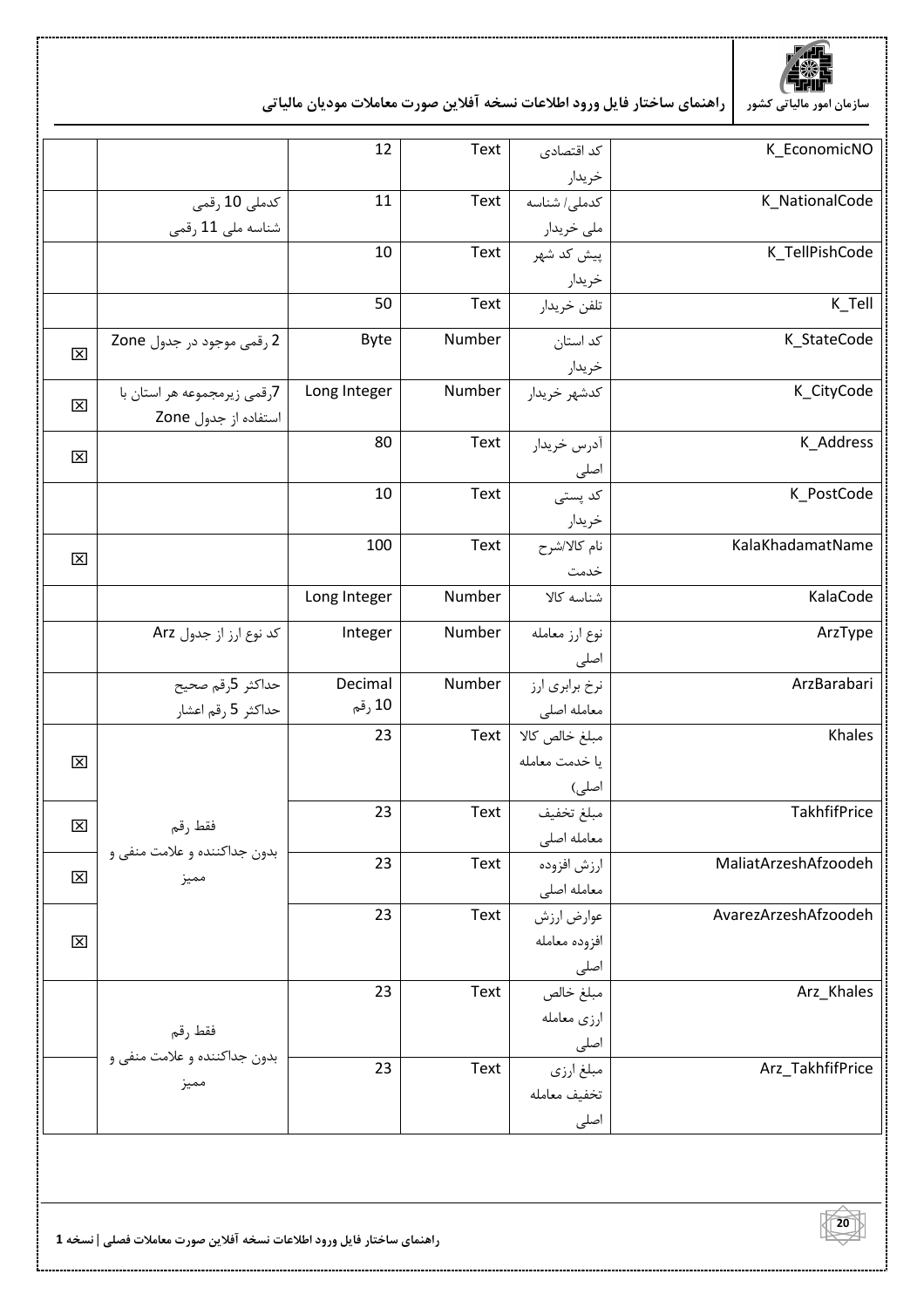

\_\_\_\_<br>سازمان امور مالیاتی کشور | راهنمای ساختار فایل ورود اطلاعات نسخه آفلاین صورت معاملات مودیان مالیاتی

|              |                              | 23      | Text   | مبلغ ارزي      | Arz_MaliatArzeshAfzoodeh |
|--------------|------------------------------|---------|--------|----------------|--------------------------|
|              |                              |         |        | ارزش افزوده    |                          |
|              |                              |         |        | معامله اصلى    |                          |
|              |                              | 23      | Text   | مبلغ ارزي      | Arz_AvarezArzeshAfzoodeh |
|              |                              |         |        | عوارض ارزش     |                          |
|              |                              |         |        | افزوده معامله  |                          |
|              |                              |         |        | اصلی           |                          |
|              | کد نوع ارز از جدول Arz       | Integer | Number | نوع ارز حق     | F_ArzType                |
|              |                              |         |        | العمل دريافتي  |                          |
|              |                              |         |        | از فروشنده     |                          |
|              | حداكثر 5رقم صحيح             | Decimal | Number | نرخ برابري ارز | F_ArzBarabari            |
|              | حداكثر 5 ,قم اعشار           | 10 رقم  |        | حق العمل       |                          |
|              |                              |         |        | دریافتی از     |                          |
|              |                              |         |        | فروشنده        |                          |
|              |                              | 23      | Text   | نرخ حق العمل   | F_Nerkh                  |
|              |                              |         |        | دریافتی از     |                          |
|              |                              |         |        | فروشنده        |                          |
|              |                              | 23      | Text   | مبلغ حق العمل  | F_Price                  |
| 区            |                              |         |        | دریافتی از     |                          |
|              |                              |         |        | فروشنده        |                          |
|              |                              | 23      | Text   | مبلغ تخفيف     | F_TakhfifPrice           |
| 区            | فقط رقم                      |         |        | حق العمل       |                          |
|              | بدون جداكننده و علامت منفي و |         |        | دریافتی از     |                          |
|              | مميز                         |         |        | فروشنده        |                          |
|              |                              | 23      | Text   | ارزش افزوده    | F_MaliatArzeshAfzoodeh   |
| $\mathbf{x}$ |                              |         |        | حق العمل       |                          |
|              |                              |         |        | دریافتی از     |                          |
|              |                              |         |        | فروشنده        |                          |
|              |                              | 23      | Text   | عوارض حق       | F_AvarezArzeshAfzoodeh   |
| 区            |                              |         |        | العمل دريافتي  |                          |
|              |                              |         |        | از فروشنده     |                          |
|              |                              | 23      | Text   | مبلغ ارزي حق   | F_Arz_Price              |
|              |                              |         |        | العمل دريافتي  |                          |
|              | فقط رقم                      |         |        | از فروشنده     |                          |
|              | بدون جداكننده و علامت منفى و | 23      | Text   | مبلغ ارزي      | F_Arz_TakhfifPrice       |
|              | مميز                         |         |        | تخفيف حق       |                          |
|              |                              |         |        | العمل دريافتي  |                          |
|              |                              |         |        | از فروشنده     |                          |

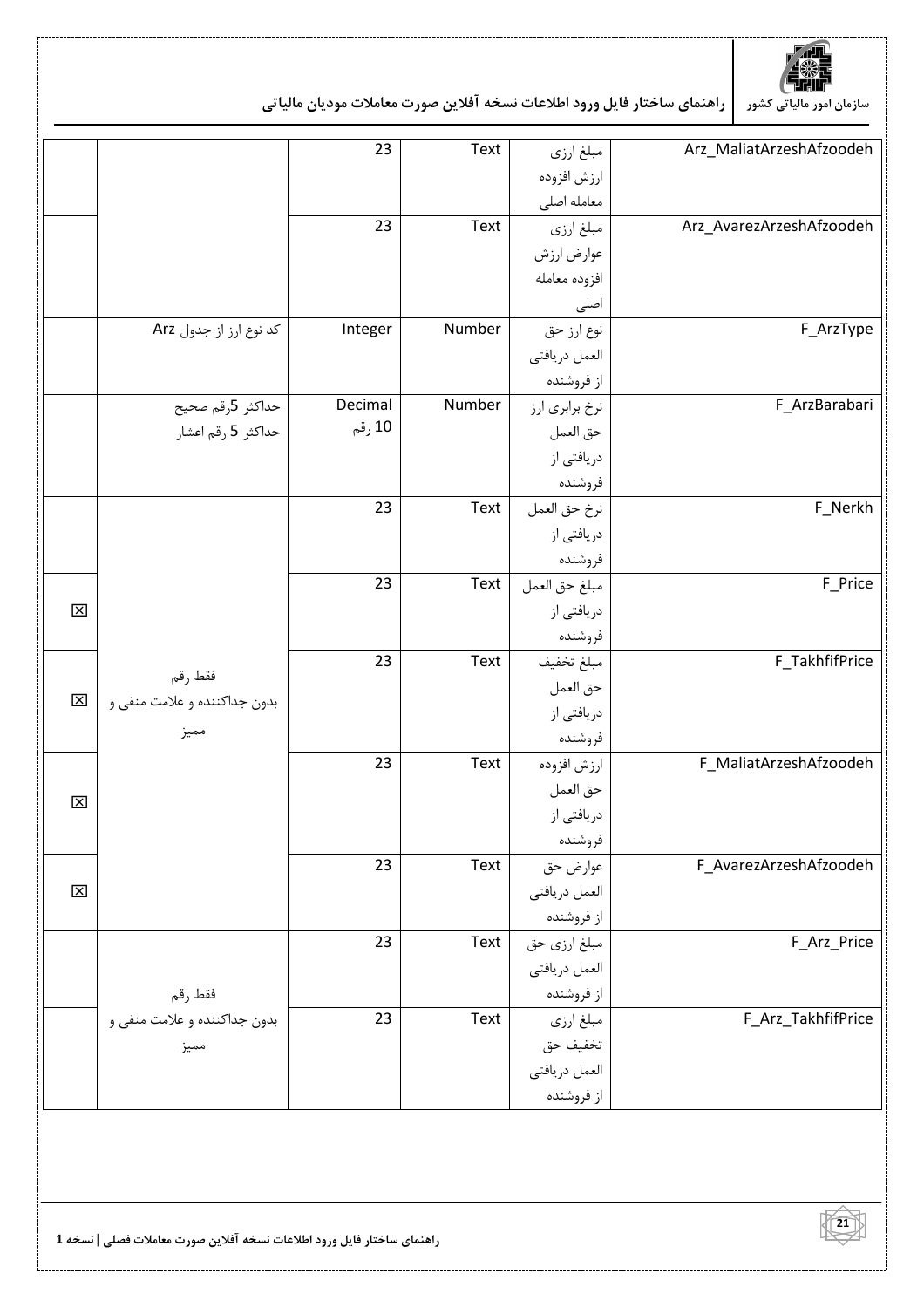

|   |                              | 23      | Text   | مبلغ ارزي      | F_Arz_MaliatArzeshAfzoodeh |
|---|------------------------------|---------|--------|----------------|----------------------------|
|   |                              |         |        | ارزش افزوده    |                            |
|   |                              |         |        | حق العمل       |                            |
|   |                              |         |        | دریافتی از     |                            |
|   |                              |         |        | فروشنده        |                            |
|   |                              | 23      | Text   | مبلغ ارزى      | F_Arz_AvarezArzeshAfzoodeh |
|   |                              |         |        | عوارض حق       |                            |
|   |                              |         |        | العمل دريافتي  |                            |
|   |                              |         |        | از فروشنده     |                            |
|   | كد نوع ارز از جدول Arz       | Integer | Number | نوع ارز حق     | K_ArzType                  |
|   |                              |         |        | العمل دريافتي  |                            |
|   |                              |         |        | از خريدار      |                            |
|   | حداكثر 5رقم صحيح             | Decimal | Number | نرخ برابري ارز | K_ArzBarabari              |
|   | حداكثر 5 رقم اعشار           | 10 رقم  |        | حق العمل       |                            |
|   |                              |         |        | دریافتی از     |                            |
|   |                              |         |        | خريدار         |                            |
|   | فقط رقم                      | 23      | Text   | نرخ حق العمل   | K_Nerkh                    |
|   | بدون جداکننده و علامت منفی و |         |        | دریافتی از     |                            |
|   | مميز                         |         |        | خريدار         |                            |
|   |                              |         |        |                |                            |
|   |                              | 23      | Text   | مبلغ حق العمل  | K_Price                    |
| 区 |                              |         |        | دریافتی از     |                            |
|   |                              |         |        | خريدار         |                            |
|   |                              | 23      | Text   | مبلغ تخفيف     | K_TakhfifPrice             |
| 区 |                              |         |        | حق العمل       |                            |
|   |                              |         |        | دریافتی از     |                            |
|   |                              |         |        | خريدار         |                            |
|   |                              | 23      | Text   | ارزش افزوده    | K_MaliatArzeshAfzoodeh     |
| 区 |                              |         |        | حق العمل       |                            |
|   |                              |         |        | دریافتی از     |                            |
|   |                              |         |        | خريدار         |                            |
|   |                              | 23      | Text   | عوارض حق       | K_AvarezArzeshAfzoodeh     |
| 区 |                              |         |        | العمل دريافتي  |                            |
|   |                              |         |        | از خریدار      |                            |
|   | فقط رقم                      | 23      | Text   | مبلغ ارزي حق   | K_Arz_Price                |
|   | بدون جداکننده و علامت منفی و |         |        | العمل دريافتي  |                            |
|   | مميز                         |         |        | از خريدار      |                            |
|   |                              | 23      | Text   | مبلغ ارزي      | K_Arz_TakhfifPrice         |
|   |                              |         |        | تخفيف حق       |                            |
|   |                              |         |        | العمل دريافتي  |                            |
|   |                              |         |        | از خریدار      |                            |
|   |                              |         |        |                |                            |

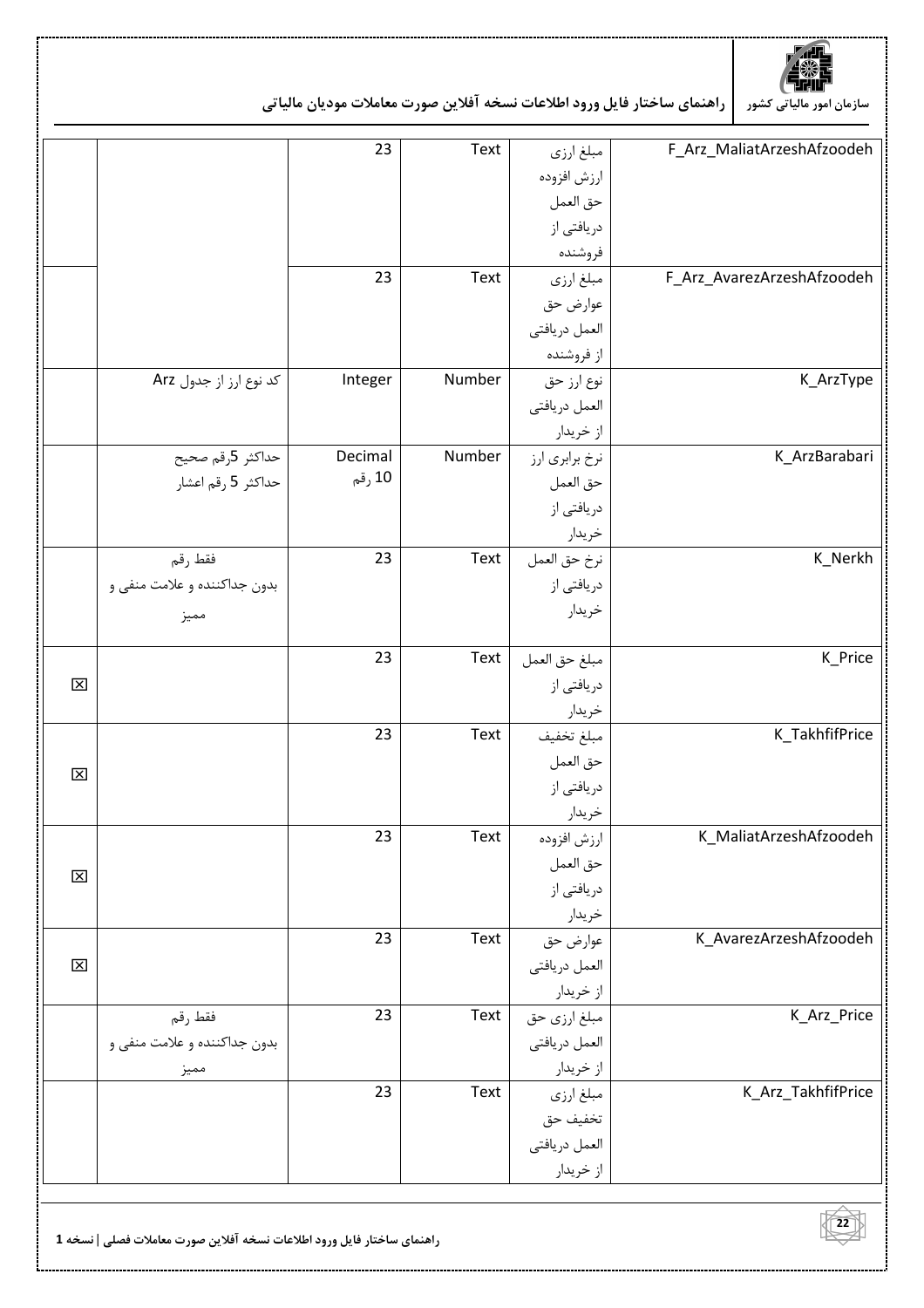

|  |           | 23         | Text   | مبلغ ارزي                  | K_Arz_MaliatArzeshAfzoodeh |
|--|-----------|------------|--------|----------------------------|----------------------------|
|  |           |            |        | ارزش افزوده                |                            |
|  |           |            |        | حق العمل                   |                            |
|  |           |            |        | دریافتی از                 |                            |
|  |           |            |        | خريدار                     |                            |
|  |           | 23         | Text   | مبلغ ارزي                  | K Arz AvarezArzeshAfzoodeh |
|  |           |            |        | عوارض حق                   |                            |
|  |           |            |        | العمل دريافتي<br>از خريدار |                            |
|  |           |            |        |                            |                            |
|  | خالی باشد | True/False | Yes/No | ارسال شد                   | IsSent                     |
|  |           |            |        |                            |                            |

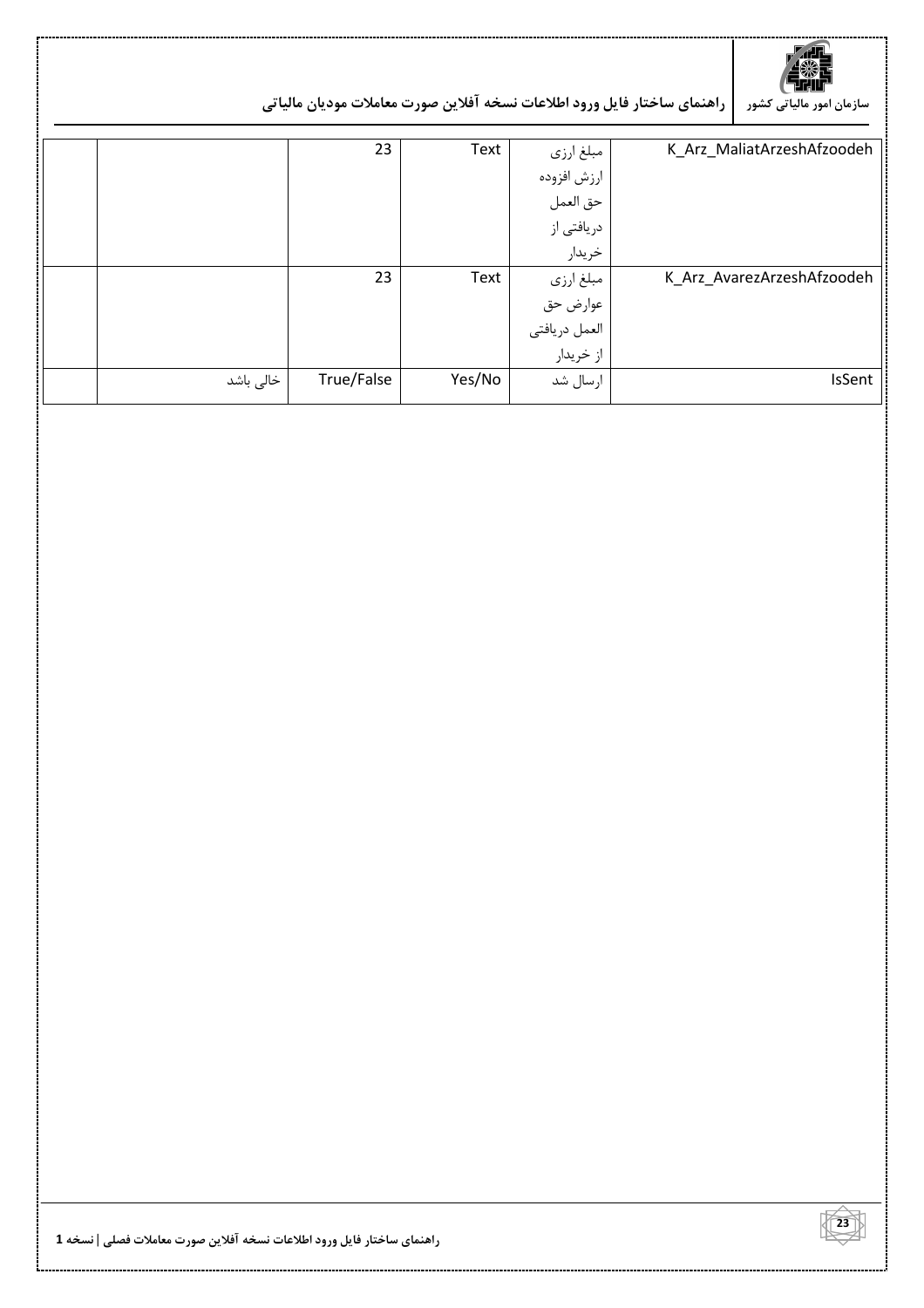

#### 2-10: جدول حمل و نقل بار:

|                         |                                            |                          |                       |        | Bar       | نام جدول          |
|-------------------------|--------------------------------------------|--------------------------|-----------------------|--------|-----------|-------------------|
| اجبارى                  |                                            | توضيحات                  | سايز                  | نوع    | نام       | نام فيلد          |
| $\overline{\mathsf{x}}$ | برای هر بار ارسال اطلاعات کلید جدیدی تولید |                          | <b>Replication ID</b> | Number | كليد واحد | Code              |
|                         |                                            | نماييد                   |                       |        |           |                   |
|                         | 2 : تابستان                                | .1 : بهار                | Byte                  | Number | فصل       | HCFasITypeCode    |
| $\overline{\mathsf{x}}$ | 4 : ;مستان                                 | 3 :پاييز                 |                       |        |           |                   |
| 区                       |                                            | 1396 $\leq$ = HCYearCode | Long Integer          | Number | سال       | <b>HCYearCode</b> |

|                         |                             | Bar_Detail   | نام جدول   |                |                       |
|-------------------------|-----------------------------|--------------|------------|----------------|-----------------------|
| اجبارى                  | توضيحات                     | سايز         | نوع        | نام            | نام فيلد              |
| $\overline{\mathsf{x}}$ | Increment                   | Long Integer | AutoNumber | رديف           | Radif                 |
| 区                       |                             | True/False   | Yes/No     | برگشتی         | BargashtType          |
| 図                       | 1=حقيقى ___ 2=حقوقى         | Byte         | Number     | نوع فرستنده    | F_TypeCode            |
| 区                       | 1=ايرانى 2=خارجى            | Byte         | Number     | تابعيت فرستنده | F_Tabeiat             |
|                         | برای اشخاص حقیقی اجباری     | 50           | Text       | نام فرستنده    | F_Name                |
|                         |                             | 100          | Text       | نام شركت/نام   | F_LastNameSherkatName |
| 区                       |                             |              |            | خانوادگى       |                       |
|                         |                             |              |            | فرستنده        |                       |
|                         |                             | 12           | Text       | کد اقتصادی     | F_EconomicNO          |
|                         |                             |              |            | فرستنده        |                       |
|                         | كدملى 10 رقمى               | 11           | Text       | كدملي/ شناسه   | F_NationalCode        |
|                         | شناسه ملی 11 رقمی           |              |            | ملى فرستنده    |                       |
|                         |                             | 10           | Text       | پیش کد شهر     | F_TellPishCode        |
|                         |                             |              |            | فرستنده        |                       |
|                         |                             | 50           | Text       | تلفن فرستنده   | F_Tell                |
| 区                       | 2 رقمي موجود در جدول Zone   | <b>Byte</b>  | Number     | کد استان       | F_StateCode           |
|                         |                             |              |            | فرستنده        |                       |
| 区                       | 7,قمی زیرمجموعه هر استان با | Long Integer | Number     | كدشهر فرستنده  | F_CityCode            |
|                         | استفاده از جدول Zone        |              |            |                |                       |
| 区                       |                             | 80           | Text       | آدرس فرستنده   | F_Address             |
|                         |                             | 10           | Text       | کد پستی        | F_PostCode            |
|                         |                             |              |            | فرستنده        |                       |
| 区                       | 1=حقيقى 2=حقوقى             | Byte         | Number     | نوع گيرنده     | G_TypeCode            |
| 区                       | 1⊨ايرانى 2=خارجى            | <b>Byte</b>  | Number     | تابعيت گيرنده  | G_Tabeiat             |



راهنمای ساختار فایل ورود اطلاعات نسخه آفلاین صورت معاملات فصلی | نسخه 1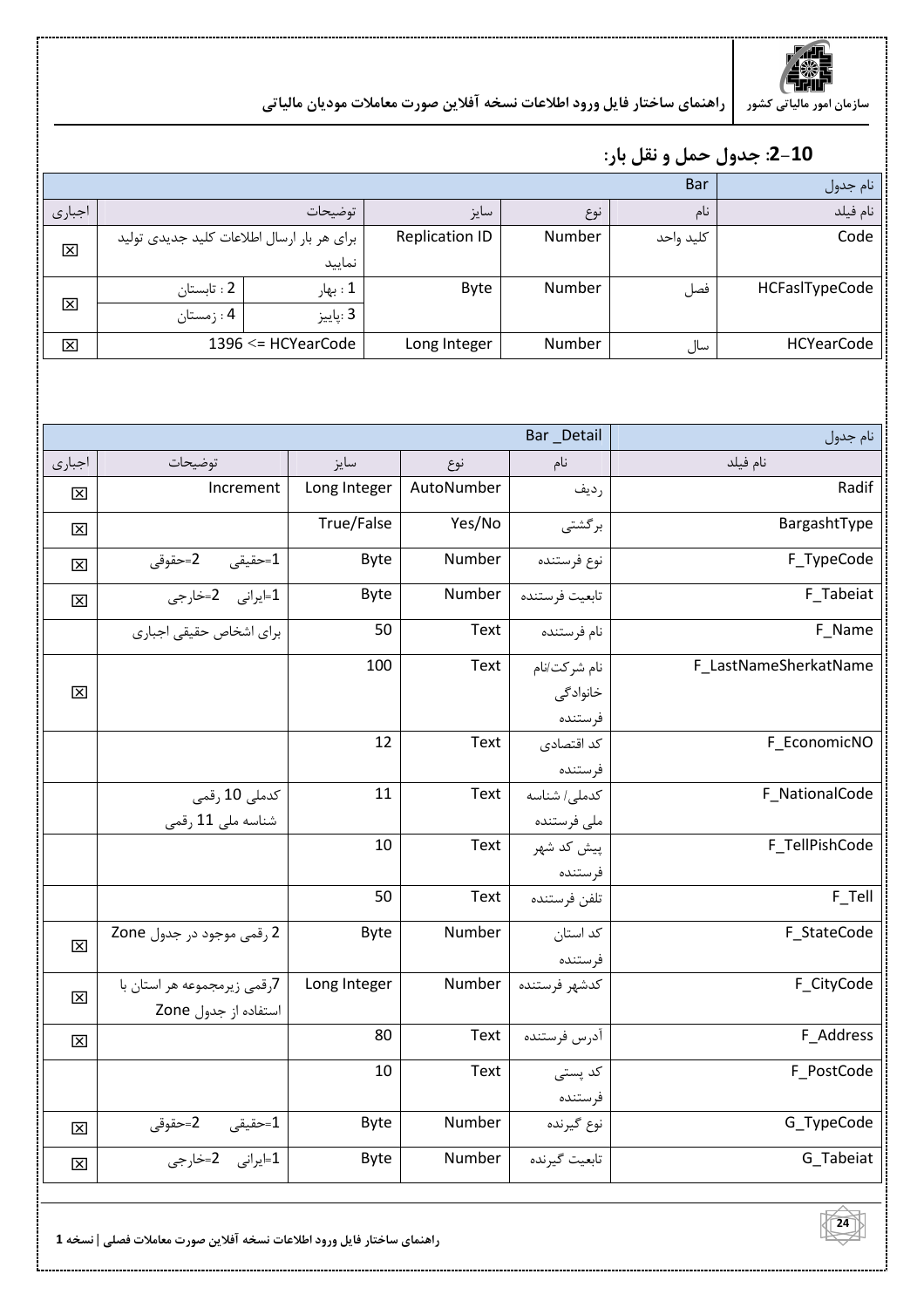

|                      | برای اشخاص حقیقی اجباری      | 50           | Text   | نام گیرنده      | G_Name                |
|----------------------|------------------------------|--------------|--------|-----------------|-----------------------|
|                      |                              | 100          | Text   | نام شركت/نام    | G_LastNameSherkatName |
| $\boxtimes$          |                              |              |        | خانوادگی        |                       |
|                      |                              |              |        | گيرنده          |                       |
|                      |                              | 12           | Text   | كد اقتصادى      | G_EconomicNO          |
|                      |                              |              |        | گيرنده          |                       |
|                      | ` كدملي 10 رقمي              | 11           | Text   | كدملي/ شناسه    | G_NationalCode        |
|                      | شناسه ملی 11 رقمی            |              |        | ملی گیرنده      |                       |
|                      |                              | 10           | Text   | پیش کد شهر      | G_TellPishCode        |
|                      |                              |              |        | گيرنده          |                       |
|                      |                              | 50           | Text   | تلفن گيرنده     | G_Tell                |
| 区                    | 2 رقمی موجود در جدول Zone    | <b>Byte</b>  | Number | کد استان        | G_StateCode           |
|                      |                              |              |        | گيرنده          |                       |
| 区                    | 7رقمی زیرمجموعه هر استان با  | Long Integer | Number | كدشهر گيرنده    | G_CityCode            |
|                      | استفاده از جدول Zone         |              |        |                 |                       |
| $\boxtimes$          |                              | 80           | Text   | أدرس گيرنده     | G Address             |
|                      |                              | 10           | Text   | کد پستی         | G_PostCode            |
|                      |                              |              |        | گيرنده          |                       |
|                      |                              | 255          | Text   | توضيحات صدور    | BarnameTozih          |
|                      |                              |              |        | بار نامه        |                       |
|                      |                              | Long Integer | Number | شناسه خدمت      | KhedmatCode           |
|                      | کد نوع ارز از جدول Arz       | Integer      | Number | نوع ارز پرداختی | ArzType               |
|                      |                              |              |        | بابت حمل كالا   |                       |
|                      | حداكثر 5رقم صحيح             | Decimal      | Number | نرخ برابري ارز  | ArzBarabari           |
|                      | حداكثر 5 رقم اعشار           | 10 رقم       |        | پرداختی بابت    |                       |
|                      |                              |              |        | حمل كالا        |                       |
|                      |                              | 23           | Text   | مبلغ خالص       | Khales                |
|                      |                              |              |        | پرداختی بابت    |                       |
| $\boxed{\mathsf{X}}$ |                              |              |        | حمل كالا (بدون  |                       |
|                      |                              |              |        | احتساب كارمزد   |                       |
|                      | فقط رقم                      |              |        | و ارزش افزوده)  |                       |
| 区                    | بدون جداكننده و علامت منفي و | 23           | Text   | مبلغ تخفيف      | TakhfifPrice          |
| 区                    | مميز                         | 23           | Text   | ارزش افزوده     | MaliatArzeshAfzoodeh  |
|                      |                              |              |        | بابت حمل كالا   |                       |
|                      |                              | 23           | Text   | عوارض ارزش      | AvarezArzeshAfzoodeh  |
| 区                    |                              |              |        | افزوده بابت     |                       |
|                      |                              |              |        | حمل كالا        |                       |

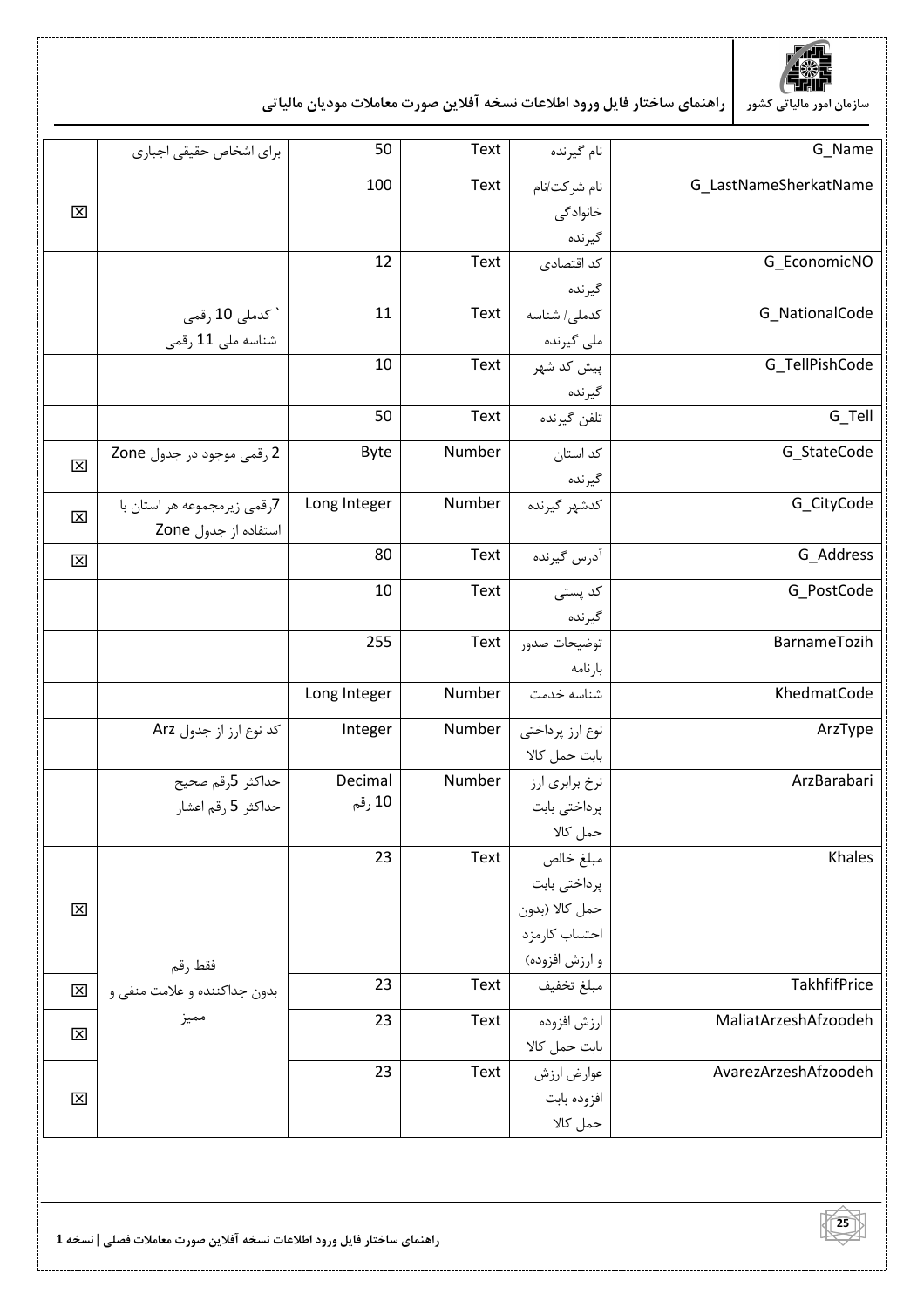

|                         |                              | 23      | Text   | مبلغ خالص       | Arz_Khales                   |
|-------------------------|------------------------------|---------|--------|-----------------|------------------------------|
|                         |                              |         |        | ارزي پرداختي    |                              |
|                         |                              |         |        | بابت حمل كالا   |                              |
|                         |                              | 23      | Text   | مبلغ ارزي       | Arz_TakhfifPrice             |
|                         |                              |         |        | تخفيف           |                              |
|                         | فقط رقم                      | 23      | Text   | مبلغ ارزي       | Arz_MaliatArzeshAfzoodeh     |
|                         | بدون جداكننده و علامت منفي و |         |        | ارزش افزوده     |                              |
|                         | مميز                         |         |        | بابت حمل كالا   |                              |
|                         |                              | 23      | Text   | مبلغ ارزي       | Arz_AvarezArzeshAfzoodeh     |
|                         |                              |         |        | عوارض ارزش      |                              |
|                         |                              |         |        | افزوده بابت     |                              |
|                         |                              |         |        | حمل كالا        |                              |
|                         | کد نوع ارز از جدول Arz       | Integer | Number | نوع ارز پرداختی | Com_ArzType                  |
|                         |                              |         |        | كميسيون صدور    |                              |
|                         |                              |         |        | بارنامه         |                              |
|                         | حداكثر 5رقم صحيح             | Decimal | Number | نرخ برابري ارز  | Com_ArzBarabari              |
|                         | حداكثر 5 رقم اعشار           | 10 رقم  |        | كميسيون صدور    |                              |
|                         |                              |         |        | بارنامه         |                              |
|                         |                              | 23      | Text   | مبلغ كميسيون    | Com_Price                    |
| 図                       |                              |         |        | صدور بارنامه    |                              |
|                         |                              | 23      | Text   | مبلغ تخفيف      | Com_TakhfifPrice             |
| $\overline{\mathsf{x}}$ |                              |         |        | كميسيون صدور    |                              |
|                         | فقط رقم                      |         |        | بارنامه         |                              |
|                         | بدون جداکننده و علامت منفی و | 23      | Text   | ارزش افزوده     | Com_MaliatArzeshAfzoodeh     |
| 区                       | مميز                         |         |        | كميسيون صدور    |                              |
|                         |                              |         |        | بارنامه         |                              |
|                         |                              | 23      | Text   | عوارض           | Com_AvarezArzeshAfzoodeh     |
| 区                       |                              |         |        | كميسيون صدور    |                              |
|                         |                              |         |        | بارنامه         |                              |
|                         |                              | 23      | Text   | مبلغ ارزي       | Com_Arz_Price                |
|                         |                              |         |        | كميسيون صدور    |                              |
|                         |                              |         |        | بارنامه         |                              |
|                         |                              | 23      | Text   | مبلغ ارزي       | Com_Arz_TakhfifPrice         |
|                         | فقط رقم                      |         |        | تخفيف           |                              |
|                         | بدون جداکننده و علامت منفی و |         |        | كميسيون صدور    |                              |
|                         | مميز                         |         |        | بارنامه         |                              |
|                         |                              | 23      | Text   | مبلغ ارزي       | Com_Arz_MaliatArzeshAfzoodeh |
|                         |                              |         |        | ارزش افزوده     |                              |
|                         |                              |         |        | كميسيون صدور    |                              |
|                         |                              |         |        | بار نامه        |                              |

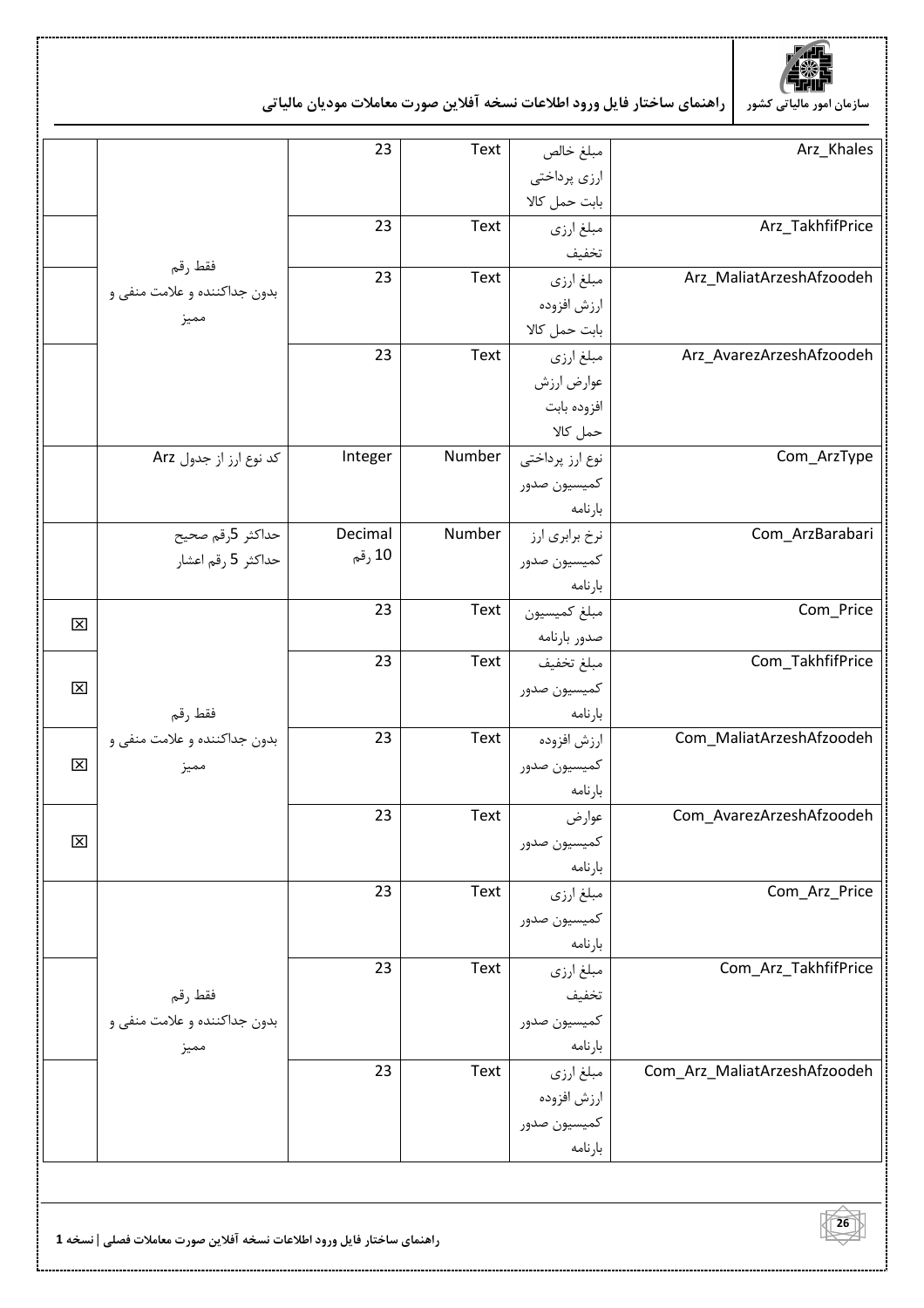

| عوارض<br>تميسيون صدور              |  | 23 | Text | مبلغ ارزي | Com_Arz_AvarezArzeshAfzoodeh |
|------------------------------------|--|----|------|-----------|------------------------------|
|                                    |  |    |      |           |                              |
|                                    |  |    |      |           |                              |
| بار نامه                           |  |    |      |           |                              |
| Yes/No<br>خالی باشد<br>وضعيت ارسال |  |    |      |           | <b>IsSent</b>                |

#### 11-2: جدول حمل و نقل مسافر:

|        | نام جدول      |                                            |              |        |           |                   |
|--------|---------------|--------------------------------------------|--------------|--------|-----------|-------------------|
| اجبارى |               | توضيحات                                    | سايز         | نوع    | نام       | نام فيلد          |
| 区      |               | برای هر بار ارسال اطلاعات کلید جدیدی تولید |              | Number | كليد واحد | Code              |
|        |               | نماييد                                     |              |        |           |                   |
|        | ، 2 : تابستان | 1 : بهار                                   | Byte         | Number | ٔ فصل     | HCFasITypeCode    |
| 区      | : 4 خ مستان   | 3 :پاييز                                   |              |        |           |                   |
| 区      |               | 1396 <= HCYearCode                         | Long Integer | Number | سال       | <b>HCYearCode</b> |

|             |                                | Mosafer_Detail | نام جدول   |                 |                       |
|-------------|--------------------------------|----------------|------------|-----------------|-----------------------|
| اجبارى      | توضيحات                        | سايز           | نوع        | نام             | نام فيلد              |
| 囟           | Increment                      | Long Integer   | AutoNumber | رديف            | Radif                 |
| 区           |                                | True/False     | Yes/No     | برگشتی          | BargashtType          |
| 区           | 2=حقوقى<br>=حقیقی $\texttt{1}$ | <b>Byte</b>    | Number     | نوع ارائه دهنده | E_TypeCode            |
|             |                                |                |            | اصلی خدمت       |                       |
| $\boxtimes$ | 1=ايرانى    2=خارجى            | Byte           | Number     | تابعيت ارائه    | E_Tabeiat             |
|             |                                |                |            | دهنده           |                       |
|             | برای اشخاص حقیقی اجباری        | 50             | Text       | نام ارائه دهنده | E_Name                |
|             |                                | 100            | Text       | نام شركت/نام    | E_LastNameSherkatName |
| 囟           |                                |                |            | خانوادگی ارائه  |                       |
|             |                                |                |            | دهنده           |                       |
|             |                                | 12             | Text       | کد اقتصادی      | E_EconomicNO          |
|             |                                |                |            | ارائه دهنده     |                       |
|             | كدملي 10 رقمي                  | 11             | Text       | كدملي/ شناسه    | E_NationalCode        |
|             | شناسه ملى 11 رقمى              |                |            | ملي ارائه دهنده |                       |
|             |                                | 10             | Text       | پیش کد شهر      | E_TellPishCode        |
|             |                                |                |            | ارائه دهنده     |                       |
|             |                                | 50             | Text       | تلفن ارائه      | E_Tell                |
|             |                                |                |            | دهنده           |                       |
| 区           | 2 رقمي موجود در جدول Zone      | <b>Byte</b>    | Number     | كد استان ارائه  | E_StateCode           |
|             |                                |                |            | دهنده           |                       |

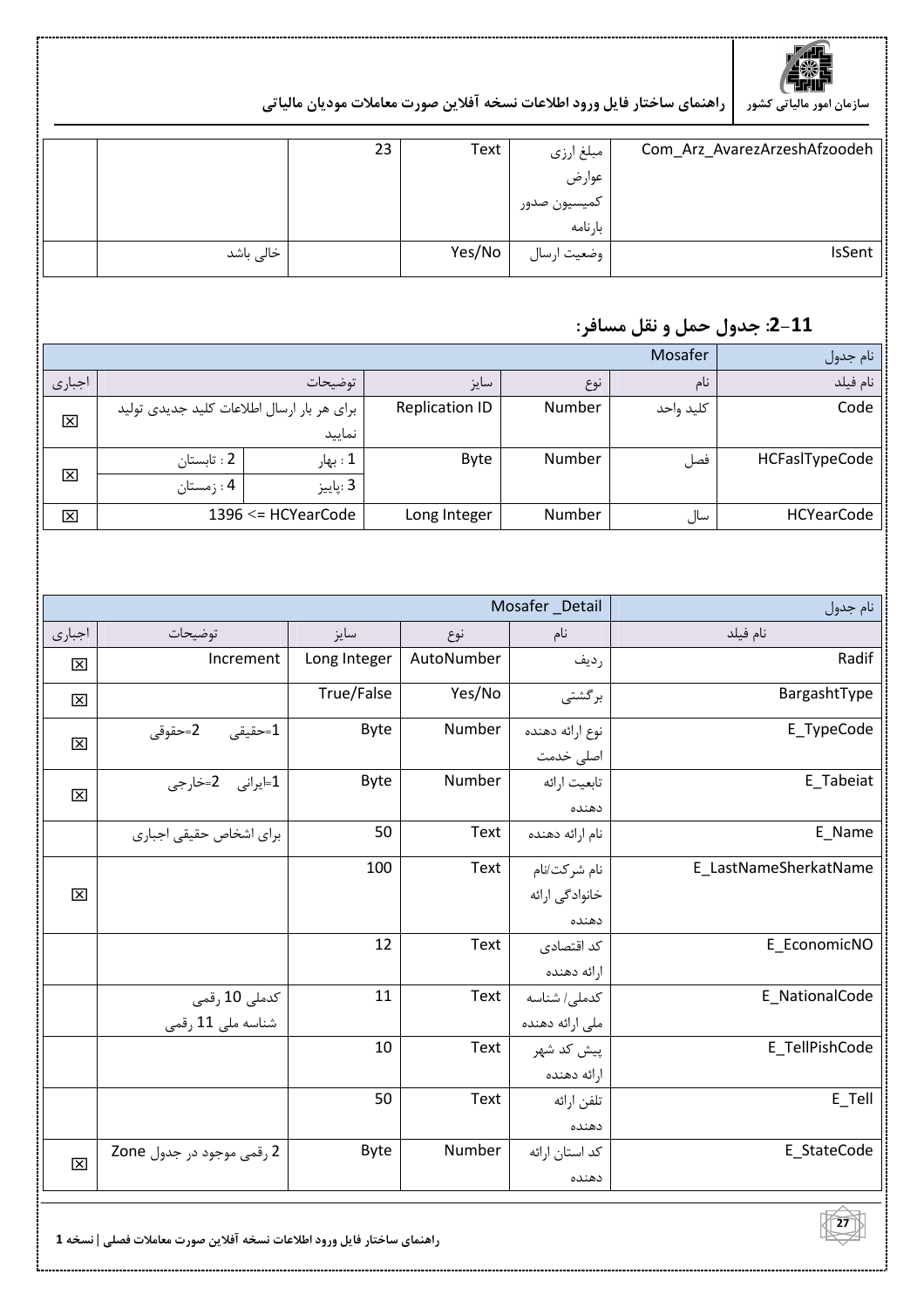

|             | 7رقمی زیرمجموعه هر استان با  | Long Integer | Number | كدشهر ارائه     | E_CityCode            |
|-------------|------------------------------|--------------|--------|-----------------|-----------------------|
| 区           | استفاده از جدول Zone         |              |        | دهنده           |                       |
|             |                              | 80           | Text   | أدرس ارائه      | E_Address             |
| $\boxtimes$ |                              |              |        | دهنده           |                       |
|             |                              | 10           | Text   | كد پستي ارائه   | E_PostCode            |
|             |                              |              |        | دهنده           |                       |
|             | 2=حقوقى<br>1=حقيقى           | <b>Byte</b>  | Number | نوع گيرنده      | G_TypeCode            |
| 区           |                              |              |        | اصلی خدمت       |                       |
| $\boxtimes$ | 1=ايرانى 2=خارجى             | Byte         | Number | تابعيت گيرنده   | G_Tabeiat             |
|             | برای اشخاص حقیقی اجباری      | 50           | Text   | نام گیرنده      | G_Name                |
|             |                              | 100          | Text   | نام شركت/نام    | G_LastNameSherkatName |
| ⊠           |                              |              |        | خانوادگی        |                       |
|             |                              |              |        | گيرنده          |                       |
|             |                              | 12           | Text   | كد اقتصادى      | G_EconomicNO          |
|             |                              |              |        | گيرنده          |                       |
|             | ` كدملي 10 رقمي              | 11           | Text   | كدملي/ شناسه    | G_NationalCode        |
|             | شناسه ملی 11 رقمی            |              |        | ملی گیرنده      |                       |
|             |                              | 10           | Text   | پیش کد شهر      | G_TellPishCode        |
|             |                              |              |        | گيرنده          |                       |
|             |                              | 50           | Text   | تلفن گيرنده     | G_Tell                |
|             | 2 رقمي موجود در جدول Zone    | Byte         | Number | کد استان        | G_StateCode           |
| 区           |                              |              |        | گيرنده          |                       |
|             | 7,قمی زیرمجموعه هر استان با  | Long Integer | Number | كدشهر گيرنده    | G_CityCode            |
| 区           | استفاده از جدول Zone         |              |        |                 |                       |
| 区           |                              | 80           | Text   | آدرس گیرنده     | G_Address             |
|             |                              | 10           | Text   | کد پستی         | G_PostCode            |
|             |                              |              |        | گيرنده          |                       |
|             | کد نوع ارز از جدول Arz       | Integer      | Number | نوع ارز پرداختی | ArzType               |
|             |                              |              |        | بابت بليت       |                       |
|             | حداكثر 5رقم صحيح             | Decimal      | Number | نرخ برابري ارز  | ArzBarabari           |
|             | حداكثر 5 رقم اعشار           | 10 رقم       |        | پرداختی بابت    |                       |
|             |                              |              |        | بليت            |                       |
| $\boxtimes$ |                              | 23           | Text   | مبلغ بليت       | Price                 |
| 図           | فقط رقم                      | 23           | Text   | مبلغ تخفيف      | TakhfifPrice          |
|             | بدون جداكننده و علامت منفي و | 23           | Text   | ارزش افزوده     | MaliatArzeshAfzoodeh  |
| 区           | مميز                         |              |        | بليت            |                       |
|             |                              | 23           | Text   | عوارض ارزش      | AvarezArzeshAfzoodeh  |
| 図           |                              |              |        | افزوده بليت     |                       |

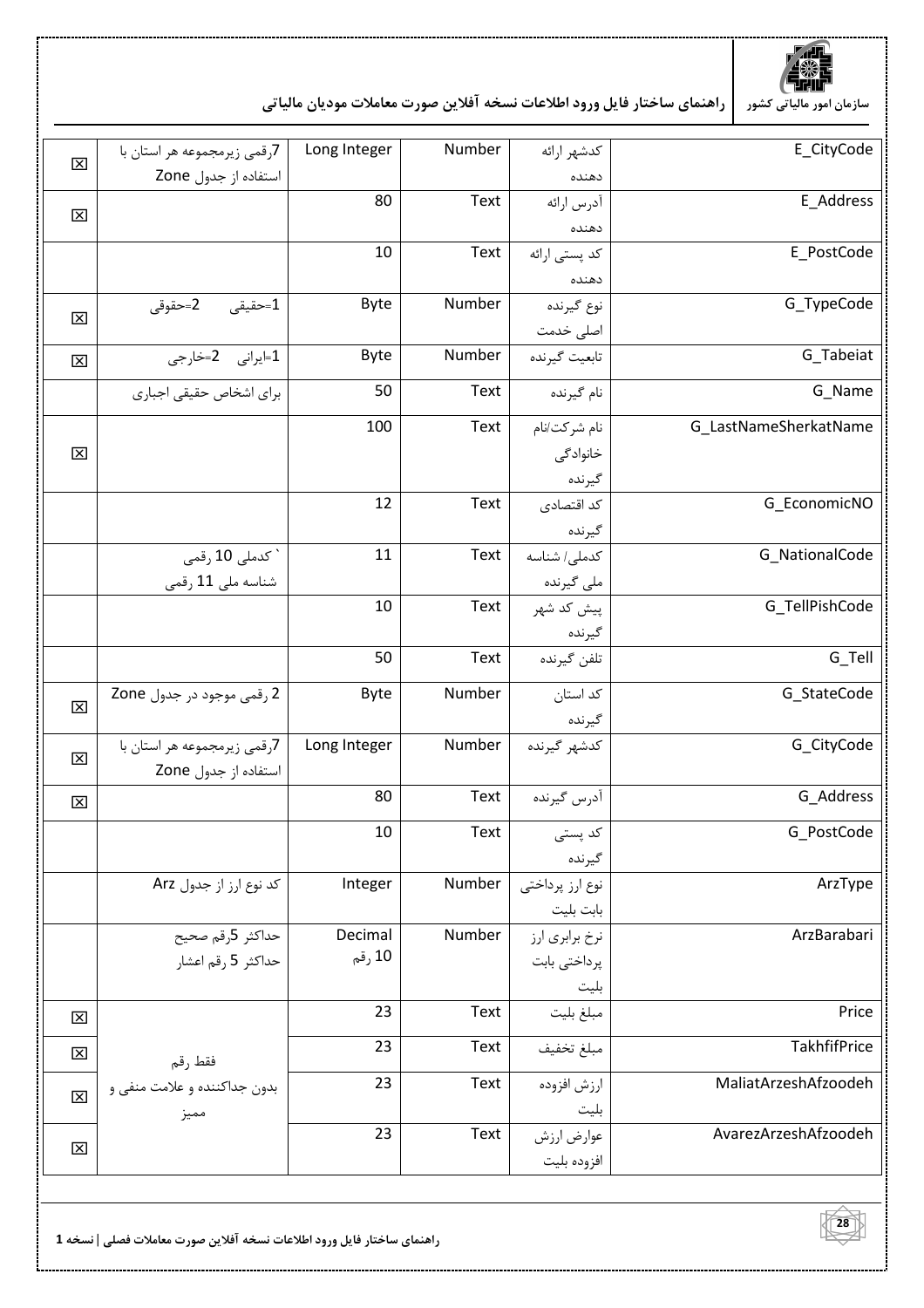

|             |                                        | 23      | Text   | مبلغ ارزي بليت              | Arz_Price                    |
|-------------|----------------------------------------|---------|--------|-----------------------------|------------------------------|
|             |                                        | 23      | Text   | مبلغ ارزي                   | Arz_TakhfifPrice             |
|             |                                        |         |        | تخفيف                       |                              |
|             | فقط رقم                                | 23      | Text   | مبلغ ارزى                   | Arz_MaliatArzeshAfzoodeh     |
|             | بدون جداكننده و علامت منفي و           |         |        | ارزش افزوده                 |                              |
|             | مميز                                   |         |        | بليت                        |                              |
|             |                                        | 23      | Text   | مبلغ ارزي                   | Arz_AvarezArzeshAfzoodeh     |
|             |                                        |         |        | عوارض ارزش                  |                              |
|             |                                        |         |        | افزوده بليت                 |                              |
|             | کد نوع ارز از جدول Arz                 | Integer | Number | نوع ارز پرداختی             | Com_ArzType                  |
|             |                                        |         |        | كميسيون صدور                |                              |
|             |                                        | Decimal | Number | بليت                        | Com_ArzBarabari              |
|             | حداكثر 5رقم صحيح<br>حداكثر 5 رقم اعشار | 10 رقم  |        | نرخ برابري ارز              |                              |
|             |                                        |         |        | كميسيون صدور<br>بليت        |                              |
|             |                                        | 23      | Text   | مبلغ كميسيون                | Com_Price                    |
| 図           |                                        |         |        | صدور بليت                   |                              |
|             |                                        | 23      | Text   | مبلغ تخفيف                  | Com_TakhfifPrice             |
| $\boxtimes$ |                                        |         |        | كميسيون صدور                |                              |
|             | فقط رقم                                |         |        | بليت                        |                              |
|             | بدون جداكننده و علامت منفي و           | 23      | Text   | ارزش افزوده                 | Com_MaliatArzeshAfzoodeh     |
| $\boxtimes$ | مميز                                   |         |        | كميسيون صدور                |                              |
|             |                                        |         |        | بليت                        |                              |
|             |                                        | 23      | Text   | عوارض                       | Com_AvarezArzeshAfzoodeh     |
| ⊠           |                                        |         |        | كميسيون صدور                |                              |
|             |                                        |         |        | بليت                        |                              |
|             |                                        | 23      | Text   | مبلغ ارزي                   | Com_Arz_Price                |
|             |                                        |         |        | كميسيون صدور                |                              |
|             |                                        |         |        | بليت                        |                              |
|             |                                        | 23      | Text   | مبلغ ارزي                   | Com_Arz_TakhfifPrice         |
|             |                                        |         |        | تخفيف                       |                              |
|             |                                        |         |        | كميسيون صدور                |                              |
|             | فقط رقم                                | 23      | Text   | بليت                        | Com_Arz_MaliatArzeshAfzoodeh |
|             | بدون جداكننده و علامت منفى و<br>مميز   |         |        | مبلغ ارزي                   |                              |
|             |                                        |         |        | ارزش افزوده<br>كميسيون صدور |                              |
|             |                                        |         |        | بليت                        |                              |
|             |                                        | 23      | Text   | مبلغ ارزي                   | Com_Arz_AvarezArzeshAfzoodeh |
|             |                                        |         |        | عوارض                       |                              |
|             |                                        |         |        | كميسيون صدور                |                              |
|             |                                        |         |        | بليت                        |                              |

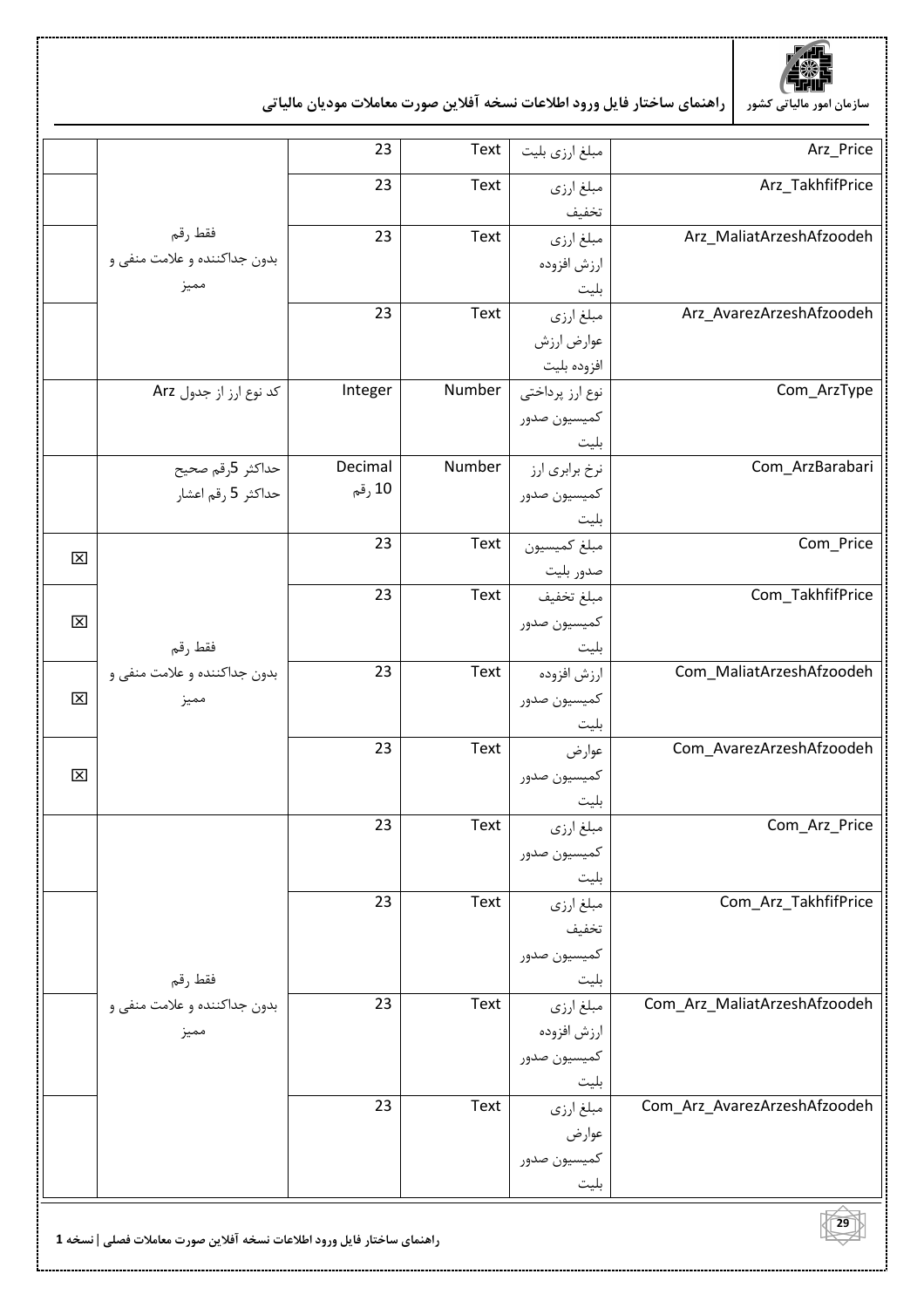

|  | خالے باشد<br>$\check{\phantom{a}}$ | Yes/No | $\ddot{\phantom{1}}$<br>$\bullet$<br>ا، ساا<br>مصعبت<br>$\cdots$<br>$\overline{\phantom{a}}$ | ssent |
|--|------------------------------------|--------|----------------------------------------------------------------------------------------------|-------|

#### 2-12: جدول بيمه:

|        | نام جدول      |                                            |              |        |           |                   |
|--------|---------------|--------------------------------------------|--------------|--------|-----------|-------------------|
| اجبارى |               | توضيحات                                    | سايز         | نوع    | نام       | نام فيلد          |
| 区      |               | برای هر بار ارسال اطلاعات کلید جدیدی تولید |              | Number | كليد واحد | Code              |
|        |               | نماييد                                     |              |        |           |                   |
|        | . 2 : تابستان | 1 : بھار                                   | Byte         | Number | فصل       | HCFaslTypeCode    |
| 区      | 4 : زمستان    | : پاييز                                    |              |        |           |                   |
| 区      |               | 1396 <= HCYearCode                         | Long Integer | Number | سال       | <b>HCYearCode</b> |

|                         |                          |              |            | Bime_Detail   | نام جدول             |
|-------------------------|--------------------------|--------------|------------|---------------|----------------------|
| اجبارى                  | توضيحات                  | سايز         | نوع        | نام           | نام فيلد             |
| 区                       | Increment                | Long Integer | AutoNumber | رديف          | Radif                |
| $\boxtimes$             |                          | True/False   | Yes/No     | برگشتی        | BargashtType         |
| 区                       | 1⊧ایرانی 2=خارجی         | <b>Byte</b>  | Number     | تابعيت بيمه   | BimeGar_Tabeiat      |
|                         |                          |              |            |               |                      |
| 囟                       |                          | 100          | Text       | نام شركت      | BimeGar_SherkatName  |
|                         |                          |              |            | بیمه گر       |                      |
|                         |                          | 12           | Text       | كد اقتصادى    | BimeGar_EconomicNO   |
|                         |                          |              |            | بیمه گر       |                      |
|                         | كدملى 10 رقمى            | 11           | Text       | شناسه ملى     | BimeGar_NationalCode |
|                         | شناسه ملى 11 رقمى        |              |            | بیمه گر       |                      |
|                         |                          | 10           | Text       | پیش کد شهر    | BimeGar_TellPishCode |
|                         |                          |              |            | بیمه گر       |                      |
|                         |                          | 50           | Text       | تلفن بيمه گر  | BimeGar_Tell         |
| 区                       | 2 رقمي موجود در جدول     | Byte         | Number     | كد استان بيمه | BimeGar_StateCode    |
|                         | Zone                     |              |            |               |                      |
|                         | 7رقمي زيرمجموعه هر       | Long Integer | Number     | كدشهر بيمه    | BimeGar_CityCode     |
| 区                       | استان با استفاده از جدول |              |            | گر            |                      |
|                         | Zone                     |              |            |               |                      |
| $\mathbf{\overline{X}}$ |                          | 80           | Text       | آدرس بیمه گر  | BimeGar_Address      |

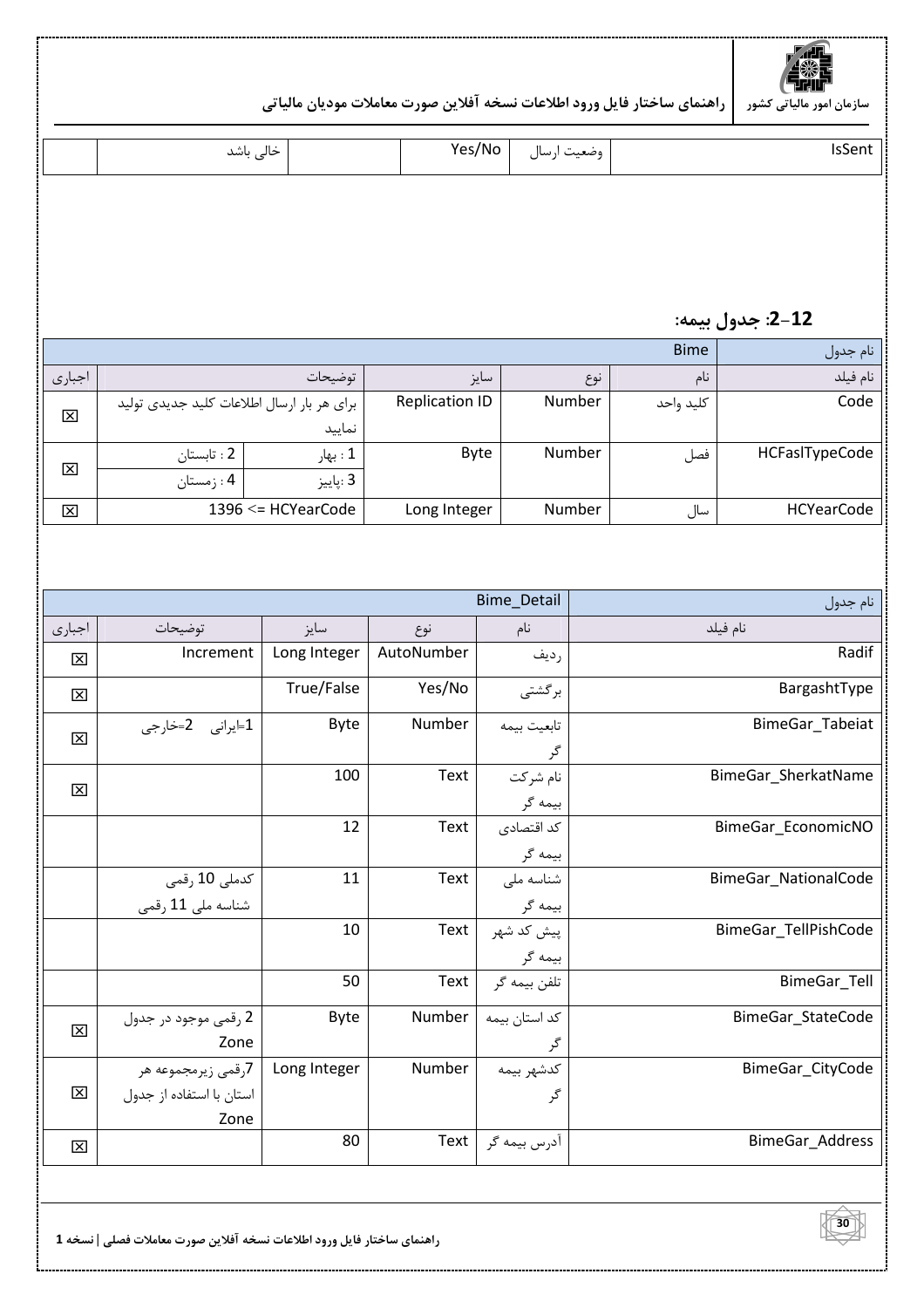

|                         |                            | 10           | Text   | کد پستی بیمه  | BimeGar_PostCode              |
|-------------------------|----------------------------|--------------|--------|---------------|-------------------------------|
|                         |                            |              |        |               |                               |
| 図                       | 1=حقيقى 2=حقوقى            | <b>Byte</b>  | Number | نوع بيمه گزار | BimeGozar_TypeCode            |
|                         | 1=ايرانى 2=خارجى           | <b>Byte</b>  | Number | تابعيت بيمه   | BimeGozar_Tabeiat             |
| 区                       |                            |              |        | گزار          |                               |
|                         | 5=مودی مشمول ثبت نام در    | Byte         | Number | نوع بيمه گزار | BimeGozar_Type1Code           |
|                         | نظام مالیاتی               |              |        |               |                               |
|                         | 6=مشمولين حقيقي ماده       |              |        |               |                               |
| $\boxtimes$             | 81۔ 7=اشخاصی که ملزم       |              |        |               |                               |
|                         | به ثبت نام در نظام مالياتي |              |        |               |                               |
|                         | نيستند 8=مصرف كننده        |              |        |               |                               |
|                         |                            |              |        |               |                               |
|                         | نهایی<br>براي اشخاص حقيقى  | 50           | Text   | نام بیمه گزار | BimeGozar_Name                |
|                         |                            |              |        |               |                               |
|                         | اجبارى                     | 100          | Text   |               |                               |
|                         |                            |              |        | نام شركت/نام  | BimeGozar_LastNameSherkatName |
| $\boxtimes$             |                            |              |        | خانوادگی بیمه |                               |
|                         |                            |              |        | گزار          |                               |
|                         |                            | 12           | Text   | کد اقتصادی    | BimeGozar_EconomicNO          |
|                         |                            |              |        | بیمه گزار     |                               |
|                         | ` كدملي 10 رقمي            | 11           | Text   | کدملی /       | BimeGozar_NationalCode        |
|                         | شناسه ملی 11 رقمی          |              |        | شناسه ملى     |                               |
|                         |                            |              |        | بیمه گزار     |                               |
|                         |                            | 10           | Text   | پیش کد شهر    | BimeGozar_TellPishCode        |
|                         |                            |              |        | بیمه گزار     |                               |
|                         |                            | 50           | Text   | تلفن بيمه     | BimeGozar_Tell                |
|                         |                            |              |        | گزار          |                               |
|                         | 2 رقمی موجود در جدول       | Byte         | Number | کد استان بیمه | BimeGozar_StateCode           |
| 区                       | Zone                       |              |        | گزار          |                               |
|                         | 7رقمي زيرمجموعه هر         | Long Integer | Number | كدشهر بيمه    | BimeGozar_CityCode            |
| 図                       | استان با استفاده از جدول   |              |        | گزار          |                               |
|                         | Zone                       |              |        |               |                               |
|                         |                            | 80           | Text   | أدرس بيمه     | BimeGozar_Address             |
| $\overline{\mathsf{x}}$ |                            |              |        | گزار          |                               |
|                         |                            | 10           | Text   | کد پستی بیمه  | BimeGozar_PostCode            |
|                         |                            |              |        | گزار          |                               |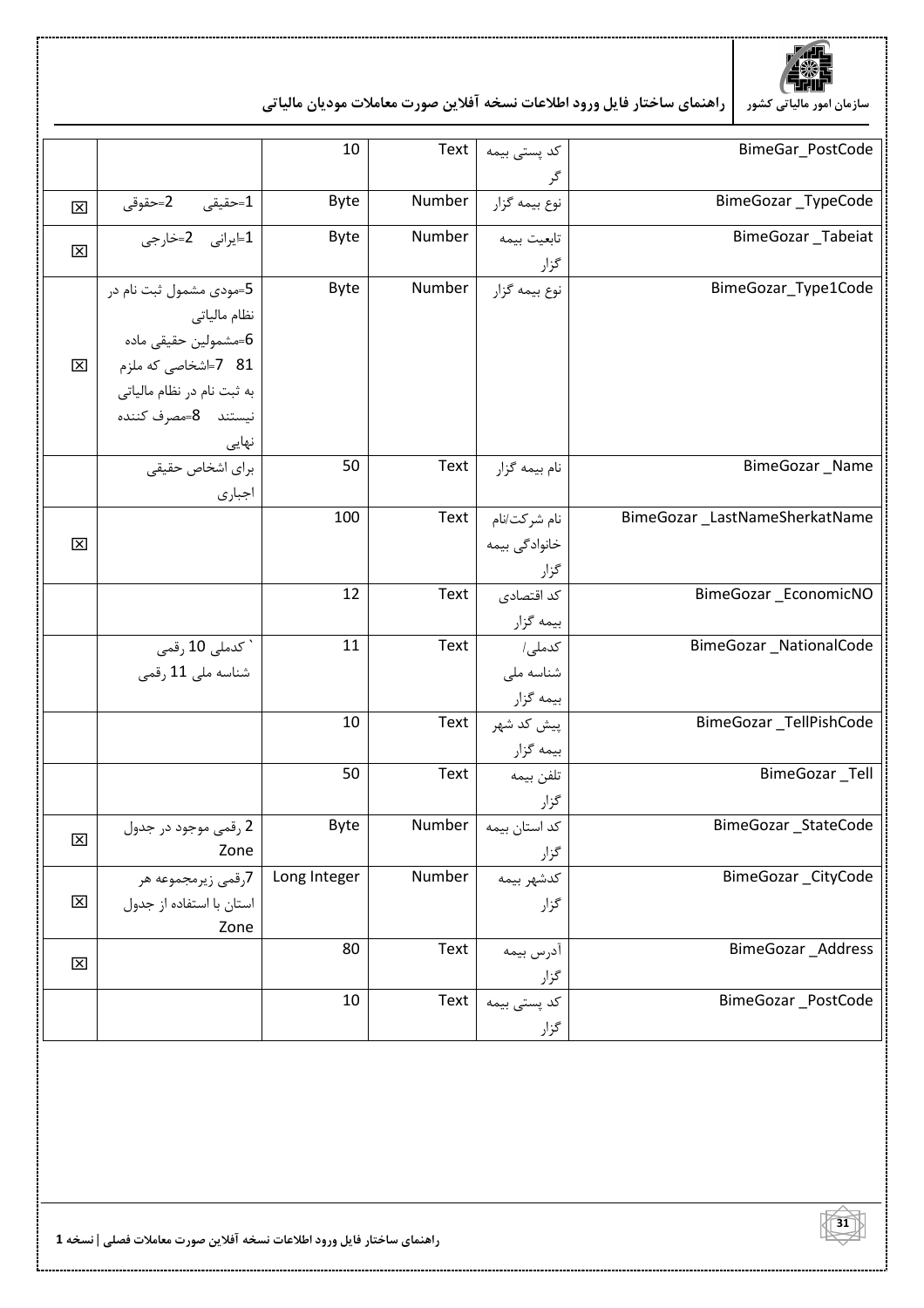

|                         | 1=بدنه اتومبيل         | Byte    | Number |                   | BimeType                 |
|-------------------------|------------------------|---------|--------|-------------------|--------------------------|
|                         | 2=شخص ثالث اتومبيل     |         |        | نوع بيمه          |                          |
|                         |                        |         |        |                   |                          |
|                         | 3=سرنشين اتومبيل       |         |        |                   |                          |
|                         | 4=آتش سوزی             |         |        |                   |                          |
|                         | 5=باربری               |         |        |                   |                          |
|                         | 6=هواپيما              |         |        |                   |                          |
| 区                       | 7=بدنه کشتی            |         |        |                   |                          |
|                         | 8=عمر                  |         |        |                   |                          |
|                         | 9=حوادث                |         |        |                   |                          |
|                         | 10=درمان               |         |        |                   |                          |
|                         | 11=مسئوليت             |         |        |                   |                          |
|                         | 12=مهندسی تمام خطر     |         |        |                   |                          |
|                         | 13=پول                 |         |        |                   |                          |
|                         | کد نوع ارز از جدول Arz | Integer | Number | نوع ارز           | ArzType                  |
|                         |                        |         |        | پرداختی بابت      |                          |
|                         |                        |         |        | بيمه              |                          |
|                         | حداكثر 5رقم صحيح       | Decimal | Number | نرخ برابري ارز    | ArzBarabari              |
|                         | حداكثر 5 رقم اعشار     | 10 رقم  |        | پرداختی بابت      |                          |
|                         |                        |         |        | بيمه              |                          |
| $\overline{\mathsf{x}}$ |                        | 23      | Text   | مبلغ بيمه         | Price                    |
| $\overline{\mathsf{x}}$ | فقط رقم                | 23      | Text   | مبلغ تخفيف        | TakhfifPrice             |
|                         | بدون جداكننده و علامت  | 23      | Text   | ارزش افزوده       | MaliatArzeshAfzoodeh     |
| 区                       | منفي و مميز            |         |        | بيمه              |                          |
|                         |                        | 23      | Text   | عوارض ارزش        | AvarezArzeshAfzoodeh     |
| 区                       |                        |         |        | افزوده بيمه       |                          |
|                         |                        | 23      | Text   | مبلغ ارزي         | Arz_Price                |
|                         |                        |         |        |                   |                          |
|                         |                        | 23      | Text   | بيمه<br>مبلغ ارزي | Arz_TakhfifPrice         |
|                         |                        |         |        | تخفيف             |                          |
|                         | فقط رقم                | 23      | Text   |                   | Arz_MaliatArzeshAfzoodeh |
|                         | بدون جداكننده و علامت  |         |        | مبلغ ارزي         |                          |
|                         | منفى و مميز            |         |        | ارزش افزوده       |                          |
|                         |                        |         |        | بيمه              |                          |
|                         |                        | 23      | Text   | مبلغ ارزي         | Arz_AvarezArzeshAfzoodeh |
|                         |                        |         |        | عوارض ارزش        |                          |
|                         |                        |         |        | افزوده بيمه       |                          |
| 区                       | 1=نمایندگی بیمه        | Byte    | Number | نوع ارسال         | ErsaLKonande             |
|                         | 2=کار گزار بیمه        |         |        | كننده             |                          |
|                         | کد نوع ارز از جدول Arz | Integer | Number | نوع ارز كارمزد    | Daryafti_ArzType         |
|                         |                        |         |        | دريافتى           |                          |

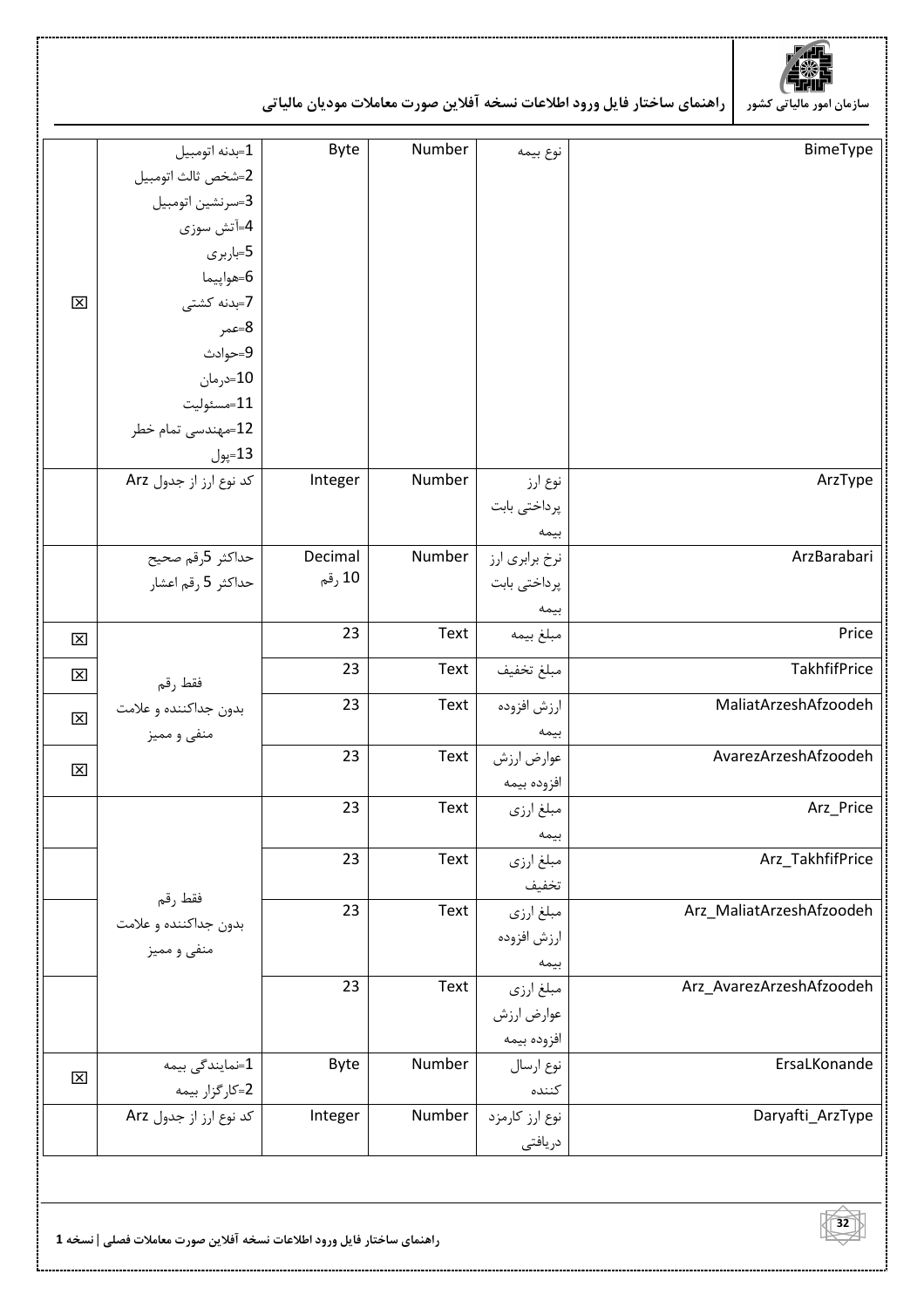

| حداكثر 5رقم صحيح      | Decimal      | Number | نرخ برابري ارز                                        | Daryafti_ArzBarabari                 |
|-----------------------|--------------|--------|-------------------------------------------------------|--------------------------------------|
| حداكثر 5 رقم اعشار    | 10 رقم       |        | كارمزد                                                |                                      |
|                       |              |        | دريافتى                                               |                                      |
|                       | 23           | Text   | جمع مبلغ                                              | Daryafti_JamHagheSodoorVaKarmozd     |
|                       |              |        | حق صدور و                                             |                                      |
|                       |              |        | كارمزد                                                |                                      |
|                       |              |        | دريافتى                                               |                                      |
|                       | 23           | Text   | ارزش افزوده                                           | Daryafti_MaliatArzeshAfzoodeh        |
|                       |              |        | كارمزد                                                |                                      |
|                       |              |        | دريافتى                                               |                                      |
|                       | 23           | Text   | عوارض كارمزد                                          | Daryafti_AvarezArzeshAfzoodeh        |
|                       |              |        | دريافتى                                               |                                      |
|                       | 23           | Text   | جمع مبلغ                                              | Daryafti_Arz_JamHagheSodoorVaKarmozd |
|                       |              |        | ارزي حق                                               |                                      |
|                       |              |        | صدور و                                                |                                      |
|                       |              |        | كارمزد                                                |                                      |
|                       |              |        | دريافتى                                               |                                      |
| فقط رقم               | 23           | Text   | مبلغ ارزي                                             | Daryafti_Arz_MaliatArzeshAfzoodeh    |
| بدون جداكننده و علامت |              |        | ارزش افزوده                                           |                                      |
| منفي و مميز           |              |        | كارمزد                                                |                                      |
|                       |              |        |                                                       |                                      |
|                       | 23           | Text   | دريافتى                                               | Daryafti_Arz_AvarezArzeshAfzoodeh    |
|                       |              |        | مبلغ ارزي                                             |                                      |
|                       |              |        | عوارض كارمزد                                          |                                      |
|                       |              |        | دريافتى                                               |                                      |
| 1=بیمه گر             | <b>Byte</b>  | Number | دريافت كارمزد                                         | DaryaftType                          |
| 2=نمایندگی بیمه       |              |        | از                                                    |                                      |
|                       |              |        |                                                       |                                      |
|                       | Long Integer | Number | شماره                                                 | Namayandegi_shomare                  |
|                       |              |        | نمایندگی بیمه                                         |                                      |
| براي اشخاص حقيقى      | 50           | Text   | نام نمایندگی                                          | Namayandegi _Name                    |
| اجبارى                |              |        |                                                       |                                      |
|                       | 100          | Text   | بيمه<br>نام شركت/نام                                  | Namayandegi_LastNameSherkatName      |
|                       |              |        | خانوادگی                                              |                                      |
|                       |              |        | نمایندگی بیمه                                         |                                      |
|                       | 12           | Text   | کد اقتصادی                                            | Namayandegi_EconomicNO               |
|                       |              |        |                                                       |                                      |
|                       |              |        | نمایندگی بیمه                                         |                                      |
| ` كدملي 10 رقمي       | 11           | Text   | کدملی/                                                | Namayandegi_NationalCode             |
| شناسه ملی 11 رقمی     |              |        | شناسه ملی                                             |                                      |
|                       |              |        | نمایندگی بیمه<br>پیش کد شهر     Text<br>نمایندگی بیمه |                                      |
|                       | 10           |        |                                                       | Namayandegi_TellPishCode             |
|                       |              |        |                                                       |                                      |

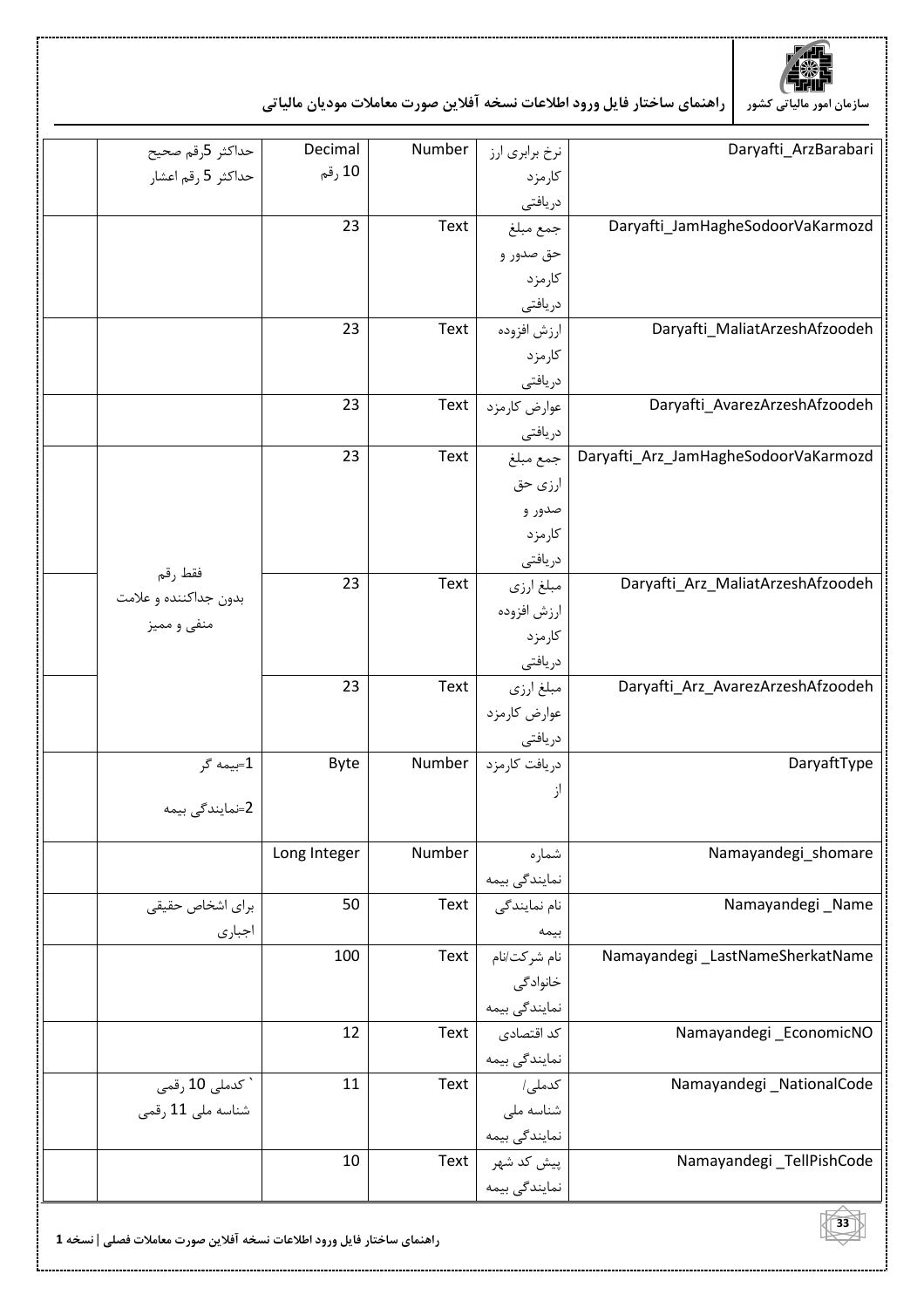

| Namayandegi_Tell     | تلفن                     | Text   | 50         |  |
|----------------------|--------------------------|--------|------------|--|
|                      | نمایندگی بیمه            |        |            |  |
| Namayandegi_Address  | ادرس                     | Text   | 80         |  |
|                      | نمایندگی بیمه            |        |            |  |
| Namayandegi_PostCode |                          | Text   | 10         |  |
|                      | کد پستی<br>نمایندگی بیمه |        |            |  |
| <b>IsSent</b>        | ارسال شد                 | Yes/No | True/False |  |
|                      |                          |        |            |  |

13–2: جدول قرارداد اجاره:

|        | نام جدول                                   |                    |                       |        |           |                   |
|--------|--------------------------------------------|--------------------|-----------------------|--------|-----------|-------------------|
| اجبارى |                                            | توضيحات            | سايز                  | نوع    | نام       | نام فيلد          |
| 区      | برای هر بار ارسال اطلاعات کلید جدیدی تولید |                    | <b>Replication ID</b> | Number | كليد واحد | Code              |
|        |                                            | نماييد             |                       |        |           |                   |
|        | ، 2 : تابستان                              | 1 : بھار           | Byte                  | Number | َ فصل     | HCFasITypeCode    |
| 区      | $\mathcal{L}$ : مستان $4$                  | 3 :پاييز           |                       |        |           |                   |
| 区      |                                            | 1396 <= HCYearCode | Long Integer          | Number | سال       | <b>HCYearCode</b> |

| ِ نام جدول        | Ejare Detail  |            |              |                      |                         |  |
|-------------------|---------------|------------|--------------|----------------------|-------------------------|--|
| نام فيلد          | نام           | نوع        | سايز         | توضيحات              | اجبارى                  |  |
| Radif             | رديف          | AutoNumber | Long Integer | Increment            | 区                       |  |
| TarafeMoameleType | شخص طرف       | Number     | Byte         | 1=موجر<br>2=مستاجر   | $\overline{\mathbf{x}}$ |  |
|                   | معامله        |            |              |                      |                         |  |
| GharardadNumber   | شماره قرارداد | Text       | 50           |                      | 区                       |  |
| GharardadDate     | تاریخ قرارداد | Text       | 10           |                      | 区                       |  |
| GharardadTypeCode | نوع قرارداد   | Number     | Byte         |                      |                         |  |
| EjariType         | نوع مورد      | Number     | Byte         | 1=مسکونی 2=تجاری     |                         |  |
|                   | اجارى         |            |              | 3=اداری 4=کشاورزی    |                         |  |
|                   |               |            |              | 5=ساير اماكن         | $\overline{\mathbf{x}}$ |  |
|                   |               |            |              | 6=ماشين ألات و وسايل |                         |  |
|                   |               |            |              | نقليه                |                         |  |
| Tozih             | توضيح         | Text       | 255          |                      |                         |  |

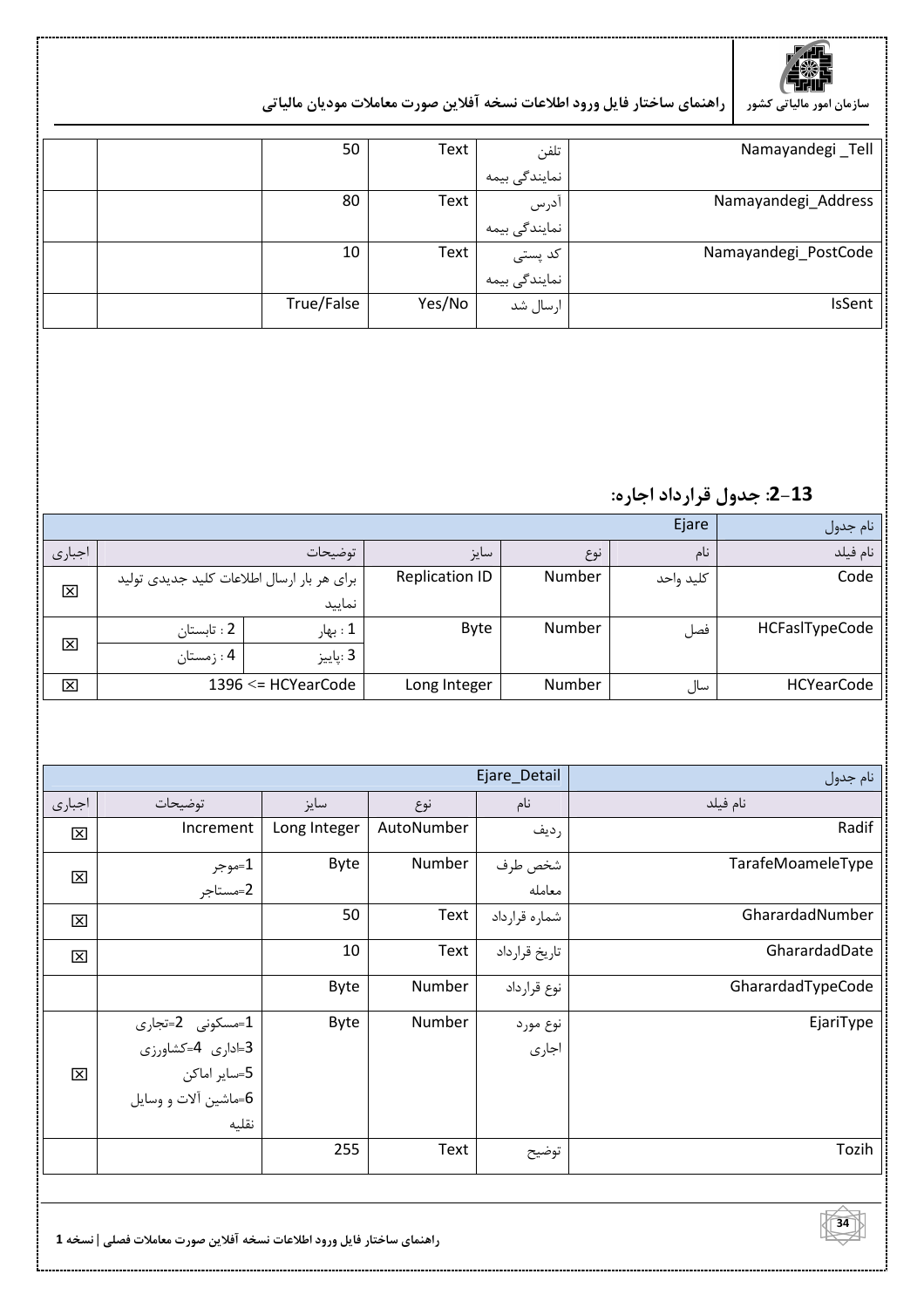

| Melk_StateCode        | کد استان      | Number | Byte         | 2 رقمي موجود در جدول     |   |
|-----------------------|---------------|--------|--------------|--------------------------|---|
|                       | ملک مورد      |        |              | Zone                     | 区 |
|                       | اجاره         |        |              |                          |   |
| Melk_CityCode         | كدشهر ملك     | Number | Long Integer | 7رقمي زيرمجموعه هر       |   |
|                       | مورد اجاره    |        |              | استان با استفاده از جدول | 区 |
|                       |               |        |              | Zone                     |   |
| Melk_Address          | آدرس ملک      | Text   | 80           |                          | 区 |
|                       | مورد اجاره    |        |              |                          |   |
| Melk_PostCode         | کد پستی       | Text   | 10           |                          |   |
|                       | ملک مورد      |        |              |                          |   |
|                       | اجاره         |        |              |                          |   |
| Melk_TellPishCode     | پیش کد شهر    | Text   | 10           |                          |   |
|                       | ملک مورد      |        |              |                          |   |
|                       | اجاره         |        |              |                          |   |
| Melk_Tell             | تلفن ملک      | Text   | 50           |                          |   |
|                       | مورد اجاره    |        |              |                          |   |
| MozuType              | موضوع         | Number | Byte         | 1= اجاره                 |   |
|                       | پرداخت        |        |              | 2= وديعه                 |   |
|                       | قرارداد اجاره |        |              |                          |   |
| PardakhtDate          | تاريخ پرداخت  | Text   | 10           |                          |   |
|                       |               |        |              |                          |   |
| Price                 | مبلغ اجاره    | Text   | 23           | فقط رقم                  |   |
|                       | پرداختی       |        |              | بدون جداكننده و علامت    |   |
| Arz_Price             | مبلغ ارزي     | Text   | 23           | منفى و مميز              |   |
|                       | اجاره پرداختی |        |              |                          |   |
| T_TypeCode            | نوع شخص       | Number | Byte         | 1=حقيقى      2=حقوقى     | 区 |
|                       | طرف معامله    |        |              |                          |   |
| T_Tabeiat             | تابعيت طرف    | Number | Byte         | 1=ايرانى 2=خارجى         |   |
|                       | معامله        |        |              |                          | 区 |
| T_Name                | نام طرف       | Text   | 50           | براي اشخاص حقيقي         |   |
|                       | معامله        |        |              | اجبارى                   |   |
| T_LastNameSherkatName | نام شركت/نام  | Text   | 100          |                          |   |
|                       | خانوادگی      |        |              |                          | 区 |
|                       | طرف معامله    |        |              |                          |   |
| T_EconomicNO          | کد اقتصادی    | Text   | 12           |                          |   |
|                       | طرف معامله    |        |              |                          |   |
| T_NationalCode        | کدملی/        | Text   | 11           | كدملى 10 رقمى            |   |
|                       | شناسه ملی     |        |              | شناسه ملی 11 رقمی        |   |
|                       | طرف معامله    |        |              |                          |   |
| T_TellPishCode        | پیش کد شهر    | Text   | 10           |                          |   |
|                       | طرف معامله    |        |              |                          |   |
|                       |               |        |              |                          |   |